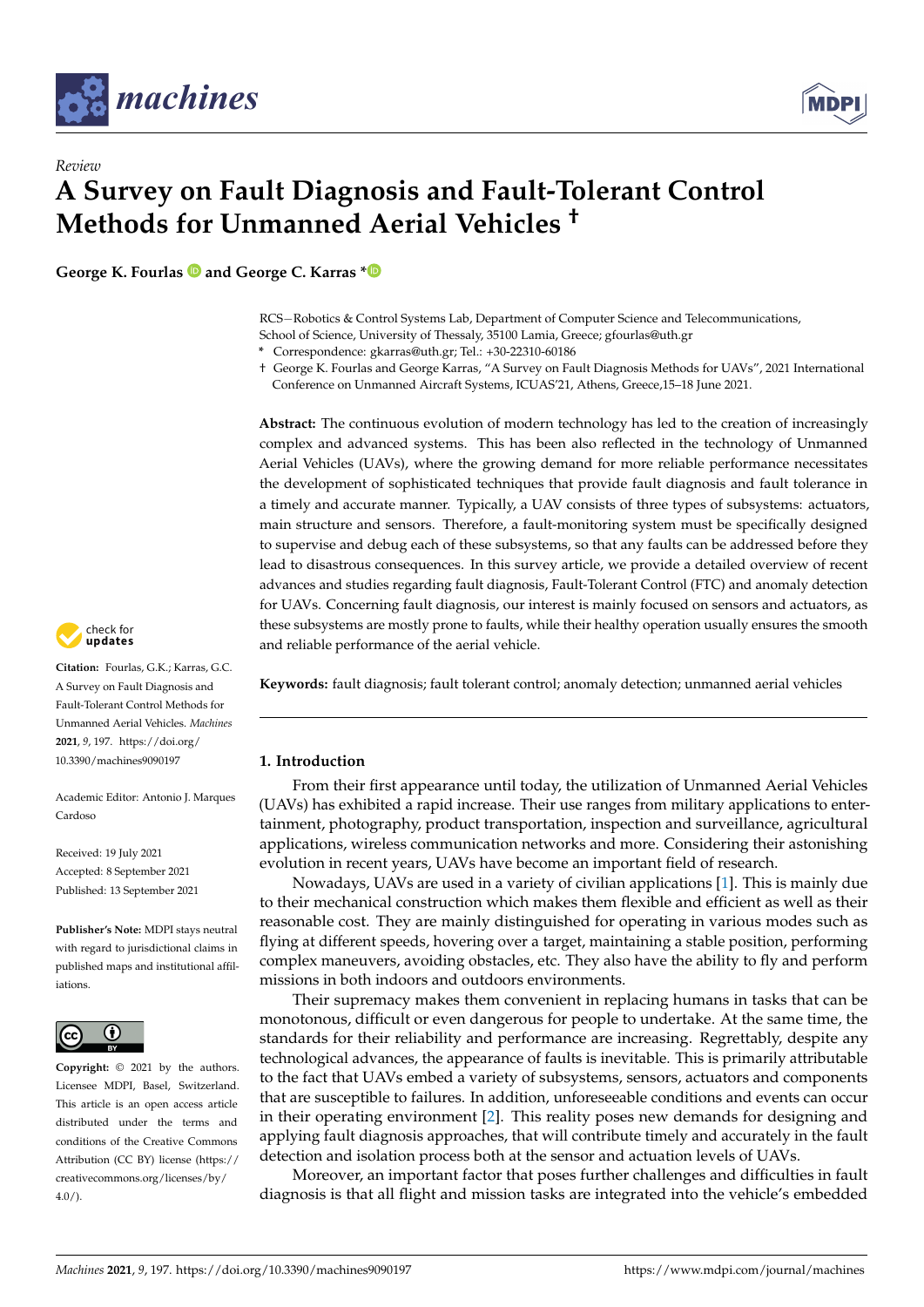control systems, while any intervention by the ground operator is usually limited, most likely insufficient or even overdue. Thus, it is crucial for the UAV to self-track its operation, so that any faults can be addressed before they lead to disastrous consequences.

UAVs are classified into three major categories [\[3\]](#page-27-2): rotary wing, fixed wing and flapping wings, as shown in Figure [1.](#page-1-0) Rotary wings also known as vertical take-off and landing (VTOL) UAVs and are usually employed for missions that involve hovering. For long-range missions and high altitudes, fixed-wing UAVs are most frequently used. They are usually suitable for research and military purposes. Finally, flapping-wing UAVs attempt to imitate the way that birds and insects fly. They are characterized by limited payload capabilities and low endurance.

<span id="page-1-0"></span>

**Figure 1.** Unmanned aerial vehicles classification.

#### *1.1. Glossary*

In order to facilitate the introduction of the readers to the relevant concepts reviewed by this survey study, and helping them identify the relevant references that might become useful in their specialized research, it is briefly presented below a glossary of the most relevant terms:

- **Fault:** An unpermitted deviation from the normal, acceptable, usual, and standard behavior [\[4\]](#page-27-3).
- **Failure:** A permanent interruption of a system's ability to perform a require function under specified operating conditions [\[4\]](#page-27-3).
- **Malfunction:** An intermittent irregularity in the fulfillment of a system's desired function [\[4\]](#page-27-3).

The overall concept of Fault Diagnosis consists in the following essential tasks [\[2\]](#page-27-1):

- **Fault detection**: detection of the occurrence of faults in the functional units of the process, which lead to undesired or intolerable behavior of the whole system.
- **Fault isolation**: localization (classification) of different faults.

In Figure [2,](#page-2-0) the general scheme of fault detection and isolation architecture is illustrated. Diagnostic techniques are classified in a variety of ways, depending on the study field [\[2](#page-27-1)[,4,](#page-27-3)[5\]](#page-27-4). The suggested categorization in this survey is depicted in Figure [3](#page-2-1) and is divided into three categories: hardware redundancy, analytical redundancy and signal processing.

- **Hardware redundancy:** consists in the reconstruction of the process components using the identical (redundant) hardware components. A fault in the process component is then detected if the output of the process component is different from the one of its redundancy. The main advantage of this scheme is its high reliability and the direct fault isolation.
- **Analytical redundancy:** makes use of the model of the process where process model is a quantitative or a qualitative description of the process dynamic and steady behavior.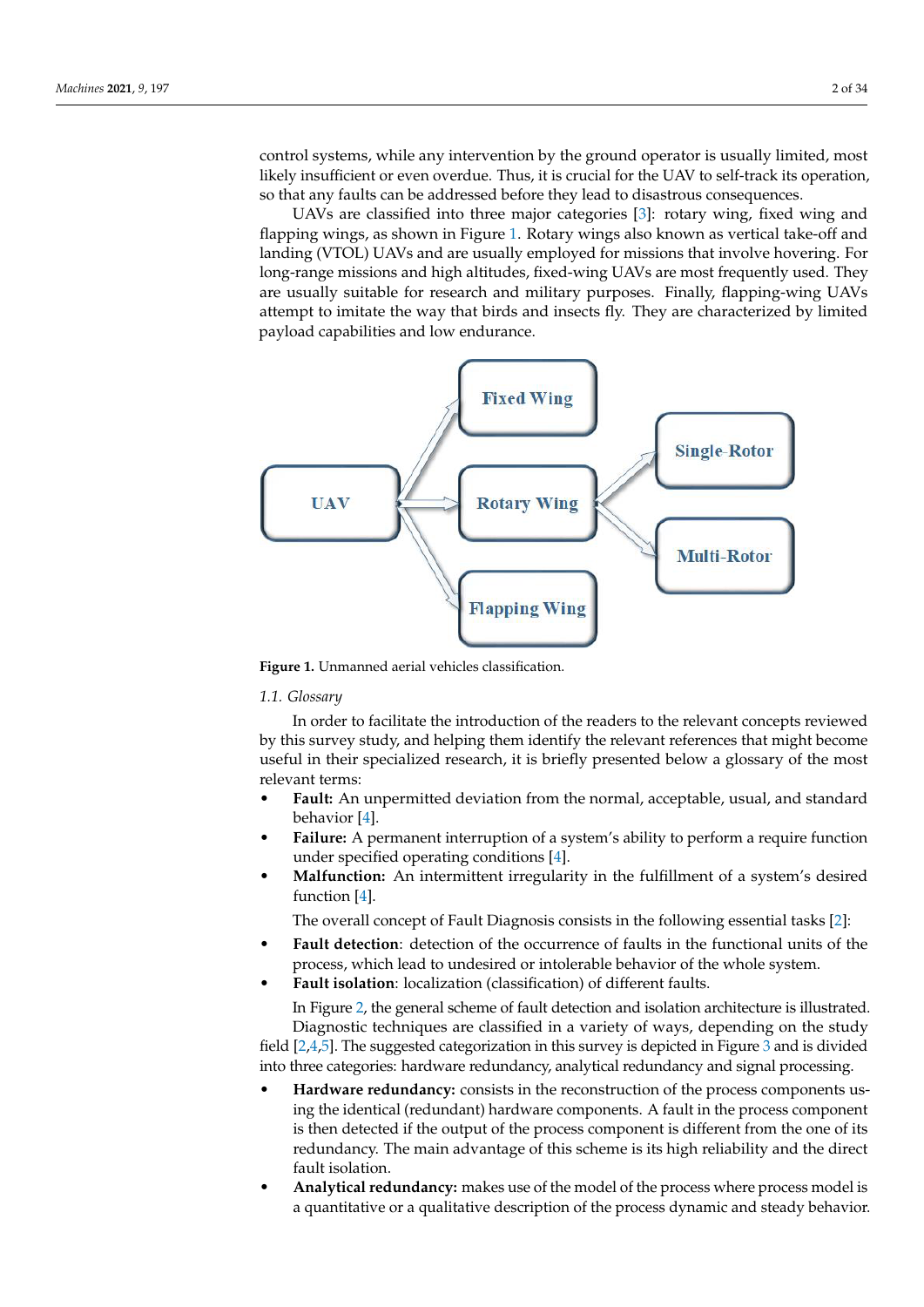In this review the analytical redundancy is divided into two categories: model-based methods and knowledge-based.

- **– Model-based** methods are based on a mathematical model obtained through physical laws or system identification methods and fault diagnosis is achieved using residual that are formed by the difference between the measured signals and the signals generated by the mathematical model.
- **– Knowledge-based** methods are not dependent on the system model and require a significant amount of previous system performance data while the expert knowledge and expertise may be effectively used in the diagnostic procedure.
- **Signal processing:** uses signal measurements instead of a system model. The measured signals are considered to contain information about faults that exist in the system in a form of symptoms. From these signals, their characteristics are extracted and the fault diagnosis is made with appropriate signal processing, symptom analysis and prior knowledge of the symptoms of healthy systems [\[6\]](#page-28-0).

<span id="page-2-0"></span>

Signal

**Figure 2.** General Scheme of Fault Detection and Isolation (FDI) Architecture.

<span id="page-2-1"></span>

**Figure 3.** Fault Detection and Isolation (FDI) Methods Classification.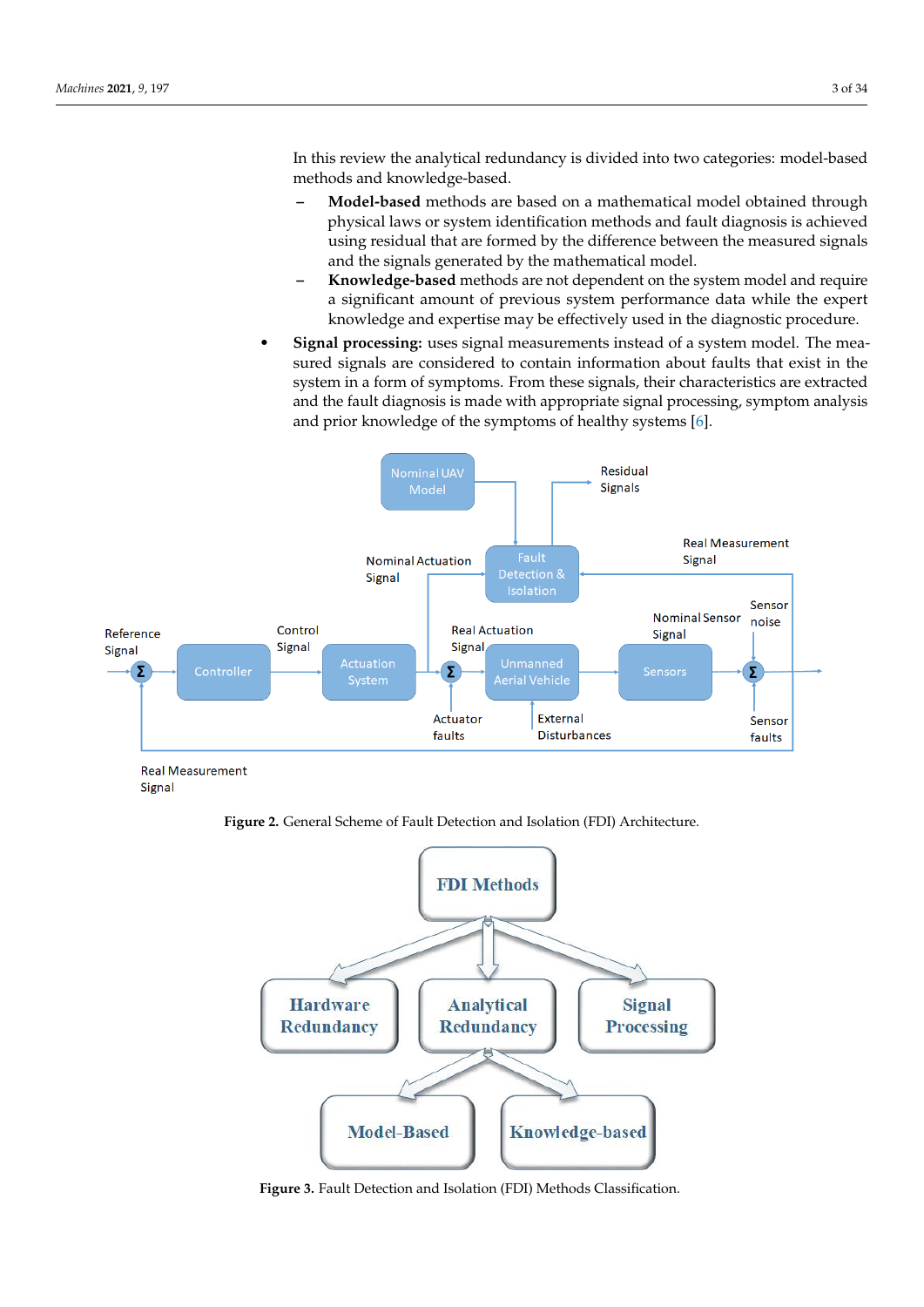Fault diagnosis is the first of two steps of an integrated approach to the robust and reliable operation of an unmanned aerial vehicle. The next equally important step concerns fault accommodation and it is achieved through fault tolerant control. It comprises different sophisticated control algorithms that provide possible solutions for fault compensation and controlling the system with acceptable performance. The general scheme of fault tolerant control architecture is depicted in Figure [4.](#page-3-0)

<span id="page-3-0"></span>

**Figure 4.** General Scheme of Fault-Tolerant Control (FTC) Architecture.

There are two types of FTC systems: passive and active systems.

- Passive FTC: A control system that does not rely on faulty information to control the system and is closely related to robust control where a fixed controller is designed to be robust against a predefined fault in the system and usually redundancy is integrated into the passive FTC scheme to make it resilient against faults [\[7\]](#page-28-1).
- **Active FTC:** A control system that uses an FDI module to detect and isolate the fault while a supervisory controller decides how to modify the control structure and parameters to compensate for the occurred fault in the system [\[7\]](#page-28-1).

In this survey article, we make an attempt to provide the latest research studies on fault diagnosis and fault tolerant control methods in the field of UAVs, which are classified as shown in Figures [3](#page-2-1) and [5](#page-3-1) respectively.

<span id="page-3-1"></span>

**Figure 5.** Fault-Tolerant Control (FTC) Techniques.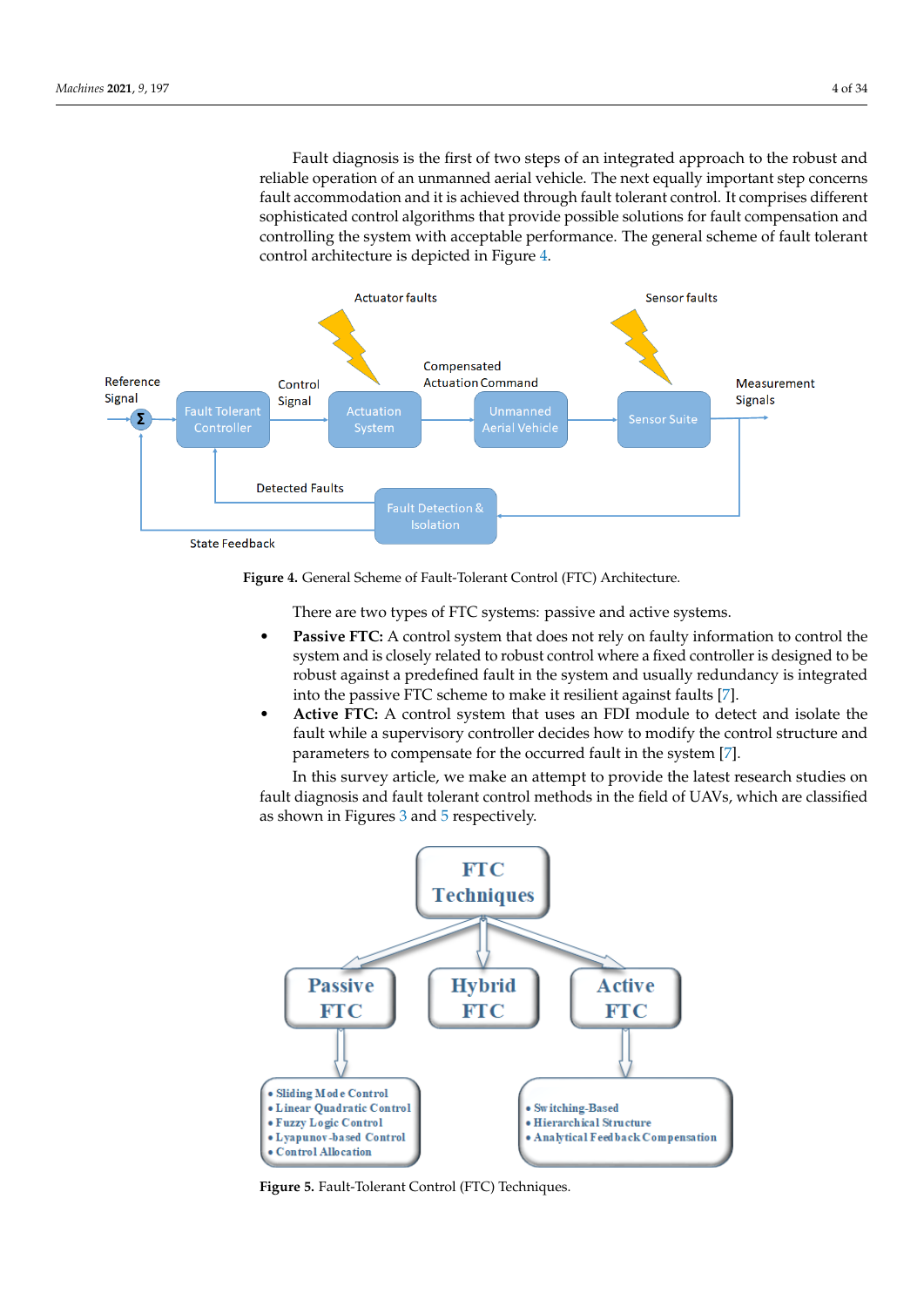In addition to the classic methodologies for fault diagnosis in unmanned aerial vehicles sensors and actuators, a UAV contains various others subsystems such as components, structures, communication and data transmission systems, etc. The proper operation of all the above is considered extremely important, and it is crucial for the system to be able to detect any malfunctions, in a timely manner, that could cause deviation from the vehicle's acceptable and expected flight.

In this direction, and given the large volume of data and the tendency towards higher levels of UAVs autonomy, intelligent methodologies and techniques are being developed that aim to detect anomalies, i.e., to detect operations and events that are abnormal.

Anomaly detection refers to the problem of finding patterns in data that do not conform to expected behavior. These nonconforming patterns are often referred to as anomalies, outliers, discordant observations, exceptions, aberrations, surprises, peculiarities or contaminants in different application domains [\[8\]](#page-28-2).

The requirement in the direction of higher levels of UAVs autonomy, forged the path for intelligent methodologies and techniques able to detect anomalies in the vehicle behavior, and through this perspective our review extends in this area as well. The most common anomaly detection techniques are briefly presented in Figure [6.](#page-4-0) More details regarding these techniques including their definitions can be found in [\[9\]](#page-28-3).

<span id="page-4-0"></span>

**Figure 6.** Anomaly Detection Techniques.

We concentrated our survey in associated studies starting from 2010 and afterwards. Conference and Journal papers were examined on the subject. The databases and keywords for this survey are presented in Table [1.](#page-5-0)

## *1.2. Outline*

The remainder of the paper is structured as follows. Section [2](#page-5-1) addresses detailed surveys in fault diagnosis and FTC of UAVs. Section [3](#page-6-0) reviews the most recent research studies in the area of sensors fault diagnosis. Section [4](#page-10-0) includes a comprehensive survey of the various methods for actuators fault diagnosis. Section [5](#page-15-0) presents methodologies of FTC for UAVs. Research studies regarding anomaly detection for UAVs are presented in Section [6.](#page-22-0) Finally, Section [7](#page-26-0) concludes the paper.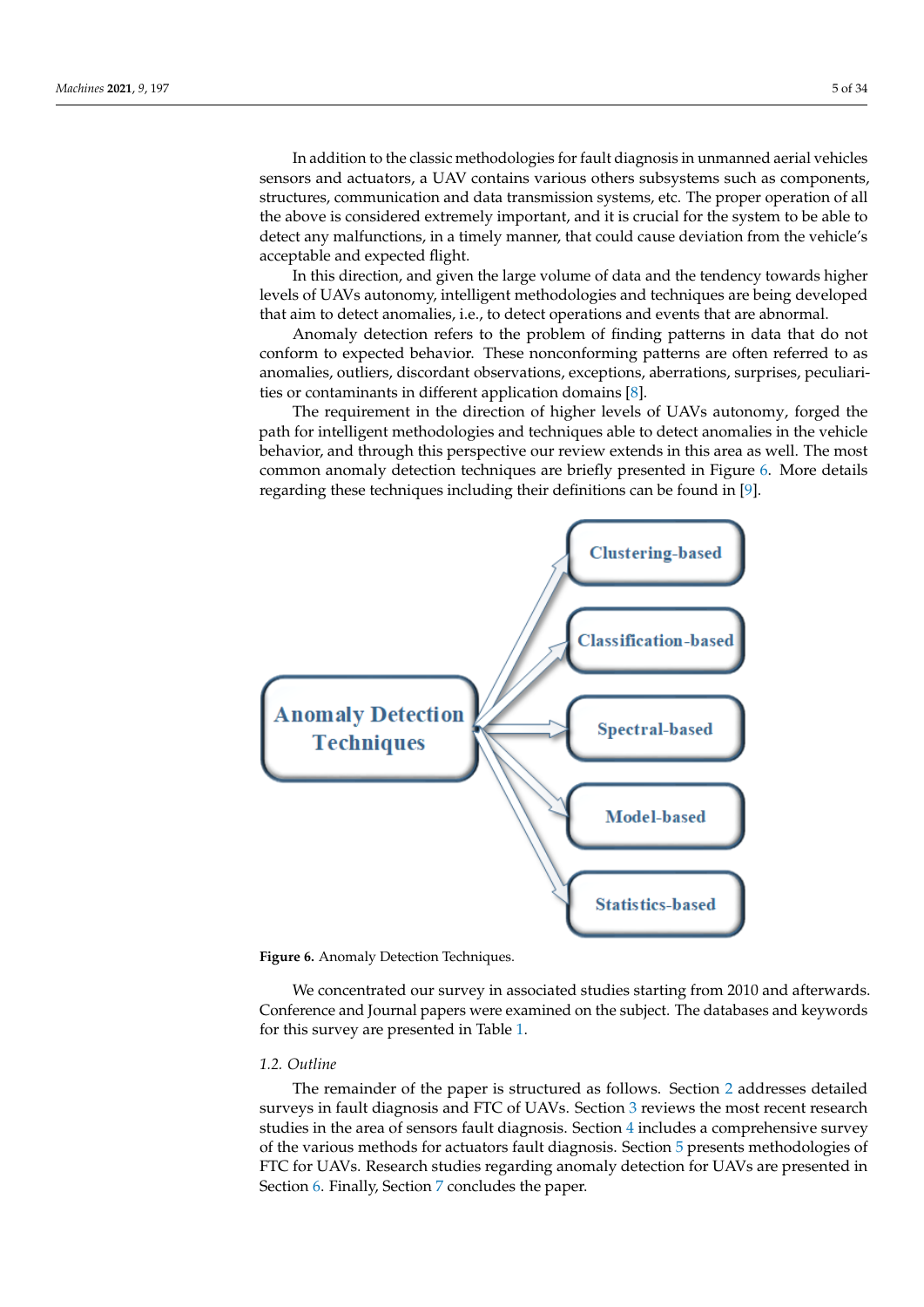|             | <b>IEEE</b> Xplore                    |
|-------------|---------------------------------------|
|             | <b>ScienceDirect</b>                  |
| Databases   | Web of Science                        |
|             | Semantic Scholar                      |
|             | <b>ENGnetBASE</b>                     |
|             | Google Scholar                        |
|             | Fault Diagnosis and UAV               |
|             | Survey and Fault Diagnosis and UAV    |
|             | Survey and UAV                        |
| Keywords    | Sensors and Fault Diagnosis and UAV   |
|             | Actuators and Fault Diagnosis and UAV |
|             | Fault-Tolerant Control and UAV        |
|             | Anomaly Detection and UAV             |
| Search Date | January–August 2021                   |

<span id="page-5-0"></span>**Table 1.** Search procedure.

#### <span id="page-5-1"></span>**2. Existing Survey Studies**

In the area of fault diagnosis there is a great development of research efforts in various scientific fields. Particularly, in the case of UAVs, there has also been an increase of relative research work. However, after extensive literature research, limited research surveys have been found, which we will present in this section and are summarized in Table [2.](#page-5-2)

<span id="page-5-2"></span>

| Reference               | <b>Brief Summary</b>                                         | <b>Objective</b>                                                       |
|-------------------------|--------------------------------------------------------------|------------------------------------------------------------------------|
| Shraim et al. [3]       | A Survey on Quadrotors                                       | Sensors and Actuators<br>Fault Diagnosis and<br>Fault-Tolerant Control |
| Gao et al. [10]         | UAV Sensor Fault Diagnosis                                   | Sensor Fault Diagnosis<br>and Tolerant Control                         |
| Oi et al. [11]          | Fault Diagnosis and<br><b>Fault-Tolerant Control Methods</b> | Single-Rotor Aerial Vehicles                                           |
| Sadeghzadeh et al. [12] | A Review on Fault-Tolerant Control                           | Unmanned Aerial Vehicles (UAVs)                                        |

**Table 2.** Existing surveys.

In [\[3\]](#page-27-2), the authors present a survey that concerns different research aspects of quadrotors which constitute a specific class of UAVs. Among them, there exist a limited section referring to fault diagnosis and fault-tolerant control. In particular, the authors cite various research papers related to fault diagnosis on sensors (mainly for IMUs) and actuators.

The survey paper in [\[10\]](#page-28-4) provides a comprehensive report of methodologies for sensors fault diagnosis. These faults are categorized according to their generation reason and a relative mathematical expression is provided. In the sequel, the three major methods regarding sensors fault detection and isolation that can be employed in UAVs are explained: model-based, signal processing and knowledge-based. Last, challenges and future research directions are discussed.

The review article in [\[11\]](#page-28-5) offers an outline of research efforts regarding fault diagnosis and fault-tolerant control techniques on single-rotor vehicles such as helicopters. The papers include references for both unmanned and manned vehicles. Furthermore, the fault diagnosis methods concern both sensors and actuators. Furthermore, the approaches categorized according to the three fault diagnosis types (analytical model-based, signal processing-based and knowledge-based) are provided. As it turns out, most research efforts for unmanned vehicles concern model-based as well as signal processing-based methods, while only one work is related to the knowledge-based approach.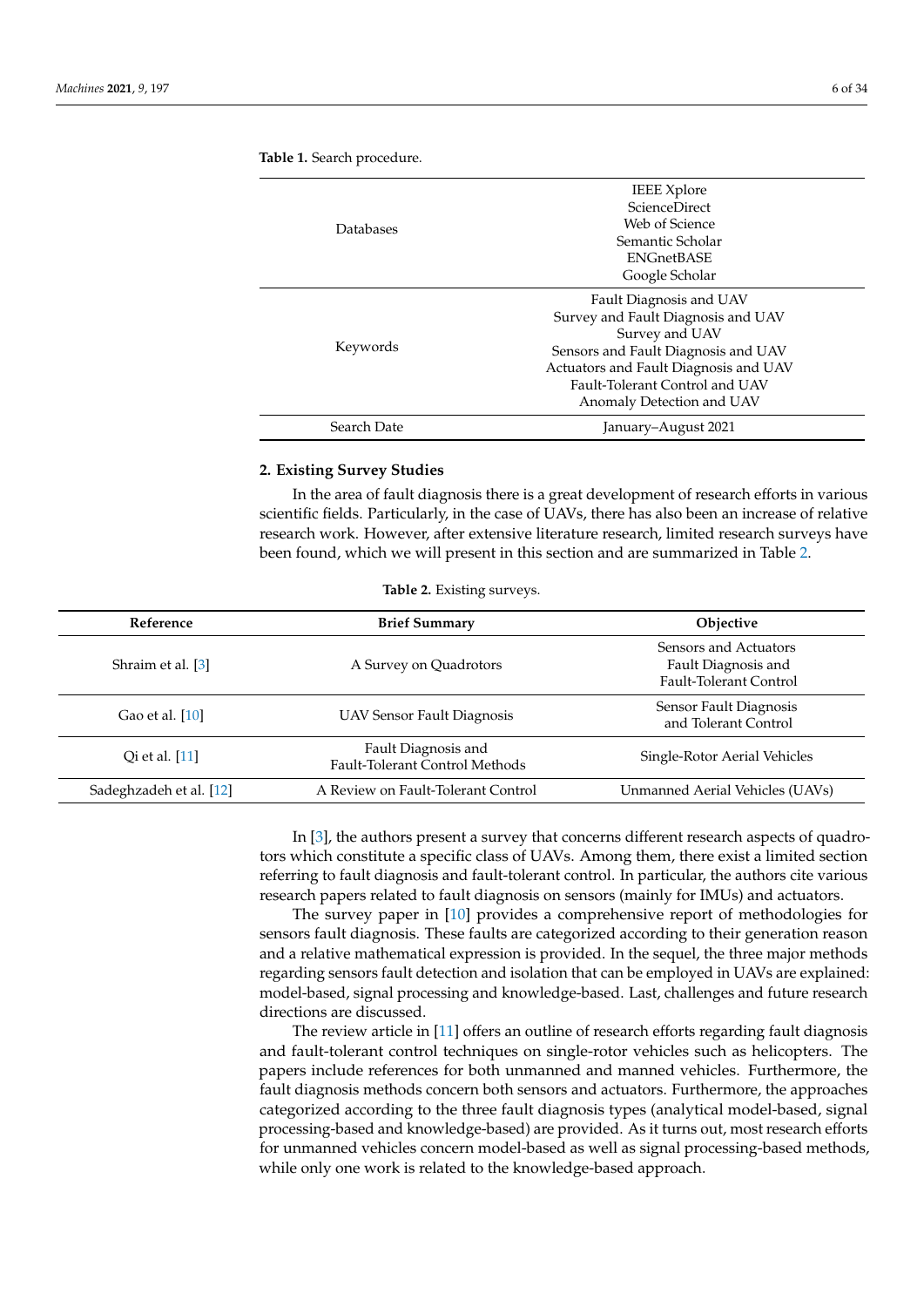Finally, the authors of [\[12\]](#page-28-6) provide an overview of the progress and important issues of existing studies in the field of UAVs fault tolerant control. In addition, they present a brief overview of concepts related to FTC Systems as well as definitions and categorizations.

#### <span id="page-6-0"></span>**3. Sensors Fault Diagnosis**

In order to strengthen their operation capabilities or for data collection purposes, aerial vehicles employ a wide variety of navigation and payload sensors. The performance of these vehicles significantly depends on the proper and reliable operation of the on-board sensor suite. The provided measurements are used for control, navigation, monitoring, supervision, etc. The UAVs sensors, however, are frequently exposed to unexpected condition changes and in combination with the demanding flight environment the risk of failure inevitably increases, a fact that might lead to total loss of the vehicle. As an example, incorrect flight altitude measurements may result in a vehicle crash, with major consequences, such as vehicle destruction, property damage and/or human injuries. To ensure the safety of a flight, reliable operation and accomplishment of planned missions must be guaranteed via timely sensor fault diagnosis. Next, we present an overview of the research work related to fault diagnosis in UAV sensors. A categorization of the methods is provided in Table [3](#page-8-0) while the recording of the research works is in line with the classification of FDI methods in Figure [3.](#page-2-1)

In [\[13\]](#page-28-7), an algorithm for fault diagnosis and FTC on a quadrotor altitude sensor is displayed. In the suggested technique, three altitude sensors' hardware redundancy was used. The three altitude measurements produced the corresponding residuals that served for the isolation of the malfunctioned sensor. The performance of the suggested approach was achieved through flight experiments.

A redundant system consisting of three gyroscopes is presented in [\[14\]](#page-28-8). The parity test approach was used to diagnose faulty gyroscopes, and a relative algorithm was suggested. Simulation results illustrate that the approach can reliably detect the malfunction of the gyroscope.

In [\[15\]](#page-28-9), the authors suggest a fault diagnosis algorithm based on adaptive nonlinear proportional-integral (PI) observer for continuous time system applied to a fixed-wing unmanned aerial vehicle. Their approach was evaluated through simulation.

In [\[16\]](#page-28-10), the authors address the issue of fault diagnosis for Inertial Measurement Units (IMU) employed in the attitude control system. They propose a model-based Fault Detection and Isolation (FDI) approach, while they use the Unknown Input Observer (UIO) methodology in order to provide the FDI system with state observations.

In [\[17\]](#page-28-11), a scheme that provides analytical redundancy using the differential flatness property of flat systems was presented. This approach is able to provide the required residuals for fault diagnosis on sensors as well as actuators for multi-rotor vehicles. Both simulation and real experiments certified the proposed method.

The authors of [\[18\]](#page-28-12) designed an LPV robust observer to diagnose sensors faults for a quadrotor aerial vehicle. For this purpose, a bank of observers was created, which generates a set of residuals in a way that every residual is affected only by one fault. The performance of their proposition is realized through simulation.

In [\[19\]](#page-28-13), an approach based on state and input estimation for sensors fault diagnosis was proposed. The method uses the proportional and multiple integral (PMI) for input estimation and a fault detection filter (FDF) for states estimation. Five malfunctioned sensors were considered throughout the study during UAV flight experiments. The proposed technique was assessed on Pitot tube and accelerometers.

The work in [\[20\]](#page-28-14) addresses the issue of sensor anomaly detection in a fix-wing aircraft using maximum likelihood and particle filters method. To demonstrate the efficacy of the proposed algorithm, simulation results are presented.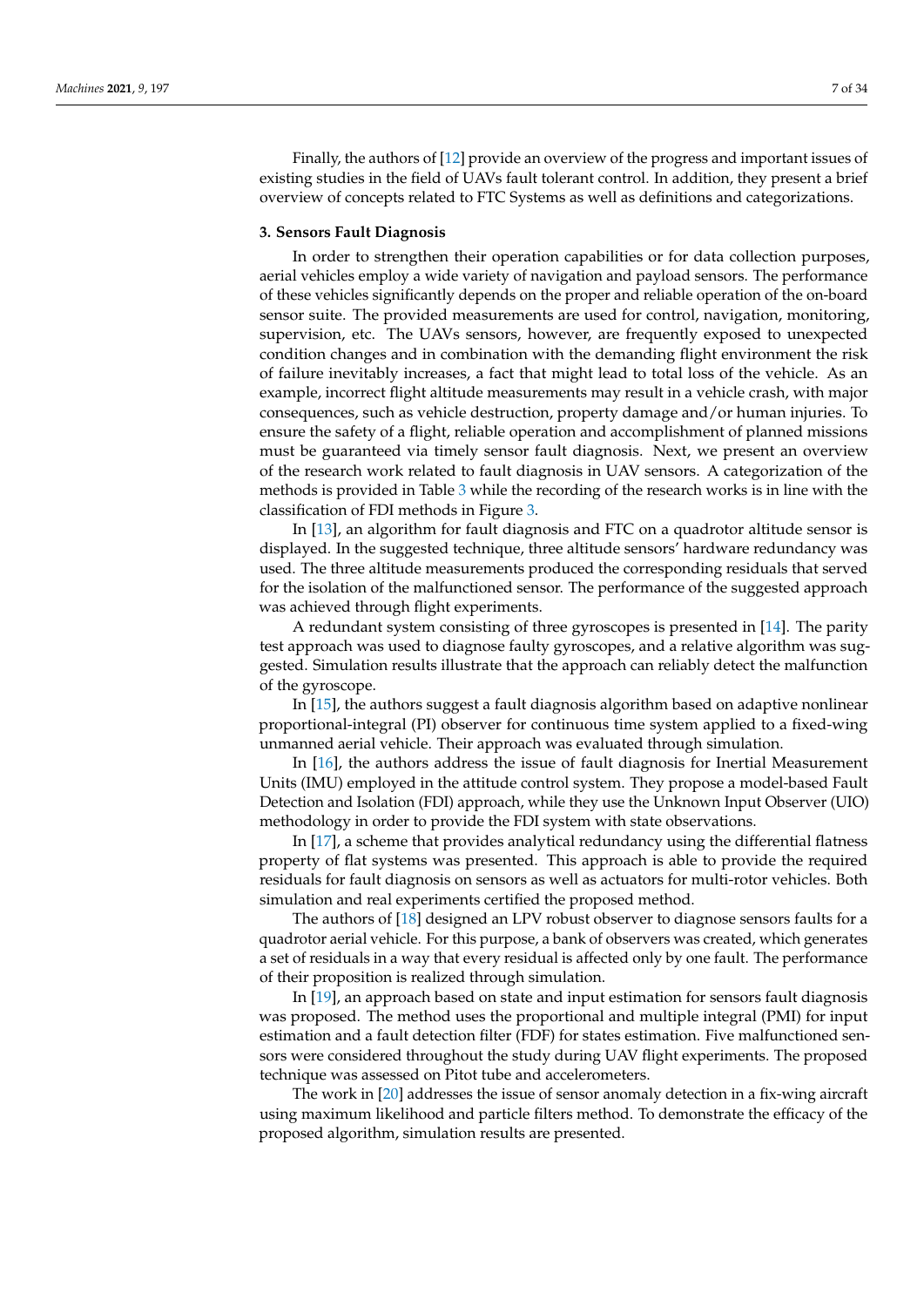|  | Table 3. Sensors fault diagnosis research works. |  |  |  |  |  |
|--|--------------------------------------------------|--|--|--|--|--|
|--|--------------------------------------------------|--|--|--|--|--|

| Reference                 | <b>Sensor Type</b>                                       | <b>FDI</b> Method                                                     | <b>UAV Type</b>        |
|---------------------------|----------------------------------------------------------|-----------------------------------------------------------------------|------------------------|
|                           |                                                          | Hardware Redundancy                                                   |                        |
| Drak et al. [13]          | Altitude Sensor                                          | Hardware Redundancy                                                   | Quadrotor              |
| Shi et al. [14]           | Gyroscope                                                | Hardware Redundancy                                                   | Quadrotor              |
|                           |                                                          | <b>Analytical Redundancy</b>                                          |                        |
|                           |                                                          | Model-Based                                                           |                        |
| Miao et al. [15]          | Inertial Measurement Units (IMU)                         | Model-Based/Adaptive Nonlinear<br>Proportional Integral (PI) Observer | Fix-Wing               |
| Zuo et al. $[16]$         | Inertial Measurement Units (IMU)                         | Model-Based/Unknown Input Observer (UIO)                              | Quadrotor              |
| Saied et al. [17]         | Position-Orientation and Motors                          | Model-Based                                                           | Hexarotor              |
| López-Estrada et al. [18] | Position-Orientation                                     | Model-Based/Bank of Observers                                         | Quadrotor              |
| Guo et al. [19]           | Pitot Tube and Accelerometers                            | Model-Based/Kalman-Based                                              | Quadrotor              |
| Deghat et al. [20]        | Roll                                                     | Model-Based/Particle Filter, Maximum Likelihood                       | Delta-Wing             |
| Samy et al. [21]          | Pitch Gyro, Angle<br>of Attack, Normal Accelerometer     | Model-Based/NN                                                        | Fix-Wing               |
| Younes et al. [22]        | Position                                                 | Model-Based                                                           | Quadrotor              |
| Xu et al. [23]            | X-axis and Y-axis Angular Velocity                       | Model-Based                                                           | Single-Rotor           |
| D'Amato et al. [24]       | Inertial Measurement Units (IMU)                         | Model-Based                                                           | Multi-Rotor, Tricopter |
| Avram et al. [25]         | Inertial Measurement Units (IMU)                         | Model-Based/Sliding Mode Observer                                     | Quadrotor              |
| Simlinger et al. [26]     | Gyroscope                                                | Model-Based/KF                                                        | Fix-Wind               |
| Sun et al. [27]           | Wheel Velocity of ABS                                    | Model-Based/Sliding Mode Observer                                     | Fix-Wing               |
| Tan et al. [28]           | Airborne Sensor<br>(IMU, GPS, Attitude, Angle of Attack) | Model-Based/Kalman-Bussy                                              | undefined UAV          |
| Mouhssine et al. [29]     | Inertial Measurement Units (IMU)                         | Model-Based                                                           | Quadrotor              |
| Suarez et al. [30]        | Position                                                 | Model-Based/EKF                                                       | Quadrotor              |
| D'Amato et al. [31]       | Inertial Measurement Units (IMU)                         | Model-Based                                                           | Quadrotor              |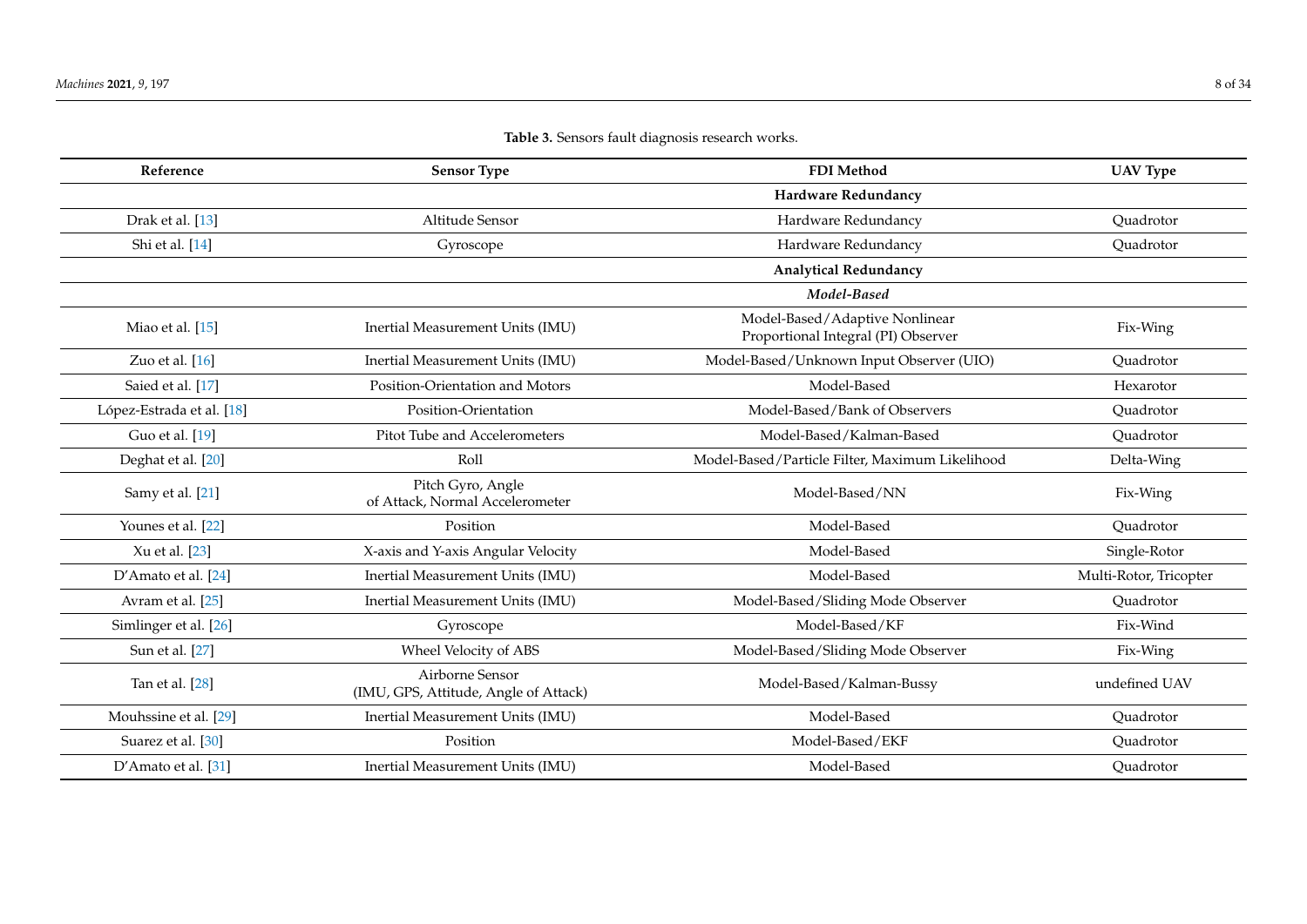## **Table 3.** *Cont.*

<span id="page-8-0"></span>

| Reference               | <b>Sensor Type</b>                                          | FDI Method                                                                                              | <b>UAV Type</b>           |
|-------------------------|-------------------------------------------------------------|---------------------------------------------------------------------------------------------------------|---------------------------|
| Hansen et al. [32]      | Airspeed                                                    | Model-Based                                                                                             | Fix-Wing                  |
| Fravolini et al. [33]   | Airspeed                                                    | Model-Based                                                                                             | Fix-Wing                  |
| Vitanov et al. [34]     | Inertial Navigation System (INS)                            | Model-Based/Unscented H∞ Filter (UHF)                                                                   | Quadrotor                 |
| Yoon et al. $[35]$      | Inertial Measurement Units (IMU)                            | Model-Based/Parity Space and Signal-Based                                                               | Fix-Wing                  |
|                         |                                                             | Knowledge-Based                                                                                         |                           |
| Guo et al. [36]         | Gyroscope                                                   | Knowledge-Based                                                                                         | Ouadrotor                 |
| Fravolini et al. [37]   | Airspeed, Angle of Attack, Sideslip angle                   | Knowledge-Based                                                                                         | Fix-Wing, Semi-Autonomous |
| Crispoltoni et al. [38] | Inertial Measurement Units (IMU)                            | Knowledge-Based/Fuzzy Logic                                                                             | Fix-Wing, Semi-Autonomous |
| Sun et al. [39]         | Navigation GPS/IMU                                          | Knowledge-Based/Adaptive Neuron<br>Fuzzy Inference System (ANFIS)                                       | Quadrotor                 |
| Chen et al. [40,41]     | Gyroscope                                                   | Knowledge-Based                                                                                         | undefined UAV             |
| Olyaei et al. [42]      | Angle of Attack, Pitch Angle,<br>Pitch Angular Rate, Height | Knowledge-Based/Deep Learning                                                                           | Fix-Wing                  |
| Gao et al. [43]         | Angular Rate                                                | Knowledge-Based/Least Squares<br>Support Vector Machine (LS-SVM),<br>Principal Component Analysis (PCA) | Fix-Wing, Aerosonde       |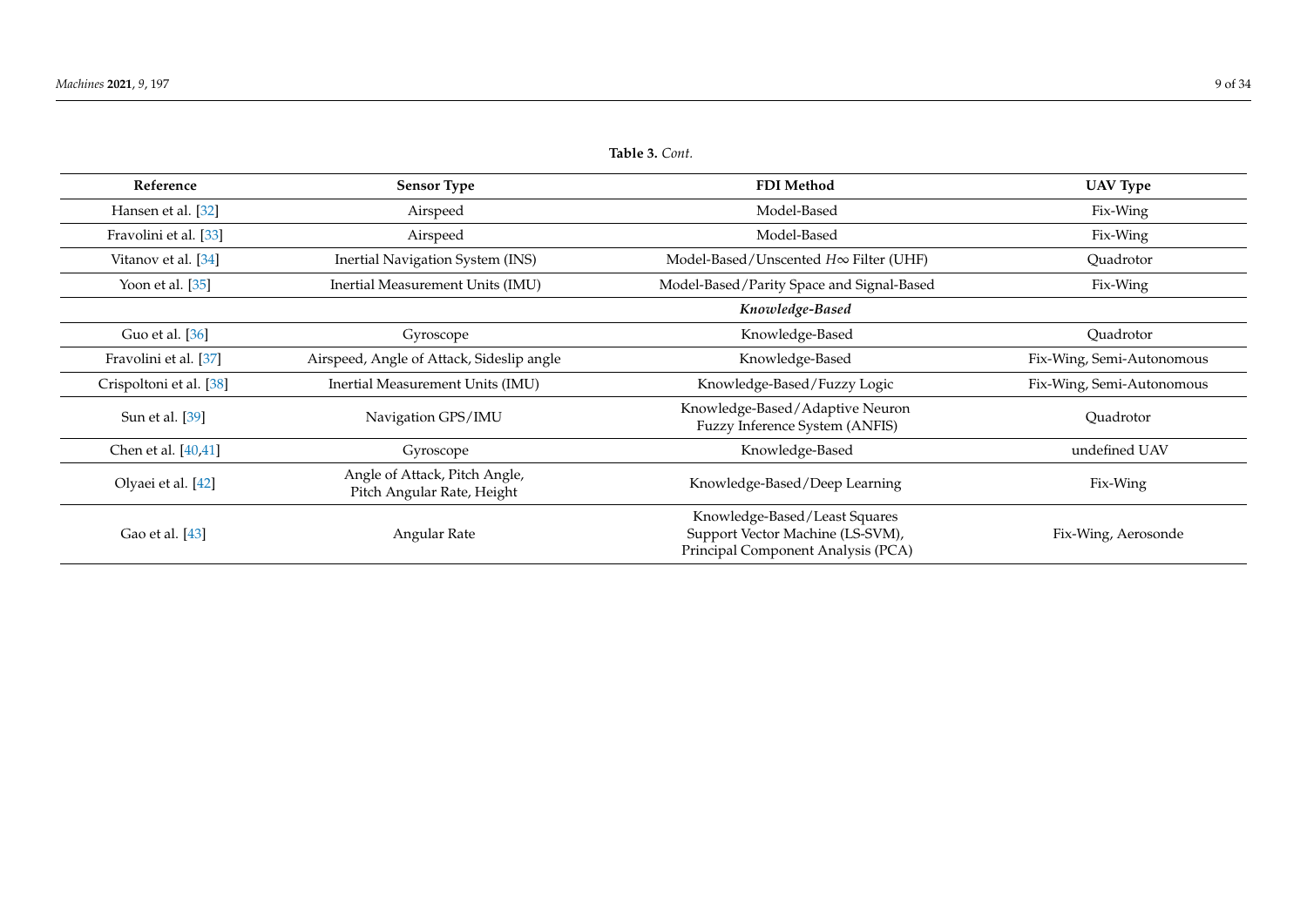In [\[21\]](#page-28-35), an Extended Minimum Resource Allocating Network (EMRAN) Radial Basis Function (RBF) Neural Network (NN) was selected for multiple fault detection at the angle of attack, the pitch gyro and the normal accelerometer sensors of a fixed-wing UAV model. The achievability of the considered method was demonstrated via Matlab/Simulink simulations.

An intelligent output estimator (iOE) for residual generators was used to achieve sensor fault detection and isolation in [\[22\]](#page-28-36). The proposed estimator is applied to estimate the output in contrast to the observers that estimate the state. The proposed scheme was evaluated for bias sensor faults on the vehicle position, through real flight tests using a Qball-X4 quadrotor.

In [\[23\]](#page-28-37), the authors present an observer-based controller. The aim is to accomplish at the same time the control of the ducted coaxial-rotor UAV and the low-frequency sensor fault detection. The methodology was tested by simulations in MATLAB.

According to the proposed methodology in [\[24\]](#page-28-38), the sensors fault detection can be achieved by comparing similar sensors output while an extended Kalman filter (EKF) was applied for the biases of gyroscopes. The measurement of the biases norms provided by EKFs, serves to gyros fault isolation. Regarding fault isolation on magnetometers and accelerometers, a set-based technique involving the solution of a Linear Programming (LP) problem on a moving time window was employed. A series of simulations containing experimental data obtained during flights of a tricopter UAV was explored in order to illustrate the realistic applicability and robustness against measurement noise and various kinds of faults.

The authors of [\[25\]](#page-28-39), based on sliding-mode observer technique, propose a fault diagnosis approach for bias fault on inertial measurement unit of a quadrotor. The effectiveness of the discussed scheme was proved on data from real flights of a quadrotor.

A vision-based fault diagnosis scheme for UAV is introduced in [\[26\]](#page-28-40) for applications in real-time. At first step, the attitude of the UAV is calculated independently of every other sensor using visual data from a horizon tracking algorithm. At the second level, two Kalman filters are used for fault diagnosis in two gyroscopes. The methodology was tested through ROS in a real-time framework.

A sliding mode observer for fault diagnosis of a wheel velocity sensor in an antiskid braking system (ABS) of the landing system of a UAV was proposed in [\[27\]](#page-28-41). The methodology was combined with a fault-tolerant control scheme. The feasibility of the suggested approach was illustrated via simulation.

In [\[28\]](#page-28-42), a malfunction modeling and analysis of sensor device is conducted using aerodynamic parameters of UAV, and a state estimator using the Kalman–Bussy filter was developed. The findings of the simulation indicate the effectiveness of the discussed approach.

The work in [\[29\]](#page-28-43) addresses the fault detection and isolation of faults on sensors in a quadrotor UAV. The suggested architecture is developed based on nonlinear analytical redundancy (NLAR) relations. Simulations that conducted in MATLAB environment adopting faults on the IMU, showed the feasibility of this approach.

A Fault Detection, Identification and Recovery (FDIR) framework for Multi-UAV operations is developed in [\[30\]](#page-28-44). In order to detect malfunctions in the attitude and location sensors of the participating vehicles, the system utilizes data generated on-board by the sensors of the UAVs group. The proposed approach has been experimentally tested with quadrotors in indoors environment.

In [\[31\]](#page-28-45), the authors investigate the use of an Unscented Kalman Filter (UKF) for fault diagnosis of Hardware Duplex IMU as a different solution regarding the common Hardware Triplex IMU. The experiments performed on real flights confirming the effectiveness of their method.

The work in [\[32\]](#page-28-46) deals with the fault diagnosis of airspeed sensor. The approach is based on adaptive observers to produce analytical redundancies and to create residuals. The technique was tested using simulations as well as actual data of the airspeed sensor of the UAV.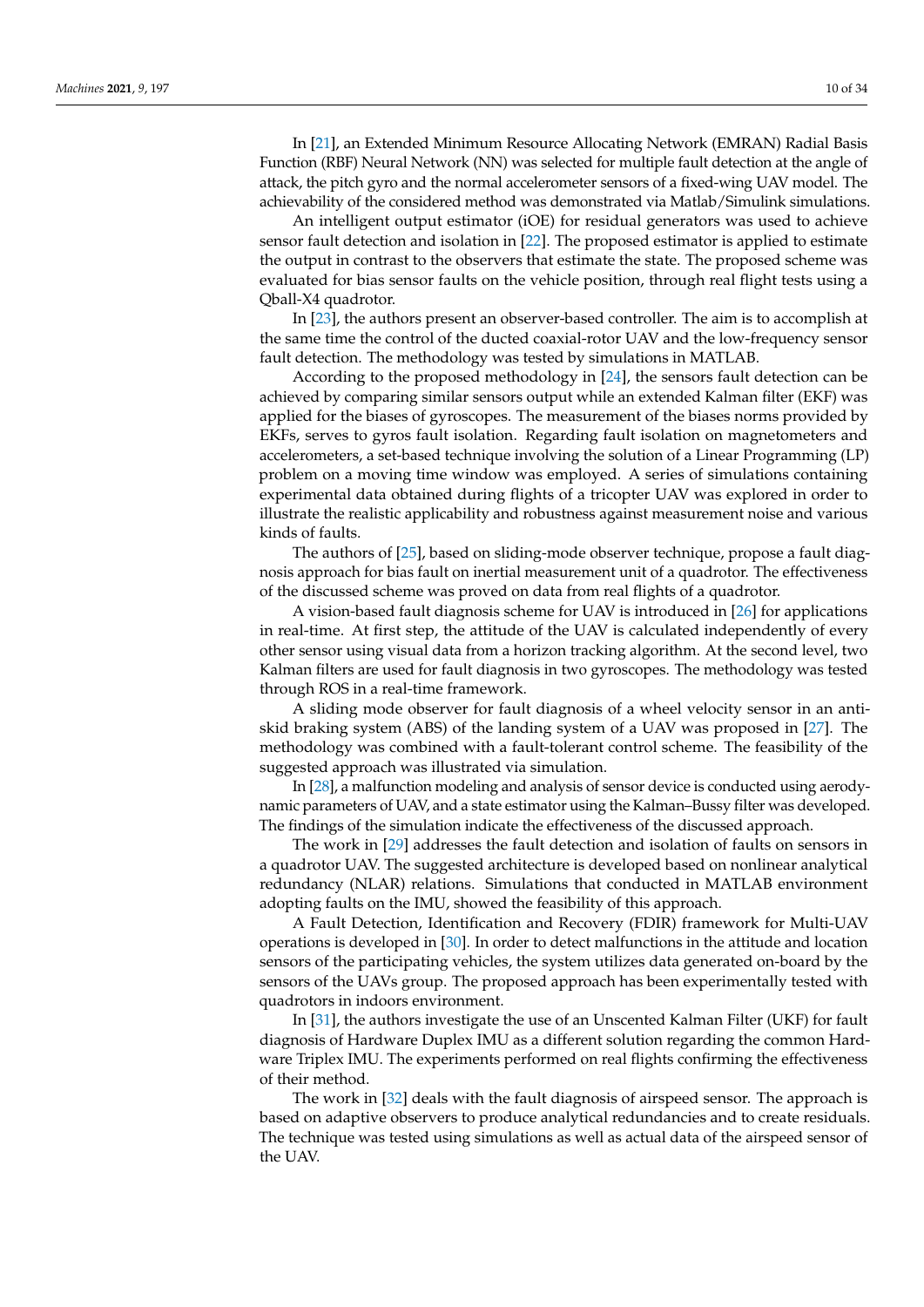In [\[33\]](#page-29-11), a research for fault diagnosis of airspeed sensor was performed. The authors presented two solutions, the first one adopted model-based technique while in the second, the parameters were identified from flight data. The fault was detected using the 'CUSUM' filter. A simulation analysis performed on a WVU YF-22 aircraft, assessed the efficiency of the developed scheme.

An implementation of the Unscented H∞ Filter (UHF) to a bank of observers for the fault diagnosis of an inertial navigation system (INS) was proposed in [\[34\]](#page-29-12). The suggested method was evaluated via simulations on real navigation data.

The proposed research in [\[35\]](#page-29-13) refers to an experimental assessment of a fault diagnosis method for three consecutive faults at inertial sensors of a fixed-wing UAV. The approach combines the parity space method with the in-lane monitoring method based on the discrete wavelet transform. The experiments were conducted on a fixed-wing aircraft.

The research study in [\[36\]](#page-29-14) suggests a sensor fault detection strategy using a classifier without negative samples, which can be used as a local density regulated optimization in a single class support vector approach. Simulation findings were used to demonstrate its efficacy and supremacy on a real flight control system platform for gyroscope faults.

The authors of [\[37\]](#page-29-15) designed a fault detection method for the Air Data Sensors (ADS) using Interval Models (IMs) and a nonlinear-in-the-parameter Neural Network. The proposed approach was validated on real flight data from a semi-autonomous aircraft.

The work in [\[38\]](#page-29-16) introduces interval fuzzy models as a data-based method for application on the fault detection of the IMU. The method was tested on real flight data from a semi-autonomous aircraft.

The authors of [\[39\]](#page-29-17) proceed with the the development of a data-driven Adaptive Neuron Fuzzy Inference System (ANFIS) for fault detection of navigation sensors. The approach provides the ability for fast and precise fault detection, and therefore may be used in real-time applications.

The authors of [\[40\]](#page-29-18) developed a backpropagation (BP) neural network that uses a Genetic Algorithm (GA) for its optimization. As input to the neural network for its training, wavelet packets were used for the extraction of the fault energy characteristics. The method was applied to the pitch rate signal of speed gyroscope, while MATLAB simulations proved its effectiveness.

A similar methodology of wavelet entropy energy feature extraction was proposed in [\[41\]](#page-29-19), in order to acquire the fault feature vector, as well as for updating the weight and threshold of the neural network the authors adopt the adaptive fireworks algorithm. Simulations demonstrate the accuracy and robustness of the AFWA-BP neural network.

The authors of [\[42\]](#page-29-20) present a fault detection and identification method for sensors and actuators on a fixed-wind vehicle, based on deep learning. For faults classification, they introduced an algorithm called Color Images obtained from Time-Frequency-Amplitude (CITFA) while the simulations give accuracy of 98%.

In [\[43\]](#page-29-21), a combination of principal component analysis (PCA) and least squares support vector machine (LS-SVM) was used in order to conduct fault diagnosis and signal reconstruction of an angular rate sensor. Initially, the LS-SVM approach produced the residuals for fault detection. Then, PCA carried out the fault isolation. The methodology was evaluated through simulations on a aerosonde UAV.

## <span id="page-10-0"></span>**4. Actuators Fault Diagnosis**

Actuators are critical electromechanical components which are responsible for the control of the unmanned aerial vehicle. Possible malfunctions can cause flight problems that in turn may lead to vehicle crashing with possible disasters and serious injuries to civilians. Therefore, it becomes obvious that the diagnosis of faults in actuators is crucial and the development of appropriate methodologies is required. In the continuation of this section, we will present research results related to the detection and isolation of faults in actuators. These are also summarized in Table [4.](#page-12-0)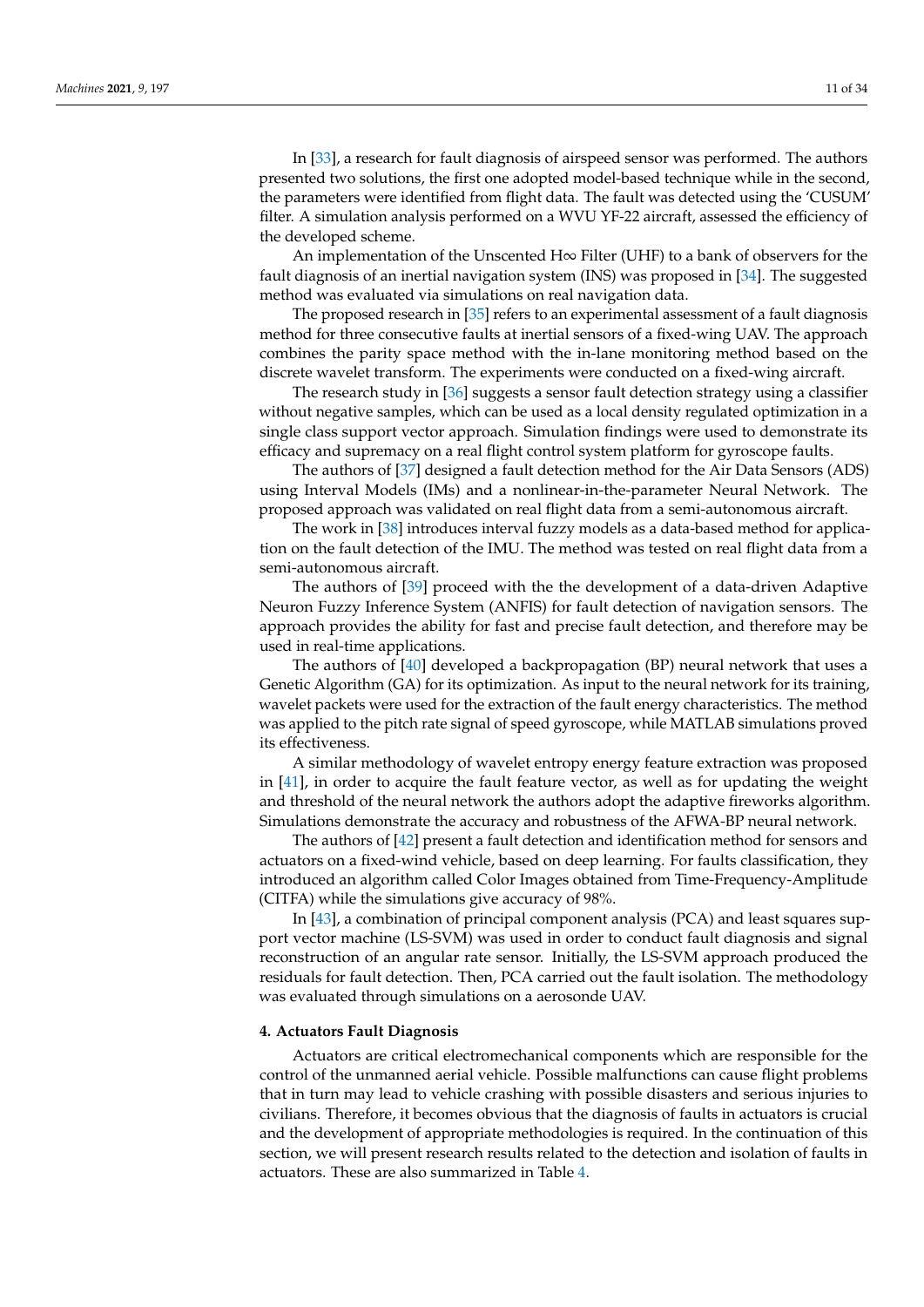Guzmán-Rabasa et al. [\[47\]](#page-29-25)

| Table 4. Actuators fault diagnosis research works. |                                                                     |                                                                                           |                 |
|----------------------------------------------------|---------------------------------------------------------------------|-------------------------------------------------------------------------------------------|-----------------|
| Reference                                          | <b>Actuator Type</b>                                                | <b>FDI</b> Method                                                                         | <b>UAV Type</b> |
|                                                    |                                                                     | Hardware Redundancy                                                                       |                 |
| Lieret et al. [44]                                 | Rotor                                                               | Hardware Redundancy                                                                       | Multirotor      |
|                                                    |                                                                     | <b>Analytical Redundancy</b>                                                              |                 |
|                                                    |                                                                     | Model-Based                                                                               |                 |
| Xiao-Lu Ren [45]                                   | Rotor                                                               | Model-Based/H∞ Observer                                                                   | Quadrotor       |
| Zhang et al. [46]                                  | Rotor                                                               | Model-Based/KF                                                                            | Quadrotor       |
| nán-Rabasa et al. [47]                             | Rotor                                                               | Model-Based/H∞ Observer                                                                   | Quadrotor       |
| Lijia et al. [48]                                  | Altitude System (Ailerons, Elevators, Rudder)                       | Model-Based/Robust Adaptive<br>Observer & Radial Basis Function<br>Neural Network (RBFNN) | Fixed-Wing      |
| Yin et al. $[49]$                                  | Rotor                                                               | Model-Based/Interval Observer                                                             | <b>VTOL</b>     |
| Li et al. $[50]$                                   | Rotor                                                               | Model-Based                                                                               | Fix-Wing        |
| $M_2$ of all $[51]$                                | Biases in Position Sensors and<br>Balance Sensors / External Inputs | Model-Based (Observer-Based)                                                              | Quadrotor       |

| Ma et al. [51]                           | Biases in Position Sensors and<br>Balance Sensors/External Inputs,<br>Electric Regulator, Bias in Motor Torques | Model-Based/Observer-Based                             | Ouadrotor              |
|------------------------------------------|-----------------------------------------------------------------------------------------------------------------|--------------------------------------------------------|------------------------|
| Zhong et al. $[52]$                      | Motor & Altitude Sensor                                                                                         | Model-Based/Interacting Multiple Model (IMM)           | Ouadrotor              |
| Zhong et al. [53]                        | Propellers, Motors                                                                                              | Model-Based, Adaptive Augmented State KF               | Ouadrotor              |
| Hajiyev <sup>[54]</sup>                  | Elevator, Ailerons, Rudder                                                                                      | Model-Based                                            | Fix-Wing               |
| Hasan et al. [55]                        | Motors                                                                                                          | Model-Based/Nonlinear<br>Thau Observer & Linearized KF | Multi-Rotor, Quadrotor |
| Bauer et al. [56]                        | Elevons                                                                                                         | Model-Based/Multiple Model Adaptive Estimation         | Fixed-Wing             |
| Su et al. [57]                           | Rotor                                                                                                           | Analytical Redundancy                                  | Hexacopter             |
| Avram et al. [58]                        | Rotor                                                                                                           | Model-Based/Adaptive Estimators                        | Quadrotor              |
| Ortiz-Torres et al. [59]                 | Propellers, Motors                                                                                              | Model-Based                                            | Planar VTOL            |
| Cao et al. $[60]$<br>Rotondo et al. [61] | Rotor<br>Rotor, Icing                                                                                           | Model-Based<br>Model-Based/PI-UIO                      | Fix-Wing<br>Fix-Wing   |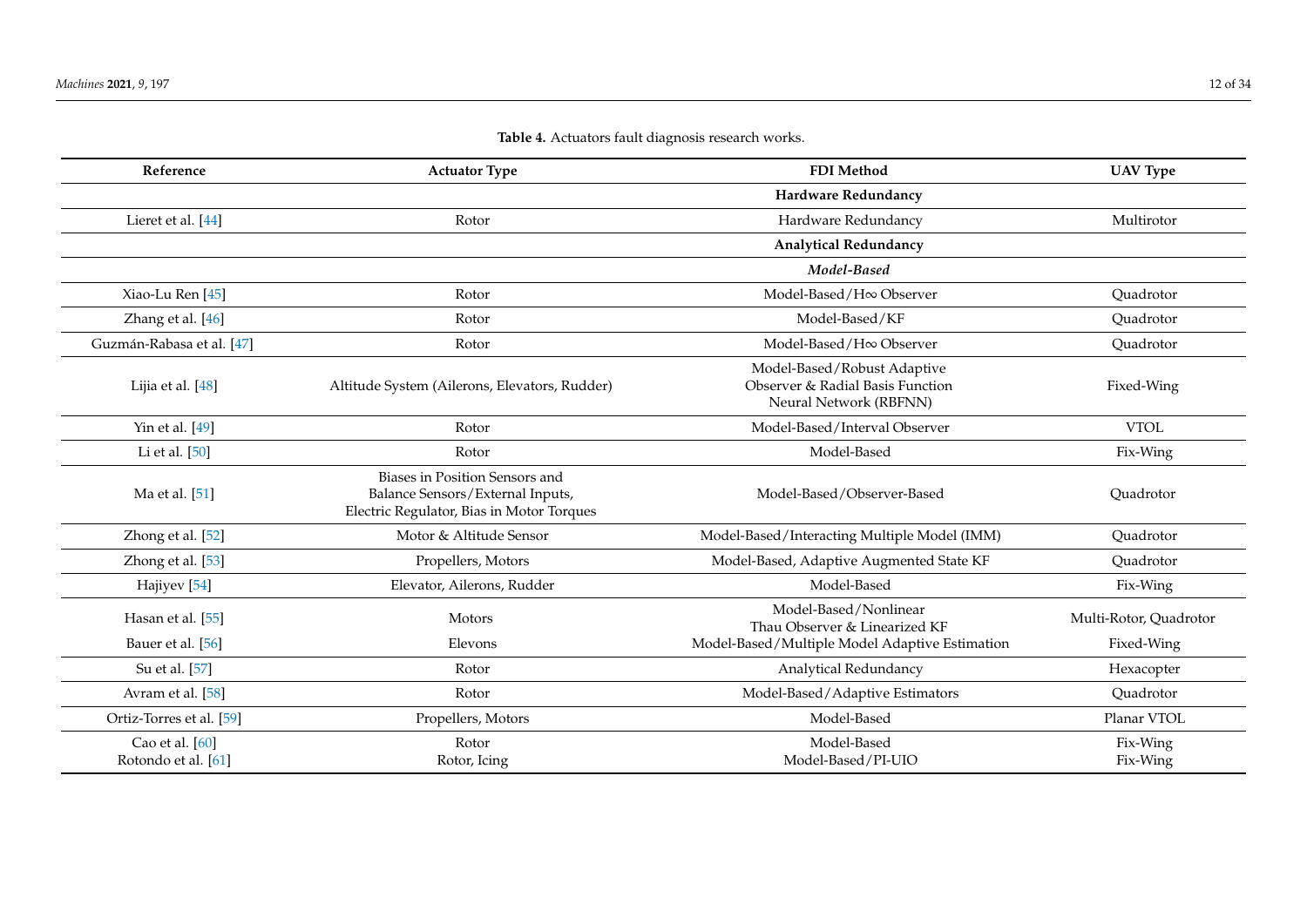## **Table 4.** *Cont.*

<span id="page-12-0"></span>

| Reference           | <b>Actuator Type</b>                | <b>FDI</b> Method                               | <b>UAV Type</b>     |
|---------------------|-------------------------------------|-------------------------------------------------|---------------------|
| Liu et al. [62]     | Control Vanes (CVs)                 | Model-Based, UKFs                               | Ducted Fan          |
| Saied et al. [63]   | Rotor                               | Model-Based/Sliding Mode Observer               | Octorotor           |
| Kugler et al. [64]  | Sensors and Actuators               | Model-Based                                     | Fix-Wing            |
| Yang et al. [65]    | Aileron and Elevator                | Model-Based/Unscented Kalman Filter (UKF)       | Fix-Wing            |
| Zhaohui et al. [66] | Rotor                               | Model-Based/Nonlinear Observer                  | Quadrotor           |
| Cen et al. [67]     | Rotor                               | Model-Based, Adaptive Thau Observer (ATO)       | Ouadrotor           |
| Ducard $[68]$       | Ailerons, Elevators, Rudder         | Model-Based                                     | Fix-Wing            |
| Tousi et al. [69]   | Rotor, Icing                        | Model-Based/Observer                            | Fix-Wing, Aerosonde |
| Ma et al. [70]      | Elevators                           | Model-Based/Dual Unscented Kalman Filter (DUKF) | Fix-Wing            |
|                     |                                     | Knowledge-Based                                 |                     |
| Fu et al. [71]      | Rotor                               | Knowledge-Based/CNN-LSTM                        | Six-Rotor           |
| Younes et al. [72]  | Rotor                               | Knowledge-Based/Output Estimator                | Quadrotor           |
| Hansen et al. [73]  | Airspeed & Control Surface Actuator | Knowledge-Based                                 | undefined UAV       |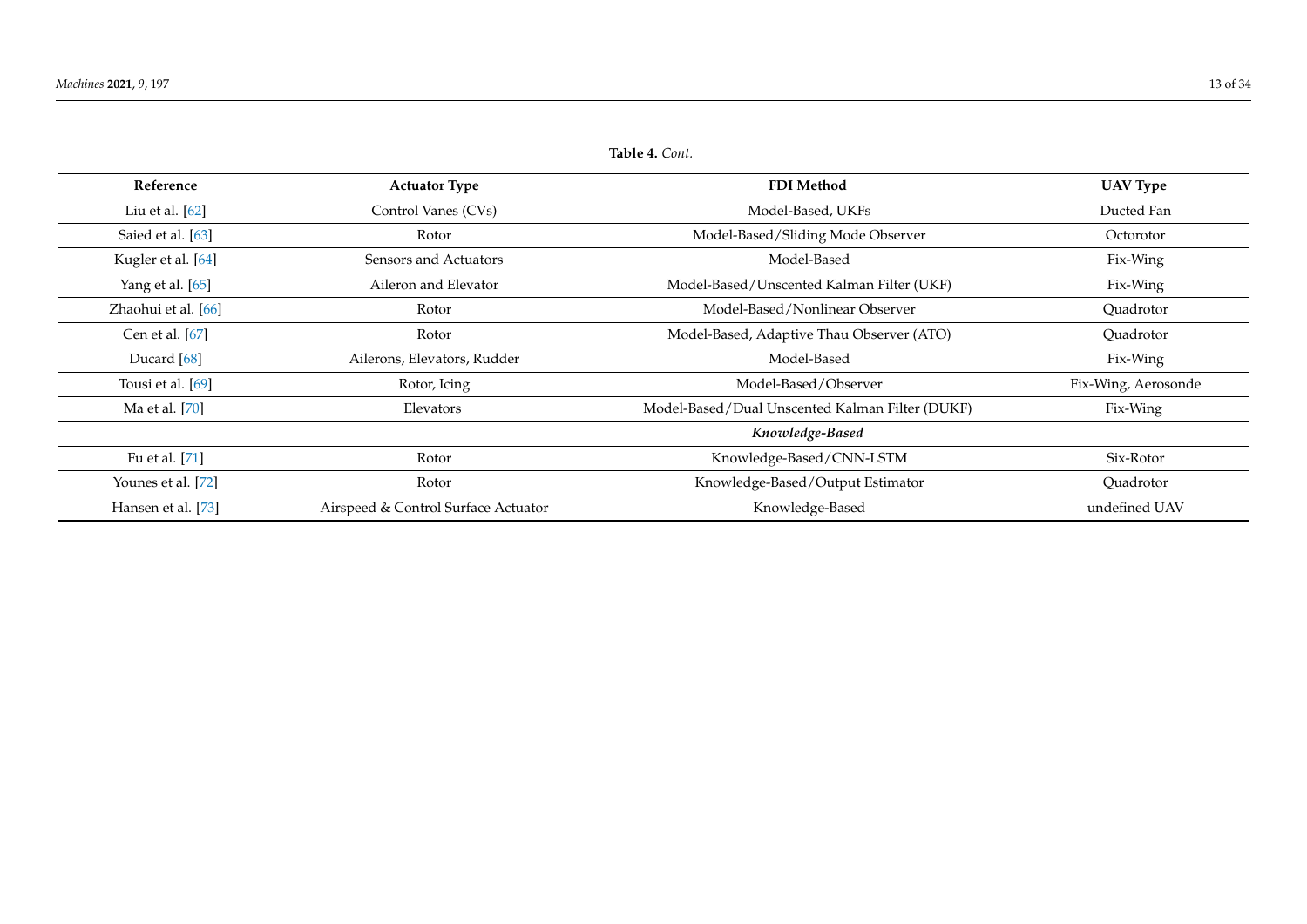Using a redundant flight control architecture, the authors of [\[44\]](#page-29-35) present a fault detection architecture for autonomous multirotor systems. They designed and implement an inexact voter to continuously compare the states and functionalities of each one of three different flight control units (FCU). The proposed scheme was evaluated on real flights of an hexarotor.

In [\[45\]](#page-29-36), the authors deal with the fault estimation of a quadrotor actuator, proposing a scheme with an H∞ observer that at the same time can estimate the faulty actuator and the system state. The methodology was evaluated through simulations.

In [\[46\]](#page-29-37), a method for faulty actuator diagnosis based on Interacting Multiple Model (UIMM) using Kalman filters is presented. The simulation findings confirm that a single actuator fault can be diagnosed.

An FDI architecture for partial and total actuator faults of a quadrotor was proposed at [\[47\]](#page-29-38). An H∞ observer was used to residual generations while the UAV was modeled as an LPV system. The scheme efficacy was demonstrated via simulations.

In [\[48\]](#page-29-39), the authors proposed a combination of a robust adaptive observer and a Radial Basis Function Neural Network (RBFNN) for fault detection on the attitude mechanism of a fixed-wing aircraft. Simulations were performed to demonstrate the effectiveness of the control law.

A fault detection approach that uses an interval observer for actuators faults in UAVs formation is developed in [\[49\]](#page-29-40). Within this scheme, residuals as well as thresholds can be created. MATLAB simulations in a formation of five VTOLs, proved the performance of the proposed method.

As in previous work, the work in [\[50\]](#page-29-41) refers to the actuator fault diagnosis of only one UAV that participates to a formation. The proposed method involves the unknown input observer and a distributed fault detection technique. The proposed architecture was assessed through simulations in MATLAB environment.

Both sensors and actuators faults were taken into account in [\[51\]](#page-29-42), where authors applied an adaptive observer for fault estimation. Furthermore, a fault-tolerant control scheme for fault accommodation was developed. Both simulations and actual vehicle flights were realized to support the efficacy of the method.

Using the Interacting Multiple model (IMM) methodology, the authors of [\[52\]](#page-29-43) addressed the multiple fault diagnosis issue for actuators and sensors of a quadrotor vehicle. The usefulness of the proposed architecture was confirmed by simulations.

The work in [\[53\]](#page-29-44) introduces a comprehensive actuator fault diagnosis scheme of a quadrotor vehicle in the existence of extraneous disruptions. More specifically, the authors developed an adaptive three-state Kalman filter, which in addition to the diagnosis of actuator defects, was also able to evaluate magnitudes, even when external disruptions impacted the vehicle. The simulation findings showed the reliability of the suggested approach and the efficiency of the method was tested in various fault scenarios.

In [\[54\]](#page-29-45), additional changes to the system model were adopted and an algorithm with Multiple System Noise scale Factors (MSNSF) was presented. This methodology, given that the actuator/surface faults produce the additive changes in the mathematical model of the UAV, may be used for actuator/surface fault diagnosis. The simulations demonstrate the effectiveness of the method in simultaneously diagnosing actuator/surface faults.

A nonlinear Thau observer combined in a cascaded form with a linearized Kalman filter was introduced in [\[55\]](#page-29-46), in order to diagnose faulty actuators on a multi-rotor UAV. Simulation analysis demonstrated that the suggested procedure may diagnose a faulty actuator within a reasonable degree of precision.

In [\[56\]](#page-29-47), the issue of the stuck control surface (elevon) of a fixed-wing unmanned aerial vehicle is presented. The diagnosis is achieved by applying the Multiple Model Adaptive Estimation method, using LTI Kalman Filters and a Posterior Probability Evaluator that processes their residuals. The method was evaluated via simulations.

In [\[57\]](#page-30-17), a Nonlinear Analytical Redundancy (NLAR) method was proposed for residual generation regarding fault diagnosis on the actuators of a hexacopter. Authors also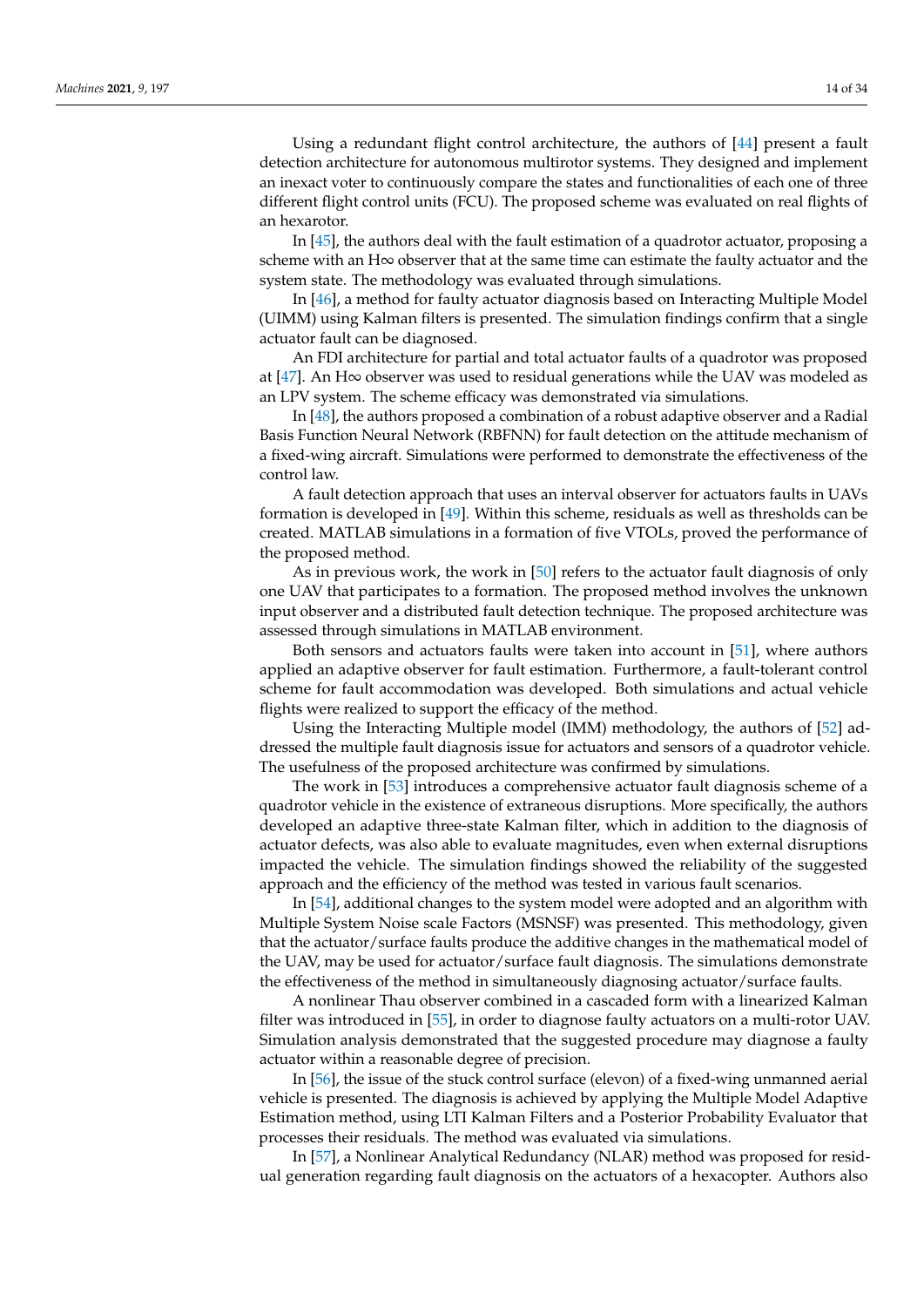employed a Butterworth filter for signal reconstruction. The method was evaluated through real experiments.

The work in [\[58\]](#page-30-18) describes the application of adaptive estimation techniques for Fault Diagnosis and Accommodation (FDA) on a quadrotor actuator system. Real experiments conducted with a quadrotor in an indoors environment which demonstrated the efficacy of the algorithm.

An approach employing a linear observer was developed in [\[59\]](#page-30-19), in order to diagnose Planar Vertical Take-off and Landing (PVTOL) aircraft actuator faults. The approach was evaluated through simulations.

The research work in [\[60\]](#page-30-20) introduces an improvement of the Sequence Probability Ratio Test (SPRT) algorithm, which can be applied for actuators fault diagnosis. Its speed and efficiency were demonstrated through simulations.

In [\[61\]](#page-30-21), a linear parameter varying Proportional Integral Unknown Input Observer (PI-UIO) was proposed for diagnosing both actuator faults and vehicles icing. The data obtained from a simulator were used to verify the feasibility of the suggested solution.

Based on unscented Kalman filters, an Unscented Multiple Model Adaptive Estimation (UMMAE) method was developed in [\[62\]](#page-30-22). The suggested approach offers a parallel bank of filters that are in charge for tracking the operating mode of the respective actuator. Through simulation tests it turns out that the proposed method provides minor uncertainty in fault diagnosis, fast response and low computational load.

A sliding mode observer was proposed in [\[63\]](#page-30-23) for actuators fault diagnosis in an octarotor. This approach utilizes the characteristics of the output for calculating the equivalent uncertain inputs. Simulations in Matlab/Simulink as well as a true experiments on an octarotor demonstrated the efficacy of this method.

In [\[64\]](#page-30-24), the authors present and explain the characteristics of the integrated auto flight system software of the SAGITTA Demonstrator UAV. The system has been enriched with a fault diagnostic unit to monitor the operation of various subsystems such as sensors and actuators, in order to enhance the reliability of the vehicle.

Using an Unscented Kalman Filter (UKF), in combination with the Bayesian Classifier (BC) method, the authors in [\[65\]](#page-30-25) present an algorithm for actuator fault diagnosis of fixed-wing unmanned aerial systems. The effectiveness of the proposed scheme was demonstrated via simulations.

A nonlinear observer is used in [\[66\]](#page-30-26) for actuator fault diagnosis on a quadrotor. The method was applied on a real system using data from real experiments. The results prove that the method displays reasonable fault diagnosis precision.

The aim of the work in [\[67\]](#page-30-27) is to detect faults concerning partial loss of effectiveness of quadrotor actuators using the adaptive Thau observer technique. Various simulations were performed to demonstrate the method's efficacy and reliability.

In [\[68\]](#page-30-28), the author discussed an expansion of his previous work relevant to Single Model Active Fault Detection and Isolation System (SMAC-FDI) for actuators fault diagnosis of small unmanned aerial vehicles. The proposed scheme was evaluated via simulation in MATLAB.

Using observer based methods, a fault detection and isolation architecture was presented in [\[69\]](#page-30-29) for application to an aerosonde UAV. The study on the efficiency of the method was carried out through simulations.

A fault diagnosis approach for application to the NASA Generic Transport Model (GTM) unmanned aerial vehicle was described in [\[70\]](#page-30-30). The methodology was implemented using a Dual Unscented Kalman Filter (DUKF) and a Baysian rule. The experimental simulations confirmed the efficiency of the method for successful and timely diagnosis of faulty actuators.

A deep learning approach that utilized a hybrid Convolutional Neural Network and Long Short-Term Memory (CNN-LSTM) technique was developed in [\[71\]](#page-30-31), for the fault diagnosis of actuators on a six-rotor vehicle. Experimental results proved the effectiveness of the technique.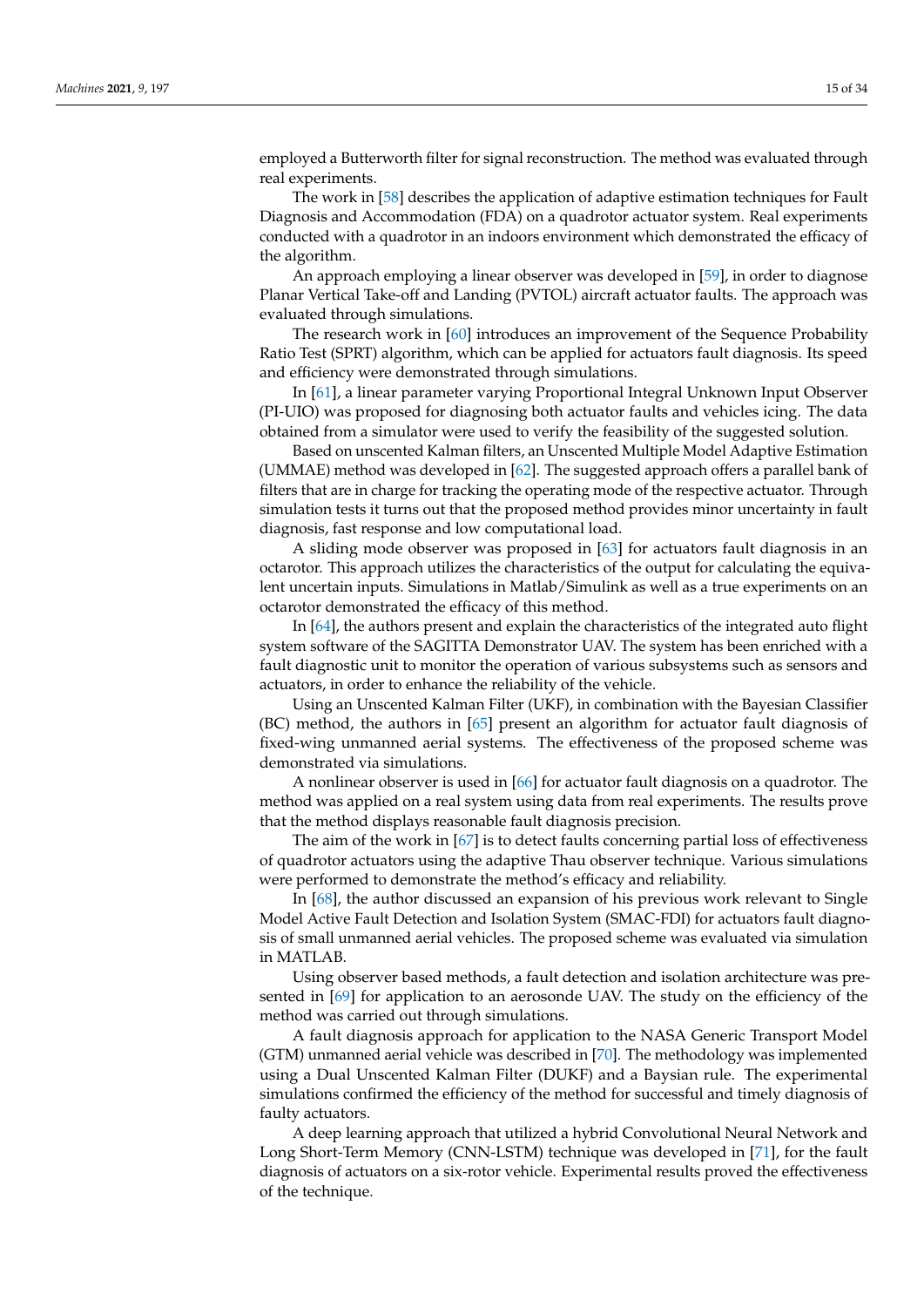Concerning the diagnosis of a faulty actuator, the study in [\[72\]](#page-30-32) proceeds to the design of an algorithm that comes from the combination of a model free method and a state observer, called intelligent Output Estimator (iOE). The proposed algorithm was evaluated through real experiments on a quadrotor vehicle.

In [\[73\]](#page-30-33), a methodology that provides the ability to diagnose faults in control surfaces and air system sensors using data from a swarm of UAVs was discussed.

#### <span id="page-15-0"></span>**5. Fault Tolerant Control Methods in UAVs**

After the successful diagnosis of a fault, the next stage refers to the implementation of an appropriate fault tolerant methodology. Fault-Tolerant Control (FTC) is related to a control strategy that is capable to compensate the appearance of faults in such a way, so that the unmanned aerial vehicle continues its flight mission (even in an acceptable degradation mode) or to land safely. Therefore, in order to improve the autonomy, viability and reliability of UAVs, sophisticated control methodologies are necessary. In the following, the findings of this survey related to the FTC methods are presented. These are also summarized in Tables [5](#page-17-0) and [6.](#page-18-0)

In [\[74\]](#page-30-34), using chaos particle swarm technique for PID controller parameter optimization, an architecture of a fault-tolerant control methodology was proposed. According to simulation tests, the proposed solution has positive effects on the standard UAV flight, and also a high fault tolerance impact on actuator faults.

The piecewise linear assumption that allows the fault tolerant control problem to be cast as a nonlinear control allocation problem was presented in [\[75\]](#page-30-35). The approach was applied to the Solar-Powered HALE UAV, with control effectors failures. The efficiency of the method was evaluated through simulations.

Using fuzzy logic, a FTC approach for Micro Aerial Vehicles (MAV) was presented in [\[76\]](#page-30-36). As inputs, two constraints were used: the degree of ability to hover and the battery percentage. The goal was to develop a Fuzzy Logic Controller to determine whether a MAV must abort or continue its mission in accordance with the aforementioned restrictions. The methodology was evaluated through simulations in MATLAB.

In [\[77\]](#page-30-37), a FTC technique that splits the dynamics of the system to a fully actuated subsystem and an under-actuated subsystem in a cascaded structure was proposed. The method uses two corresponding controllers: one Nonsingular Fast Terminal Sliding Mode Controller (NFTSMC) and an Under-actuated Sliding Mode Controller (USSMC). The Particle Swarm optimization (PSO) algorithm was used to set the controllers' parameters. Simulations proved the robustness and the effectiveness of the suggested approach.

A similar approach, where the FTC scheme is based on a Super-Twisting (STW) algorithm with an Integral Terminal sliding mode controller, was proposed in [\[78\]](#page-31-0) with simulations on the same quadrotor as in [\[77\]](#page-30-37).

Additionally, in [\[79\]](#page-31-1), a fault tolerance scheme for actuator faults of a quadrotor using a Backstepping Integral Nonsingular Fast Terminal Sliding Mode Controller (BINFT-SMC) was presented. Simulations proved the effectiveness of the suggested approach.

A nonlinear FTC structure was designed in [\[80\]](#page-31-2) in order to keep the tri-rotor UAV's attitude stable when the rear servo is stuck. The fault was estimated using an adaptive sliding mode based observer while the accommodation was performed using a feedback linearization controller. The effectiveness of the proposed scheme was validated with numerical simulations.

The work in [\[81\]](#page-31-3) studies the attitude stabilization control for a quadrotor aerial vehicle using integral-type sliding mode control in the presence of external disturbances and actuator faults. The proposed methodology was verified through simulations.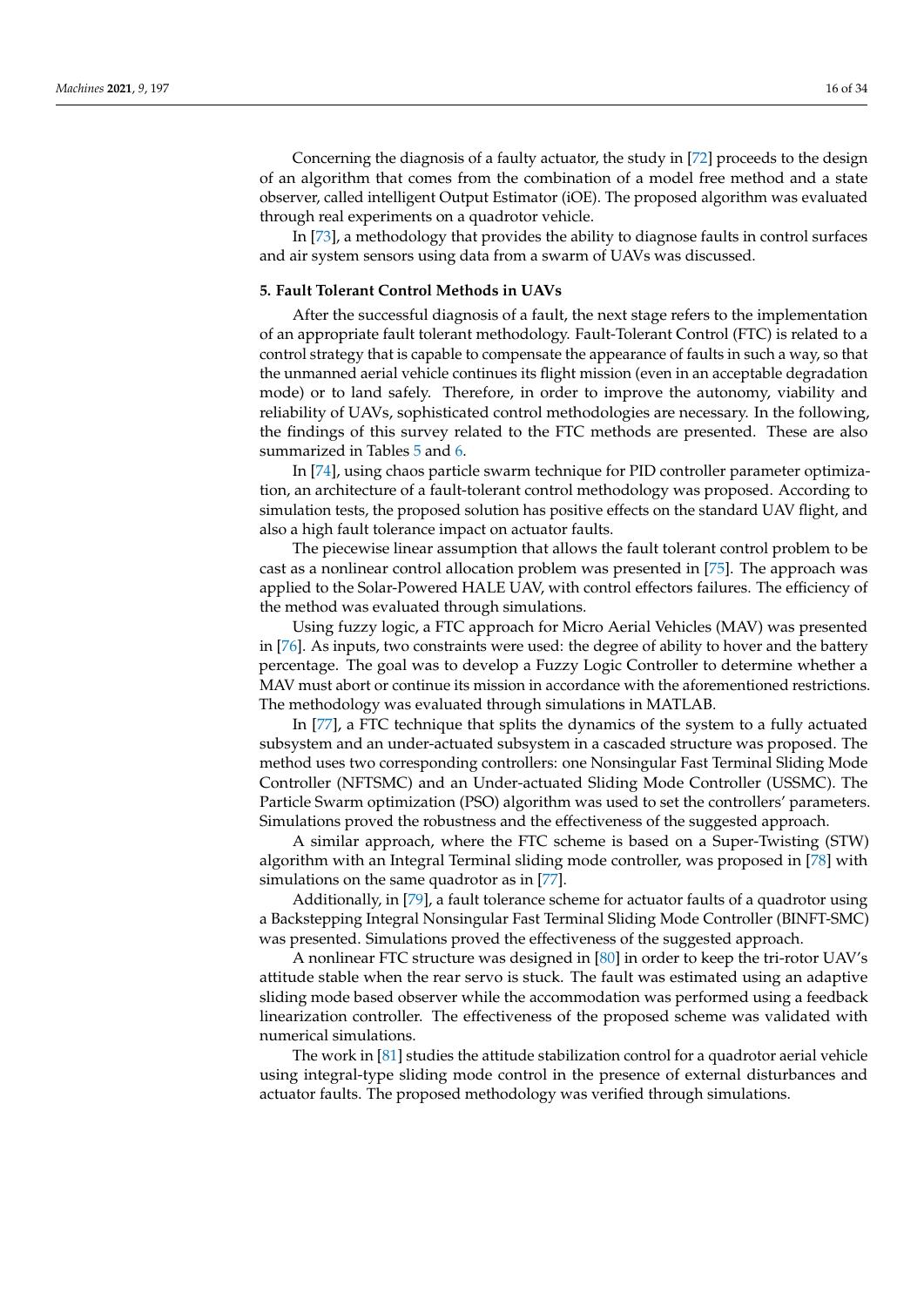| Reference                 | <b>Method Type</b> | <b>FTC Method</b>                                                                                                 | <b>UAV Type</b>      |
|---------------------------|--------------------|-------------------------------------------------------------------------------------------------------------------|----------------------|
|                           | <b>Passive FTC</b> |                                                                                                                   |                      |
| Jun et al. [74]           | Passive            | PID Controller Parameter Optimization                                                                             | Quadrotor            |
| Wang et al. [75]          | Passive            | Nonlinear Control Allocation                                                                                      | Fixed-Wing           |
| Padilla et al. [76]       | Passive            | Fuzzy-Based                                                                                                       | Micro AV (Quadrotor) |
| Mallavalli et al. [77,78] | Passive            | Nonsingular Fast Terminal Sliding Mode<br>Controller (NFTSMC) & Under-actuated<br>Sliding Mode Controller (USSMC) | Quadrotor            |
| Mallavalli et al. [79]    | Passive            | Nonsingular Fast Terminal Sliding Mode Controller (NFTSMC)                                                        | Quadrotor            |
| Hao et al. [80]           | Passive            | Adaptive Sliding Mode-Based Observer<br>& Feedback Linearization-Based Controller                                 | Tri-rotor            |
| Gong et al. [81]          | Passive            | Sliding Mode                                                                                                      | Quadrotor            |
| Xian et al. [82]          | Passive            | Robust Integral of the Signum of the Error (RISE)                                                                 | Tri-rotor            |
| Qu et al. [83]            | Passive            | Dynamic Surface Control                                                                                           | Fix-Wing             |
| Mallavalli et al. [84]    | Passive            | Sliding Mode                                                                                                      | Ouadrotor            |
| Khattab et al. [85]       | Passive            | Sliding Mode & Online Control Allocation                                                                          | Spherical            |
| Sorensen et al. [86]      | Passive            | L1 Adaptive Backstepping Control & Control Allocation (CA)                                                        | Fix-Wing             |
| Yu et al. [87]            | Passive            | Recurrent Wavelet Fuzzy Neural Network (RWFNN)                                                                    | Fix-Wing             |
| Yu et al. [88]            | Passive            | Fractional-Order Sliding-Mode Fault-Tolerant Neural Adaptive Control                                              | Fix-Wing             |
| Tan et al. [89]           | Passive            | Adaptive Control                                                                                                  | Quadrotor            |
| Zou et al. [90],          | Passive            | Hierarchical Framework                                                                                            | <b>VTOL</b>          |
| Qian et al. [91]          | Passive            | Adaptive Backstepping Controller                                                                                  | Fix-Wing             |
| Song et al. [92]          | Passive            | <b>Indirect Neuroadaptive</b>                                                                                     | Quadrotor            |
| Avram et al. [93]         | Passive            | Adaptive Control                                                                                                  | Quadrotor            |
| Xue et al. [94]           | Passive            | Adaptive Control                                                                                                  | Fix-Wing             |
| Vural et al. [95]         | Passive            | Dynamic Inversion (DI) & Robust Integral of the Signum of Error (RISE)                                            | Fix-Wing             |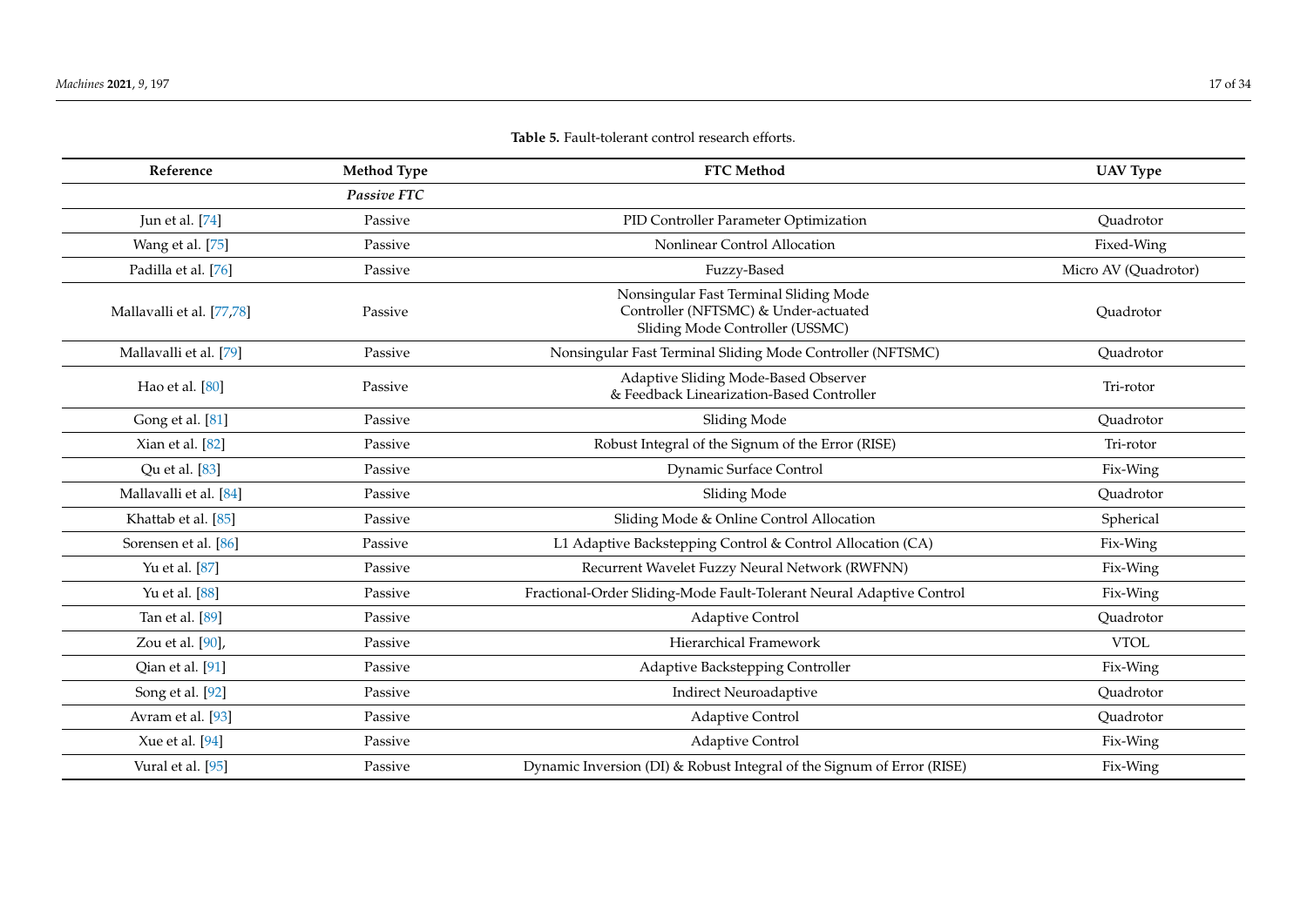<span id="page-17-1"></span>

| Reference           | Method Type      | <b>FTC Method</b>       | <b>UAV Type</b> |
|---------------------|------------------|-------------------------|-----------------|
|                     | Hybrid FTC       |                         |                 |
| Xing et al. [96]    | Passive & Active | Sliding Mode Theory     | Ouadrotor       |
| Merheb et al. [97]  | Passive & Active | Sliding Mode            | Quadrotor       |
| Zhaohui et al. [98] | Passive & Active | <b>Adaptive Control</b> | Ouadrotor       |

## Table 6. Fault-tolerant control research efforts (Table [5](#page-17-1) cont.).

<span id="page-17-0"></span>

| Reference                | <b>Method Type</b> | <b>FTC Method</b>                                                                           | <b>UAV Type</b>     |
|--------------------------|--------------------|---------------------------------------------------------------------------------------------|---------------------|
|                          | Active FTC         |                                                                                             |                     |
| Xulin et al. [99]        | Active             | Control Allocation                                                                          | Quadrotor           |
| Sadeghzadeh et al. [100] | Active             | Gain-Scheduled PID (GS-PID) Controller                                                      | Quadrotor           |
| Jun et al. [101]         | Active             | PID Controller Parameter Optimization<br>& Support Vector Machine (SVM)                     | Quadrotor           |
| Sadeghzadeh et al. [102] | Active             | Gain-Scheduled PID (GS-PID) Controller                                                      | Fix-Wing            |
| Zhong et al. [103]       | Active             | Adaptive Control                                                                            | Quadrotor           |
| Cheng et al. [104]       | Active             | Sliding Mode                                                                                | Fix-Wing            |
| Hasanshahi et al. [105]  | Active             | <b>Adaptive Estimation</b>                                                                  | Quadrotor           |
| Hajiyev <sup>[106]</sup> | Active             | Reconfigurable Active Controller                                                            | Fix-Wing            |
| Rudin et al. [107]       | Active             | DK-iteration                                                                                | Fix-Wing            |
| Umm-e-Aimen et al. [108] | Active             | Linear Quadratic Gaussian & Integral Reconfiguration Control                                | Fix-Wing, Aerosonde |
| Vey et al. [109]         | Active             | Bank of Observers & Virtual Actuator                                                        | Hexrotor            |
| Abbaspour et al. [110]   | Active             | Nonlinear Dynamic Inversion Controller<br>& Adaptive Fault Compensation Feedback Controller | Fix-Wing            |
| Nguyen et al. [111]      | Active             | Gain-Scheduling, Structured H-Infinity Synthesis                                            | Hexacopter          |
| Nguyen et al. [112]      | Active             | Control Allocation, Gain-Scheduling, Structured H-Infinity Synthesis                        | Hexacopter          |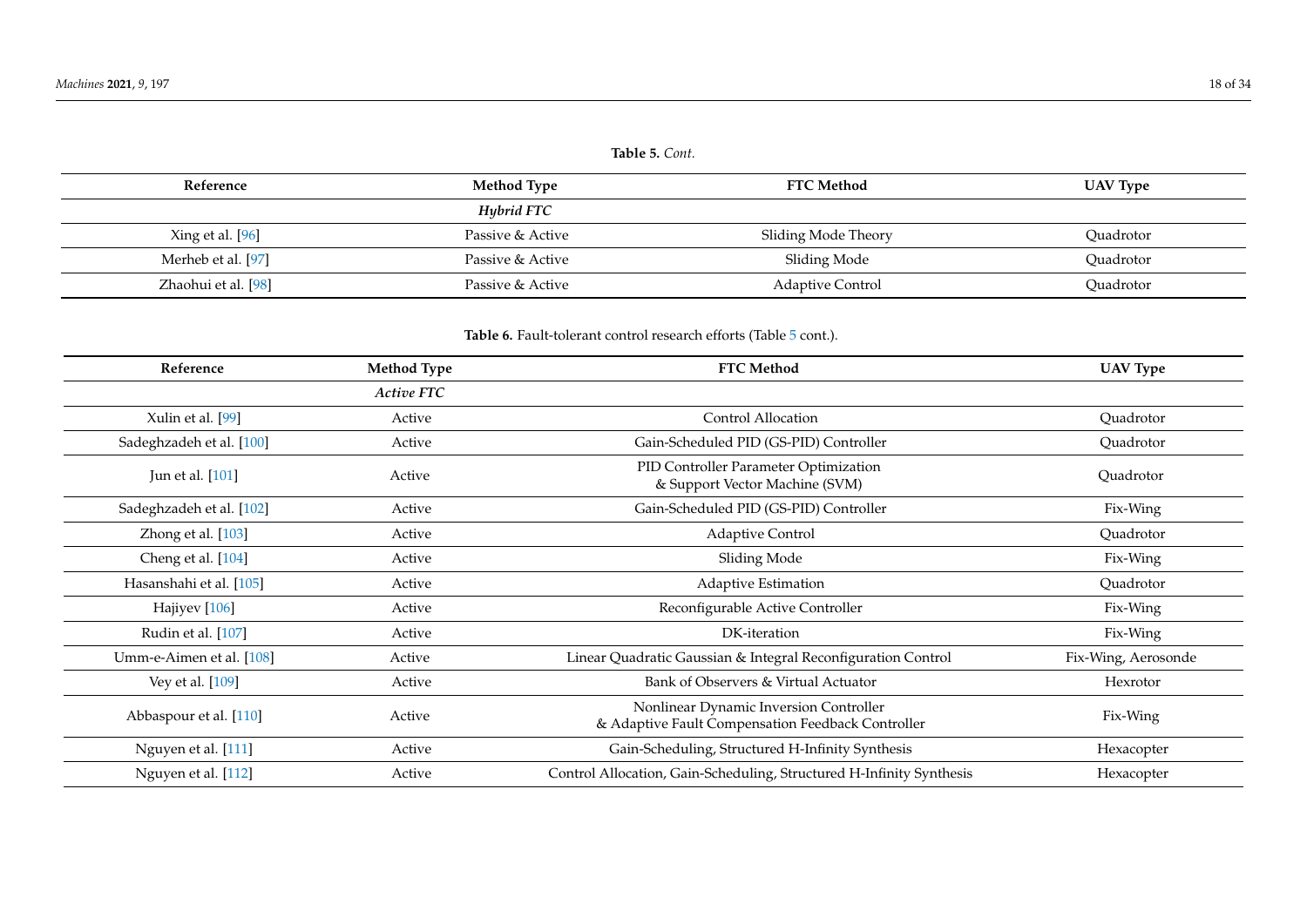<span id="page-18-0"></span>

| Reference             | <b>Method Type</b> | <b>FTC Method</b>                                                                                             | <b>UAV Type</b>     |
|-----------------------|--------------------|---------------------------------------------------------------------------------------------------------------|---------------------|
| F. Liu et al. [113]   | Active             | Neuroadaptive sliding Mode Control (SMC)                                                                      | Quadrotor           |
| Younes et al. [22,72] | Active             | intelligent Output-Estimator (iOE)                                                                            | Quadrotor           |
| Hou et al. [114]      | Active             | Nonsingular Terminal Sliding Mode Control (NTSMC)                                                             | Quadrotor           |
| Guiatni et al. [115]  | Active             | Fuzzy Logic, Fuzzy PID Controller                                                                             | Quadrotor           |
| Shi et al. [116]      | Active             | Radical Basis Function (RBF) Neural Network & Sliding Mode Control (SMC)                                      | Quadrotor           |
| Chung et al. [117]    | Active             | Optimal Control                                                                                               | Quadrotor           |
| Ge et al. [118]       | Active             | <b>Integral Sliding Mode</b>                                                                                  | Fix-Wing            |
| Ergöçmen et al. [119] | Active             | (PID)-State-Dependent Riccati Equation<br>(SDRE) algorithm or PID-Linear Quadratic Tracking/Regulator (LQT/R) | Fix-Wing            |
| Yu et al. [120]       | Active             | Model Predictive Control (MPC)                                                                                | Quadrotor           |
| Saied et al. [121]    | Active             | Sliding Mode                                                                                                  | Octorotor           |
| Bateman et al. [122]  | Active             | <b>State Feedback Controllers</b>                                                                             | Fix-Wing, Aerosonde |
| Sharifi et al. [123]  | Active             | Sliding Mode                                                                                                  | Quadrotor           |
| Nguyen et al. [124]   | Active             | Adaptive Control                                                                                              | Multirotor          |
| Cheng et al. [125]    | Active             | Non-Singular Fast Terminal Sliding Mode (NFTSM)                                                               | Fix-Wing            |
| Boche et al. [126]    | Active             | Reconfigurable Control                                                                                        | Fix-Wing            |
| Wang et al. [127]     | Active             | Adaptive Sliding Mode Control                                                                                 | Quadrotor           |
| Baldini et al. [128]  | Active             | Control Reconfiguration                                                                                       | Quadrotor           |
| Pedro et al. [129]    | Active             | PID Control, Control Allocation                                                                               | Fix-Wing            |

**Table 6.** *Cont.*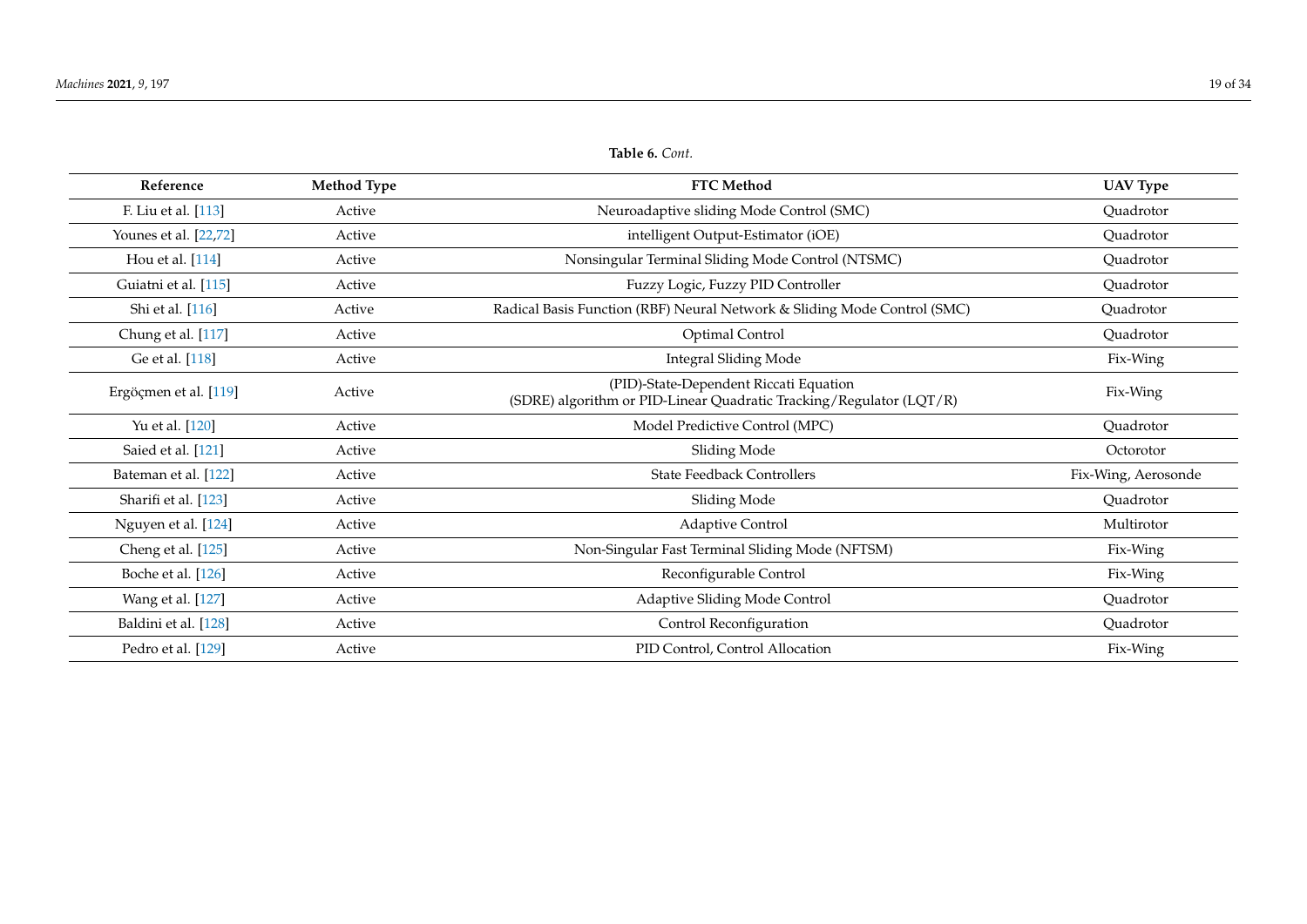A continuous nonlinear robust FTC structure for handling rear servo's stuck fault in conjunction with unknown exogenous disturbances of a trirotor UAV was developed in [\[82\]](#page-31-27). The stuck fault and the disturbances were estimated using a supertwisting-based observer while the fault accommodation was performed using a Robust Integral of the Signum of the Error (RISE)-based fault-tolerant controller. Real-time testing on an HILS test bed was carried out in order to confirm the performance of the introduced fault tolerant approach.

The work in [\[83\]](#page-31-28) presents a finite-time FTC for attitude dynamical systems of a hypersonic unmanned aerial vehicle (UAV) with actuator loss-of-effectiveness fault. The FTC that was proposed was derived from the dynamic surface control strategy. For the attitude dynamical system, a finite-time controller utilizing the nonsingular terminal sliding mode (NTSM) control method was used. Simulation findings demonstrated the effectiveness of the suggested approach.

The work in [\[84\]](#page-31-29) conducts a comparative analysis of three Sliding Mode Control (SMC)-based fault-tolerant schemes for observing the trajectory of a quadrotor UAV in the presence of actuator faults. To evaluate the controllers' efficiency, simulations were performed and a variety of fault situations were considered. Results concluded that Integral Terminal SMC was more stable and offered better FTC performance than Conventional SMC or Integral SMC.

In [\[85\]](#page-31-30), a FTC scheme for a spherical UAV was studied. The developed FTC method combines sliding mode control with online control allocation. Simulation findings indicated good tracking efficiency for a variety of fault/failure situations.

A control allocation scheme combined with an L1 adaptive backstepping controller was proposed in [\[86\]](#page-31-31), as a strategy to achieve fault tolerance in an aircraft's nonlinear longitudinal motion control. Simulations were performed on a Cessna 182 platform and showed remarkable outcomes for nominal as well as defective cases.

The work in [\[87\]](#page-31-32) refers to networked fixed-wing UAVs and a fractional-order (FO) fault-tolerant synchronization tracking control (FOFTSTC) scheme was proposed to cope with actuator and sensor faults simultaneously using a recurrent wavelet fuzzy neural network (RWFNN) learning system with feedback loops. In order to demonstrate the feasibility of the proposed control system, simulations and hardware-in-the-loop tests were carried out.

A fractional order sliding-mode fault-tolerant tracking control algorithm with prescribed performance was developed in [\[88\]](#page-31-33) for a fixed-wing aerial vehicle. To demonstrate the efficacy of the suggested approach simulation findings were presented.

The work in [\[89\]](#page-31-34) proposes an adaptive control approach which provides reasonable trajectory efficiency for a quadrotor vehicle subjected to actuators failures and with timevarying center of gravity (COG). The results of the simulation show that the proposed adaptive algorithm is reliable, efficient and robust.

In [\[90\]](#page-31-35), a robust FTC scheme is presented for a VTOL aerial vehicle subject to both thrust and torque failures and also disturbances. The algorithm was developed by applying the hierarchical system stability theory. The proposed method was validated by simulation results.

An adaptive backstepping control scheme was developed in [\[91\]](#page-31-36), for a fix-wing aerial vehicle subject to multiple actuator faults and disturbances. Simulation findings verified the feasibility of the proposed technique.

In [\[92\]](#page-31-37), the authors developed an indirect neural network (NN) based adaptive control scheme, for handling modeling uncertainties and actuator faults. Simulations confirm the efficiency and advantages of the proposed system.

The work in [\[93\]](#page-31-38) presents a nonlinear robust adaptive fault-tolerant altitude and attitude tracking scheme to accommodate actuator faults in a quadrotor aircraft without using a failure diagnostic module. The FTC was designed utilizing back-stepping techniques. The efficiency of the algorithm was demonstrated by experiments.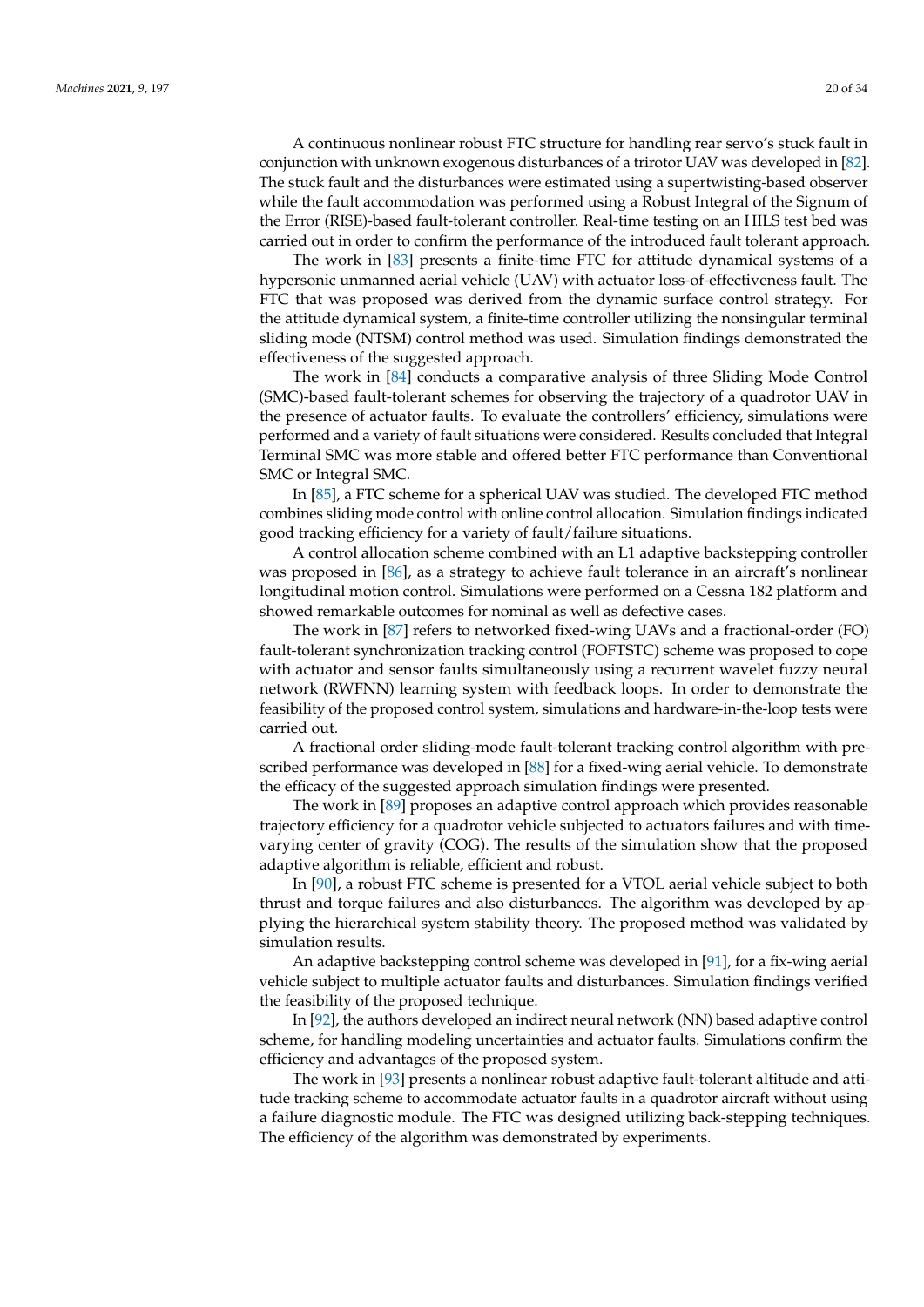In [\[94\]](#page-31-39), the authors designed an FTC method using an adaptive control methodology for application to the automatic carrier landing system subjected to actuators failures. Simulation results on a fix-wing aircraft verified the suggested approach.

In [\[95\]](#page-31-40), the dynamic inversion (DI) approach in combination with robust integral of the signum of the error (RISE) approach was used to introduce a passive FTC scheme for a fix-wing UAV subject to actuators fault. The efficiency of the algorithm was demonstrated through simulations.

The work in [\[96\]](#page-31-41) presents both passive and active FTC laws for actuators in a quadrotor UAV. Both controllers were developed using the integral sliding mode theory. Simulations results proved that the two FTC laws can attain a certain degree of fault tolerance, but the active FTC has better stability and fault tolerance.

Using sliding mode control methods and combining passive and active FTC schemes, the authors of [\[97\]](#page-31-42) designed an integrated fault tolerant controller for actuator faults on a quadrotor UAV. The methodology was tested via simulations in MATLAB.

In [\[98\]](#page-31-43), a mixed architecture that combines passive and active FTC was proposed for actuator faults compensation for a quadrotor. Concerning the fault estimation, an adaptive Thau observer was employed. The suggested approach was evaluated through simulations.

In [\[99\]](#page-31-44), the authors present a fuzzy active disturbance rejection control method for controlling a quadrotor UAV with actuator faults and external disturbances. Using an Luenberger linear state estimator, an actuator fault can be diagnosed from external disruptions. As fault tolerant control technique the control allocation algorithm was used. The applicability of the proposed fault-tolerant control scheme was demonstrated by simulations.

In [\[100\]](#page-31-45), a Gain-Scheduled Proportional-Integral Derivative (GS-PID) controller was combined with an on-line Fault Detection and Diagnosis (FDD) module to create an active FTC. The designed scheme was tested experimentally to a quadrotor helicopter UAV.

The work in [\[101\]](#page-32-23) discusses a collaborative approach that combines optimization of a PID controller parameters with a support vector machine (SVM) for partial failure diagnosis of a quadrotor and a fault-tolerant controller. The potency of the method was investigated through simulations in MATLAB.

Similarly to their previous work in [\[100\]](#page-31-45), the authors of [\[102\]](#page-32-24) concentrated on a Gain-Scheduled PID (GS-PID) control strategy for handling actuator faults of a fixed wing unmanned vehicle. The effectiveness of the proposed approach was demonstrated experimentally on the HK Bixler UAV.

An active fault-tolerant tracking control (AFTTC) approach for actuator faults on a quadrotor was discussed in [\[103\]](#page-32-25). The structure includes a fault detection and diagnosis (FDD) unit that consists from an adaptive two-stage Kalman filter estimator, a basic controller and an adaptive fault compensator. Simulations validate that the proposed scheme is effective.

In [\[104\]](#page-32-26), the authors propose an active fault tolerant controller for the attitude control system of a fixed wing UAV having actuator faults and external disturbances. Their approach is based on a neural network-based fault estimation observer and a nonsingular fast terminal sliding mode control method. The performance of the proposed system was demonstrated using simulation results.

A robust FTC framework for actuator faults in the presence of external disturbances of a quadrotor was proposed in [\[105\]](#page-32-27). The fault-tolerant controller was designed on basis of adaptive estimation for actuator faults. The results from simulations showed the efficiency of the developed technique.

In [\[106\]](#page-32-28), an active FTC for a Fix-Wing UAV was proposed. Using Kalman Filter, the elements of the control distribution matrix were identified and thus actuators faults were diagnosed and a linear quadratic regulator (LQR) controller was reconfigured. The linearized model of the longitudinal dynamics of the ZAGI UAV was taken into account in simulations, where the efficiency of the suggested reconfigurable control techniques was evaluated.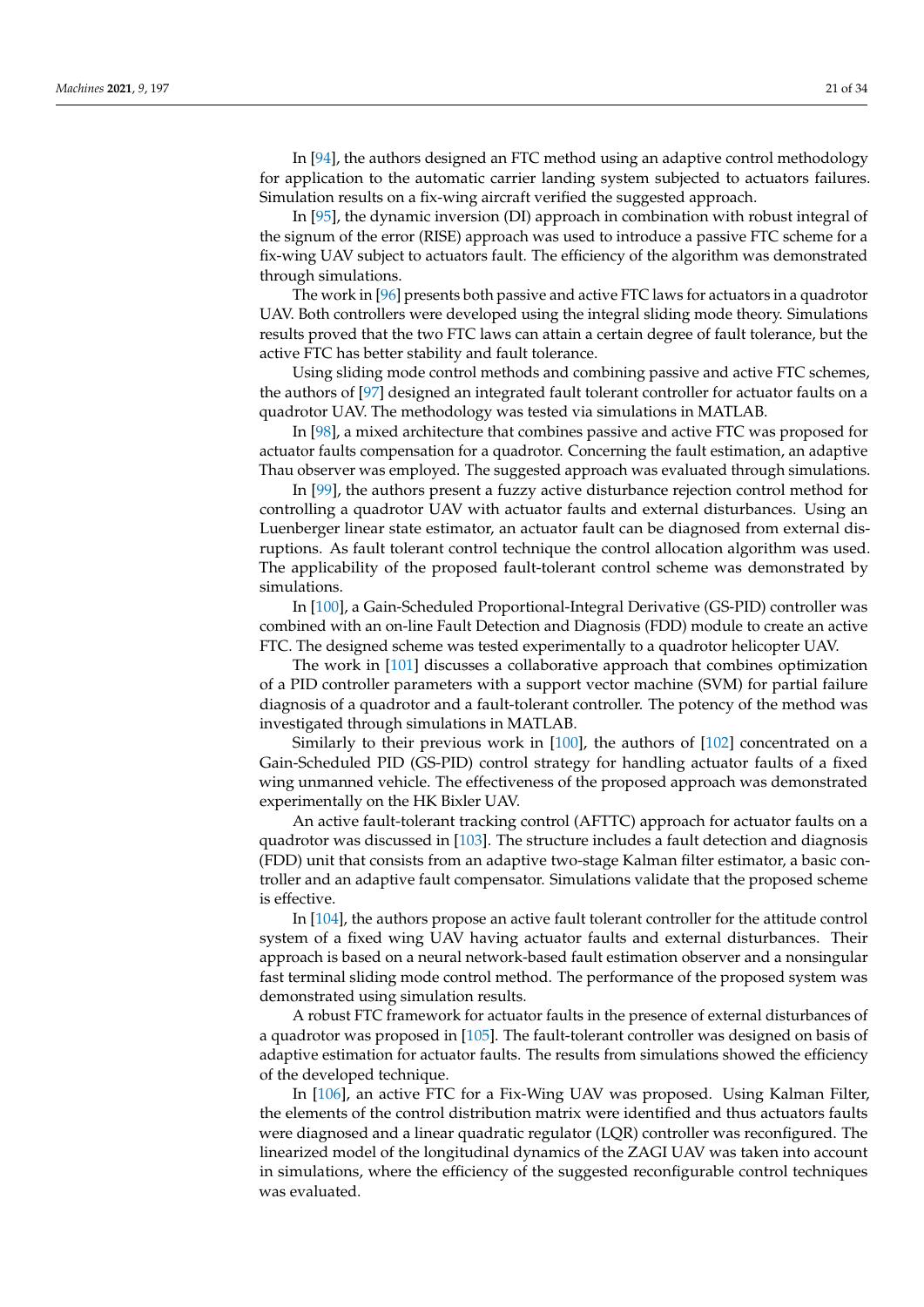The work in [\[107\]](#page-32-29) investigates the design of an active FTC algorithm which is resilient against small actuator failures that may be undetected so that the controller ensures that reliability of the FTC forms. The proposed framework was based in three assumptions while the feasibility of the method was showed by real flight tests.

In [\[108\]](#page-32-30), a Linear Quadratic Gaussian (LQG) controller with integral action was proposed as an FTC algorithm to monitor an unmanned aerial vehicle (UAV) with actuator faults. In order to demonstrate the feasibility of the proposed scheme, simulations were conducted on an Aerosonde UAV model.

An active FTC scheme was applied to a hexrotor with actuator faults in [\[109\]](#page-32-31), where experimental findings were obtained. The approach combines a bank of observers for fault diagnosis and a virtual actuator for control reconfiguration. Real tests showed that the suggested FTC system was applicable.

The work in [\[110\]](#page-32-32) presents an active FTC architecture for actuator faults on a Fix-Wing UAV. In the developed scheme the FDI, along with a nonlinear dynamic inversion strategy, was applied for actuator fault accommodation by means of a neural network adaptive structure. The simulation results indicate that the proposed architecture can effectively diagnose and compensate actuators faults.

Two active fault-tolerant controllers were introduced in [\[111\]](#page-32-33). The suggested architectures were based on gain-scheduling control as well as on the structured  $H\infty$  synthesis. Furthermore, in [\[112\]](#page-32-34) the authors studied the application of a control allocation (CA) algorithm for the FTC of actuators faults on a multicopter. The algorithm is also based on gain-scheduling control in the context of structured H∞ synthesis. Simulations and experiments on a hexacopter UAV demonstrate the usefulness and robustness of these approaches.

In [\[113\]](#page-32-35), an FTC scheme blends the benefits of the Radial Basis Function (RBF) neural network with adaptive sliding mode control (SMC), which has advantages in terms of quadrotor uncertainty and external disturbances. The proposed method was confirmed by simulation results.

An active FTC algorithm for both sensors and actuator faults on a quadrotor was proposed in [\[22,](#page-28-36)[72\]](#page-30-32), respectively. The method includes a fault detection and diagnosis (FDD) estimator that is called intelligent Output Estimator (iOE). Real flight tests verified the performance of the proposed methodologies.

The work in [\[114\]](#page-32-36) proposes a fault-tolerant flight controller for a quadrotor with a complete rotor loss relying on nonsingular terminal sliding mode control (NTSMC). Simulation findings indicated the performance of the proposed flight control method.

A Fuzzy PID controller was applied in [\[115\]](#page-32-37) to the framework of an FTC approach for a quadrotor subject to Loss of Actuator Effectiveness (LOE) faults. The nominal controller was developed using fuzzy logic and a model based motor speed analysis was used for the fault diagnosis system. The proposed method was validated experimentally.

A method relying on adaptive Radical Basis Function (RBF) neural network and sliding mode control for designing an actuator fault tolerant controller was presented in [\[116\]](#page-32-38). The simulation findings on a quadrotor showed that the proposed approach was efficient and robust.

The authors of [\[117\]](#page-32-39) designed an FTC scheme able to reconfigure the thrust system based on optimal control in case failures occur to the motors of a quadrotor. To demonstrate the FTC's efficacy, both simulations and experiments were conducted.

An active FTC algorithm that uses an adaptive fault estimation observer for actuator faults and integral sliding mode (ISM) was proposed in [\[118\]](#page-32-40). The usefulness of the active FTC approach was demonstrated via simulations.

In [\[119\]](#page-32-41), an active fault-tolerant flight control (FTFC) based on state-dependent Riccati equation (SDRE) algorithm was proposed in order to accommodate abrupt component/control surface faults. The effectiveness of the proposed technique was verified through simulations.

The work in [\[120\]](#page-32-42) uses a model predictive control technique for the development of an FTC algorithm on a quadrotor vehicle, in order to accommodate actuator malfunctions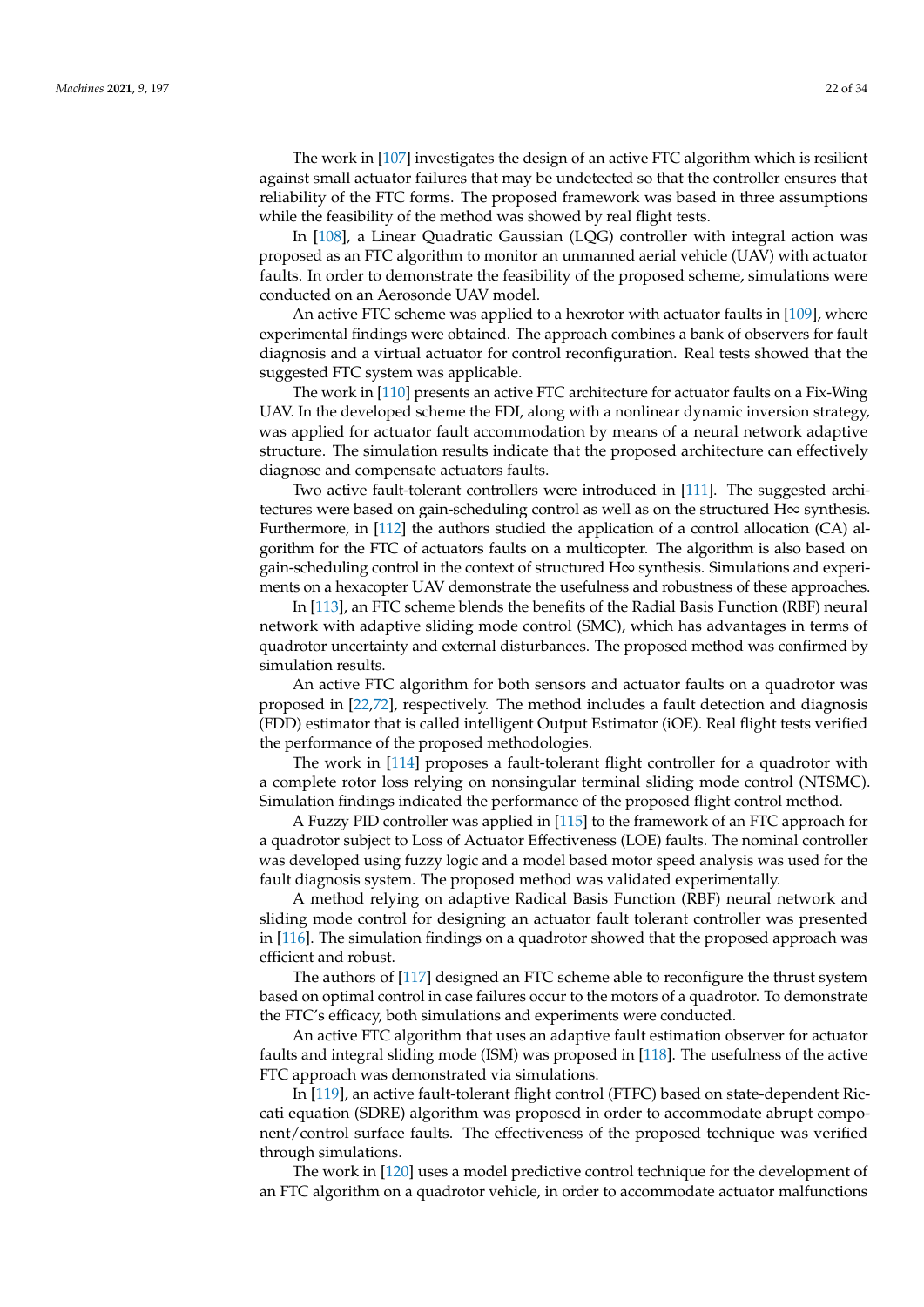regarding the partial loss of its effectiveness. The simulation findings showed that the suggested fault-tolerant method performs well in handling actuator faults.

The work in [\[121\]](#page-32-43) introduces an FTC approach, utilizing an offline control mixing for actuator failures of an octarotor UAV. Within this method the FDI unit is built around a sliding mode observer and furthermore successive failures can be accommodated. The feasibility of this technique was showed via real experiments on a coaxial octarotor.

An FTC system that uses state feedback controllers was proposed in [\[122\]](#page-32-44), in order to compensate failures on control surfaces of a fixed-wing, aerosonde UAV. The fault diagnosis was achieved using a set of unknown input decoupled functional observers (UIDFO). Simulation of a nonlinear aircraft model demonstrated the performance of the proposed scheme.

The work in [\[123\]](#page-32-45) proposed an FTC methodology that was elicited from sliding mode control, for a quadrotor aerial vehicle exposed to actuator failures and outside disruptions. The accuracy and efficiency of the proposed system was evaluated with simulations executed on MATLAB.

The work in [\[124\]](#page-33-6) presents an active FTC scheme that utilizes an adaptive control methodology to a multicopter that was submitted to actuator faults and system uncertainties. This approach uses one inner and one outer loop while the FTC method was formulated on gain-scheduling control within the context of structured  $H\infty$  synthesis. The findings of both simulation and flight experiments were used to validate the feasibility of the designed technique.

Making use of radial basis function neural network (RBFNN) for actuator fault evaluation and in combination with non-singular fast terminal sliding mode (NFTSM) technique, researchers in [\[125\]](#page-33-7), proposed a new FTC scheme for a UAV that is vulnerable to different restrictions, such as actuator malfunction, actuator saturation and external perturbations. The designed architecture was validated through simulations.

The work in [\[126\]](#page-33-8) presents an FTC design to deal with actuators faults on a fixed-wing vehicle. The suggested approach incorporates a discrete structure for the reconfiguration and a continuous one during control and estimation levels. The effectiveness of the adopted method was proven via simulations.

In [\[127\]](#page-33-9), using adaptive sliding mode control and a recurrent neural network, an active FTC algorithm was presented to handle actuator faults and model uncertainties of a quadrotor. The feasibility of the proposed methodology was proven by real tests.

In [\[128\]](#page-33-10), an active fault diagnosis scheme that was combined with control reconfiguration was discussed as a solution to actuators faults on a variable pitch quadrotor. The performance of the proposed solution was studied through simulations.

The authors of [\[129\]](#page-33-11) presented an approach that incorporates PID controllers and a sequential least squares control allocation strategy as an effective FTC method for a fixed-wing UAV subjected to actuator failures. The efficiency of the suggested framework was verified by simulations.

#### <span id="page-22-0"></span>**6. Anomaly Detection in UAVs**

Modern unmanned aerial vehicles contain various subsystems such as sensors, actuators, components, structures, communication and data transmission systems, etc. The proper operation of all the above is considered extremely important. In addition to the classic methodologies for fault diagnosis in vehicle sensors and actuators mentioned in the previous sections, it is crucial for the system to be able to detect any malfunctions, in a timely manner, that could cause deviation from the vehicle's acceptable and expected flight. In this direction, and given the large volume of data and the tendency towards higher levels of UAVs autonomy, intelligent methodologies and techniques are being developed that aim to detect anomalies, i.e., to detect operations and events that are abnormal. In the following, we will quote various research papers that deal with anomaly detection in UAVs. These are also summarized in Table [7.](#page-24-0)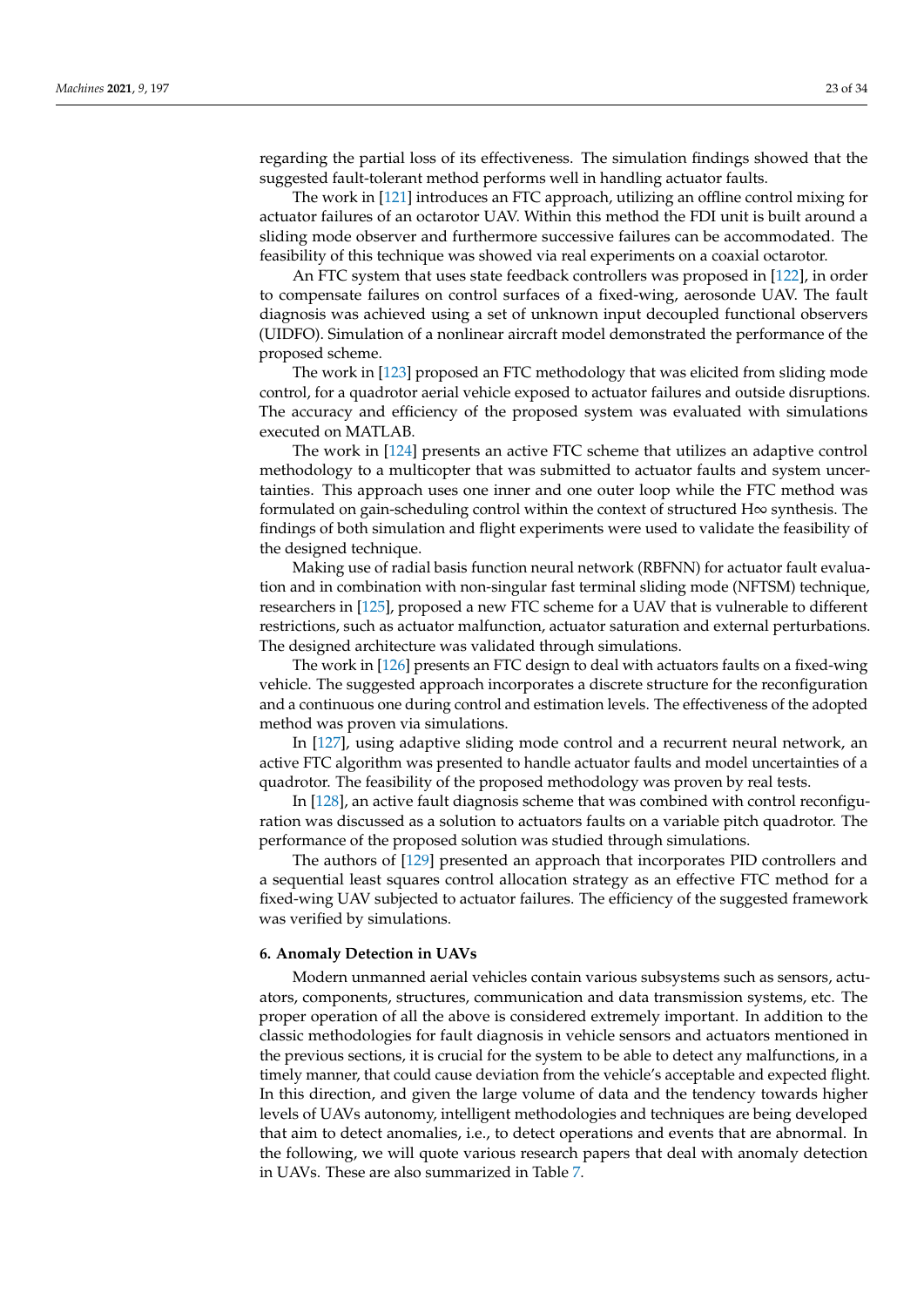Using a data-driven method, a scheme for fault diagnosis of Fixed-wing UAV was proposed in [\[130\]](#page-33-12). Two shared nearest neighbor-based algorithms—SNND-DBSCAN and SNND-KNN—were proposed for condition classification and condition recognition, respectively, while two modified DKPCA algorithms—M-DKPCA and WM-DKPCA—were used for fault diagnosis considering the UAV as multiple operation condition processes. The proposed approach was evaluated on real flight data sets.

In [\[131\]](#page-33-13), a Beacon Exception Analysis Method (BEAM) was applied to conduct fault detection on the data regarding UAV wing health and various damage states. The developed approach was verified thought finite element simulation analysis.

The authors of [\[132\]](#page-33-14) proposed a semi-supervised support vector machine (S3VM) classification method for anomaly detection of UAVs. The detection of anomalies is achieved by comparing the predicted value with the classification uncertainty interval. For experimental testing, three sets of UAV channel telemetry data were used. The efficiency of the algorithm was checked through MS active learning and the ameliorated S3VM algorithm in different UAV data sets.

An approach for real-time fault diagnosis and anomaly detection on fixed-wing UAVs was investigated in [\[133\]](#page-33-15). In order to classify the vehicle behavior during nominal flight and default phases, the method uses the Support Vector Machine (SVM) data-driven algorithm. The capability of real-time defect prediction was demonstrated during real flight experiments.

A fault identification and an alerting system was suggested in [\[134\]](#page-33-16) in order to enhance the reliability of UAVs. The system can be used to inform the pilot of any failure after analyzing UAV flight parameters and this results to the reduction of UAV failures. The early warning about mission failure can prevent potential damage. The method was evaluated via real experiments.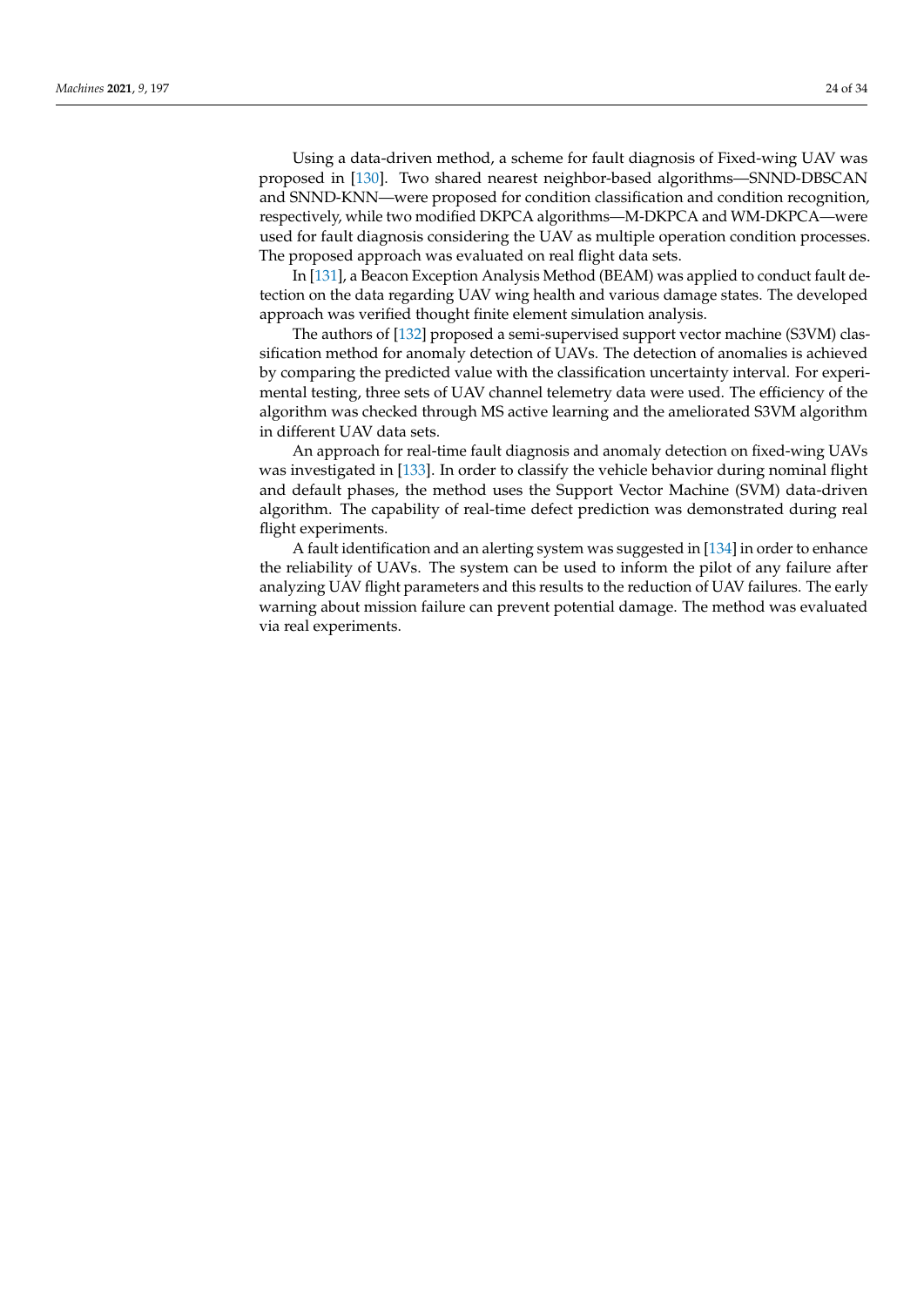<span id="page-24-0"></span>

| Reference              | Subsystem Type                        | Anomaly Detection Technique/Method                            | <b>UAV Type</b> |
|------------------------|---------------------------------------|---------------------------------------------------------------|-----------------|
| Liang et al. [130]     | Sensor Data                           | Classification-based/Shared Nearest Neighbor-Based Algorithms | Fix-Wing        |
| Chen et al. [131]      | Wing Structure                        | Classification-based/Beacon Exception Analysis Method (BEAM)  | Fix-Wing        |
| Pan et al. [132]       | Sensor Data                           | Classification-based/Active Learning & S3VM                   | UAV             |
| Bronz et al. [133]     | <b>Actuator Failure</b>               | Classification-based/Support Vector Machine (SVM)             | Fixed-Wing      |
| Varigonda et al. [134] | Flight parameters                     | Model-based                                                   | Quadrotor       |
| Titouna et al. [135]   | Altitude System                       | Statistics-based & Classification-based                       | Fix-Wing        |
| Keipour et al. [136]   | Actuator and Engine Faults            | Statistics-based/Recursive Least Squares                      | Fix-Wing        |
| Khan et al. [9]        | <b>Sensors</b>                        | Clustering-based & Classification-based & Statistics-based    | Quadrotor       |
| Wang et al. [137]      | Bias and Drift Anomaly on Flight Data | Statistics-based                                              | <b>UAV</b>      |
| Wang et al. [138]      | Sensor Data                           | Classification-based                                          | <b>UAV</b>      |
| Ahn et al. [139]       | Drone Failure of a Swarm              | Clustering-based & Classification-based & Spectral-based      | Quadrotor       |
| Pourpanah et al. [140] | Motors and Propellers                 | Classification-based                                          | Quadrotor       |
| Lu et al. [141]        | Motor                                 | Classification-based                                          | Quadrotor       |
| Chen et al. [142]      | Vertical Speed                        | Classification-based                                          | Fix-Wing        |
| Pan et al. [143]       | Sensor Data                           | Classification-based & Spectral-based                         | UAV             |
| Freeman et al. [144]   | Actuators                             | Model-Based                                                   | Fix-Wind        |
| Afridi et al. [145]    | Altitude Control Unit                 | Classification-based                                          | Fix-Wing        |
| Lin et al. [146]       | Sensors                               | Statistics-based                                              | <b>UAV</b>      |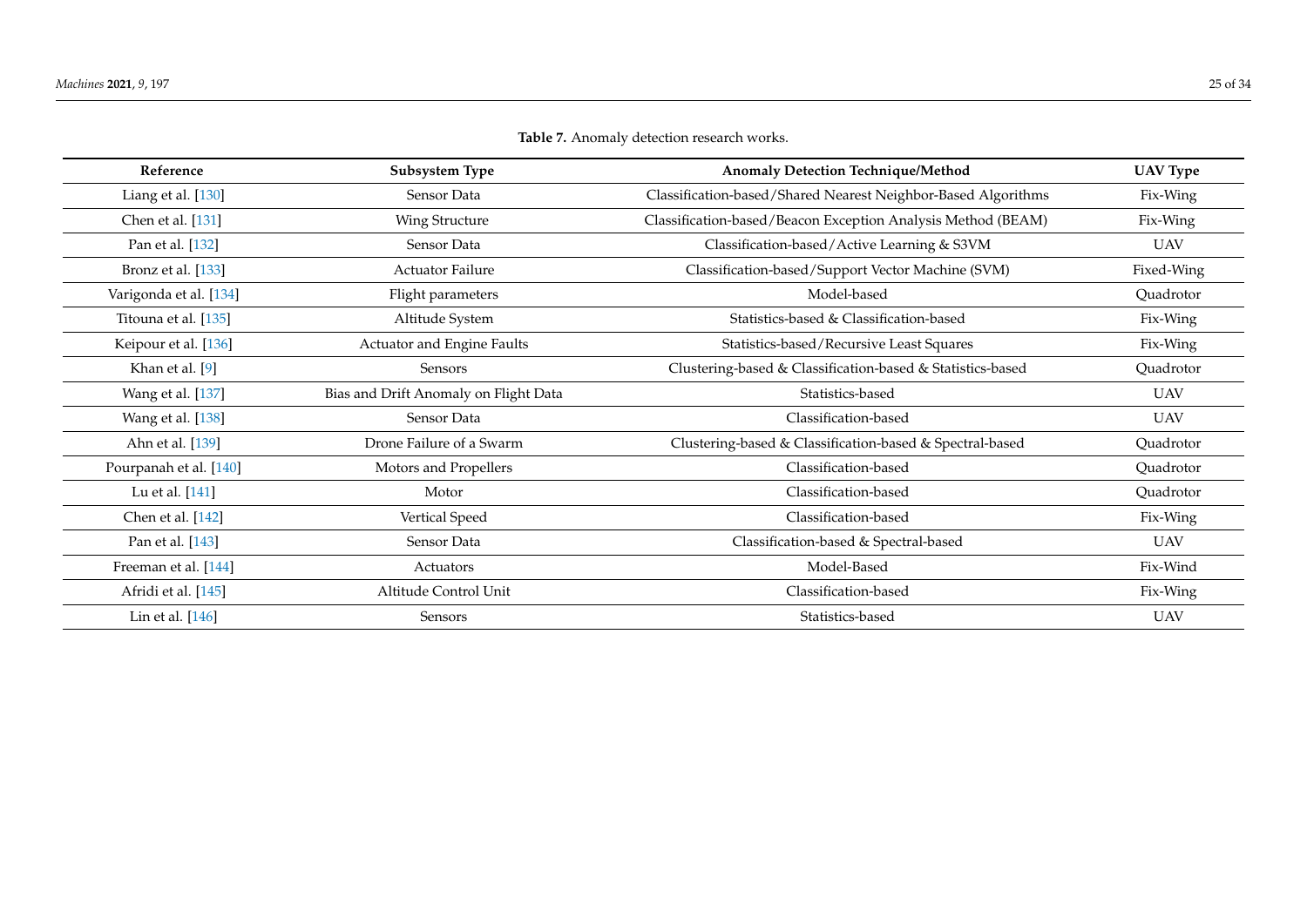The main objective of the work in [\[135\]](#page-33-34) was to detect anomalies in an unmanned aircraft. For this purpose, the authors developed algorithms based on Kullback–Leiler Divergence (KLD) and Artificial Neural Networks (ANN). The suggested methodology was demonstrated via simulations on real datasets.

The work in [\[136\]](#page-33-35) proposed a real-time solution to detect anomalies in the operation of a fixed-wing UAV, utilizing the Recursive Least Squares technique. The discussed method was verified through experiments.

In [\[9\]](#page-28-3), the authors discuss various approaches and solutions through machine learning regarding the detection of anomalies in unmanned aerial vehicles. They also performed realtime experiments in order to examine the isolation forest approach as an effective solution.

A data-driven anomaly detection approach based on Multimodal Regression Model for UAVs was developed in [\[137\]](#page-33-36), in order to improve model adaptability when addressing the issue of flight data multimodality. Real flight data were used for evaluation experiments, while the results showed that the suggested approach is adaptable and performs well for anomaly detection.

A Long Short-Term Memory (LSTM) Recurrent Neural Network approach for UAV sensor data anomaly detection was designed in [\[138\]](#page-33-37). Using the LSTM technique, a prediction model was formulated and the point anomaly detection was estimated for the uncertainty interval. The effectiveness of the proposed method was verified by real UAV sensor data containing anomalies.

The work in [\[139\]](#page-33-38) discusses anomaly detection and monitoring on swarm drone flights and provides a machine-based learning framework to detect abnormal conduct of a wide range of flying drones. The approach operates in two stages and the anomaly detection system was validated on actual flight test data, while its ability to run online has been emphasized.

A method for fault detection and monitoring of UAV motors and propellers was discussed in [\[140\]](#page-33-39). Motor current signature analysis (MCSA) and vibration signature analysis (VSA) techniques were used to inspect stator current signals of UAV motors and propellers vibration. Following this, statistical features of vibration and harmonics of current signals were used to train unsupervised and supervised NN. The results from real experiments showed the efficiency of the discussed approach.

Using a reinforcement learning technique, the authors of [\[141\]](#page-33-40) developed a motor temperature anomaly detection system for an aerial vehicle, given that motor failures is a major reason for drone crashes. The proposed approach was tested by both experiments and simulations.

In [\[142\]](#page-33-41), an embedded anomaly detection system (EADS) was proposed for a UAV that operates in a challenging environment. The designed scheme consists of a hardware part and an on-line anomaly detection part that uses a least squares support vector machine (LS-SVM). Results from the experiment showed the effectiveness of the presented approach.

The work in [\[143\]](#page-33-42) suggests a data-driven hybrid approach for detecting anomalies of a system or sensor for a UAV. The proposed framework employed on time series segmentation, associated rules mining and associated anomaly detection. The method was evaluated through simulations and real flight data.

In [\[144\]](#page-33-43), two different and complementary methods for anomaly detection of small, low-cost UAVs were presented. The first one was a model-based residual generation method, while the second was a data-driven one which was designed to operate solely on raw flight test data, with no detailed system knowledge. The performance of the proposed scheme was validated with simulations and real flight data.

For anomalies detection on the adaptive altitude control module of an Aerosonde UAV, as a result of wind gusts, the authors of [\[145\]](#page-33-44) designed an autonomous tool detector using a machine learning technique. The efficacy of the proposed methodology was showed via experiments.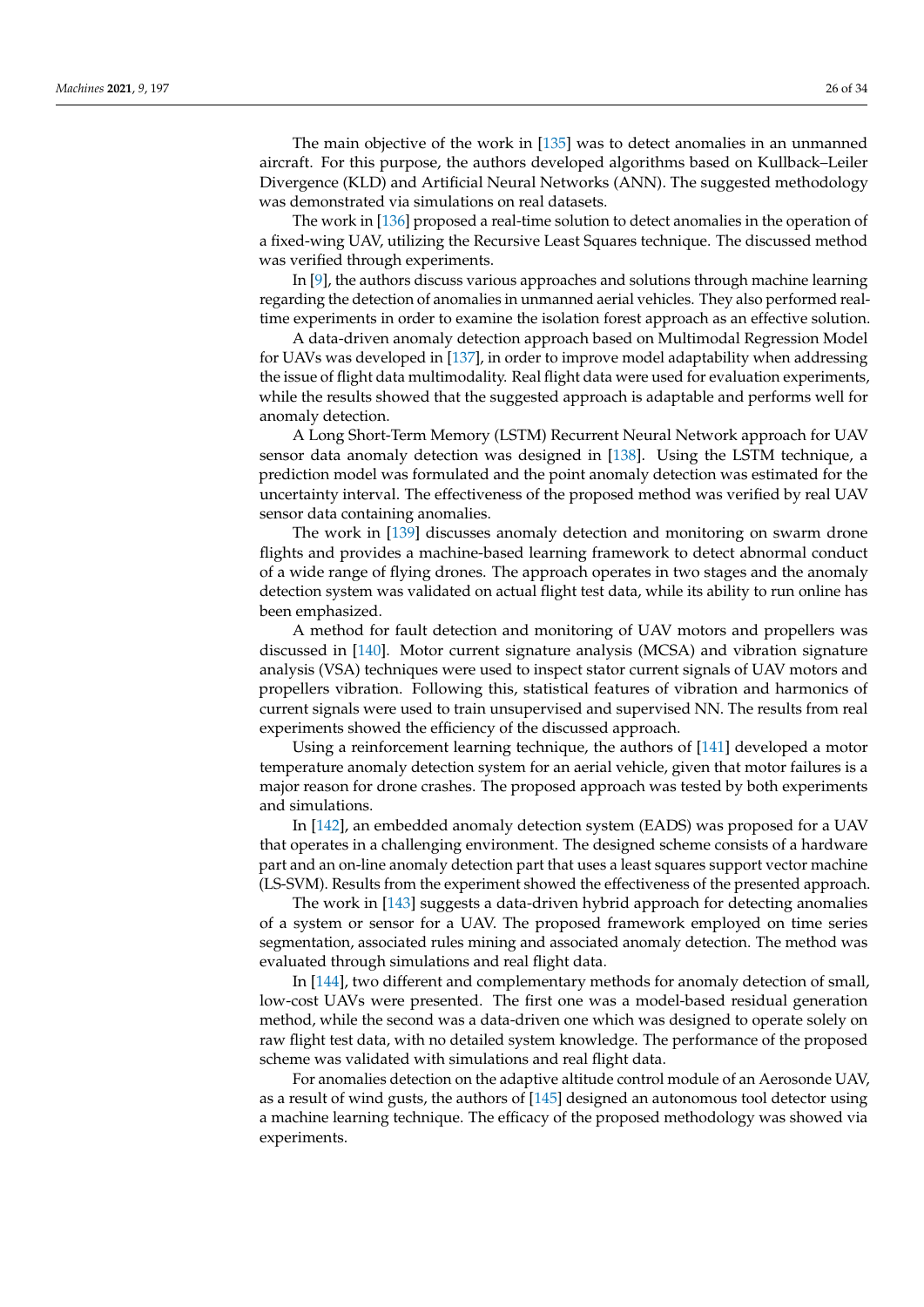The work in [\[146\]](#page-33-45) presents a model-free method for anomaly detection of unmanned autonomous vehicles using readings from their internal and external sensors. The effectiveness of the developed method was proved by experiments.

#### <span id="page-26-0"></span>**7. Discussion and Conclusions**

In this survey article, we provide a detailed overview of recent advances and studies of fault diagnostic methodologies, fault-tolerant control techniques and anomaly detection approaches for unmanned aerial vehicles over the past decade.

As concerning the diagnosis, the majority of the proposed methodologies belong to one of the three following categories: model-based, signal processing and knowledge-based. The review focused mainly on the research area of fault diagnosis in vehicles sensors and actuators. For each paper, a brief report and description of the proposed technique, fault type and UAV type was made, as shown in Tables [3](#page-8-0) and [4.](#page-12-0)

Based on our study, we proceed to a comparative statistical presentation of the examined works. Initially, for sensors faults diagnosis (Table [8\)](#page-26-1), the following conclusions emerge:

- in a percentage of 51% the research works concern Rotary Wing vehicles, while the remaining 39% concern Fix-Wing and Misc. 10%;
- regarding the type of sensor, 39% concerns IMU; and, finally,
- the most commonly used methods are Model-Based with a percentage of 71%.

<span id="page-26-1"></span>**Table 8.** Sensors fault diagnosis comparative results.

| UAV Type         | <b>Sensor Type</b> | Method Type             |
|------------------|--------------------|-------------------------|
| Rotary Wing: 51% | <b>IMU</b> : 39%   | Model-Based: 71%        |
| Fix-Wing: $39\%$ | Position: 16%      | Knowledge-Based: 23%    |
| Misc: $10\%$     | Gyroscope: 13%     | Hardware Redundancy: 6% |
|                  | Misc.: $32\%$      |                         |

We made a similar comparison for studies on actuators faults diagnosis (Table [9\)](#page-26-2), where the following findings arise:

- in a percentage of 50% the research works concern Rotary Wing vehicles, while the 37% concern Fix-Wing, 7% VTOL and 7% Misc.;
- regarding the type of actuator, 67% concerns Rotor/Motor, 23% Elevator, Ailerons, Rudder and a percentage of 10% Misc. and finally;
- the most commonly used methods are Model-Based with a percentage of 87%.

<span id="page-26-2"></span>**Table 9.** Actuators fault diagnosis comparative results.

| UAV Type         | <b>Actuator Type</b>            | Method Type          |
|------------------|---------------------------------|----------------------|
| Rotary-Wing: 50% | Rotor/Motor: 67%                | Model-Based: 87%     |
| Fix-Wing: $37\%$ | Elevator, Ailerons, Rudder: 23% | Knowledge-Based: 10% |
| $VTO1:7\%$       | Misc.: $10\%$                   | Hardware-Based: 3%   |
| Misc $: 7\%$     |                                 |                      |

As far as fault tolerance (Table [10\)](#page-27-5) is concerned, most research efforts are focused on rotary-wing UAV type with percentage of 60%. Furthermore, the predominant method appears to be the Sliding Mode with percentage of 29%, while the most common type of fault-tolerant control system is the active one with 57%.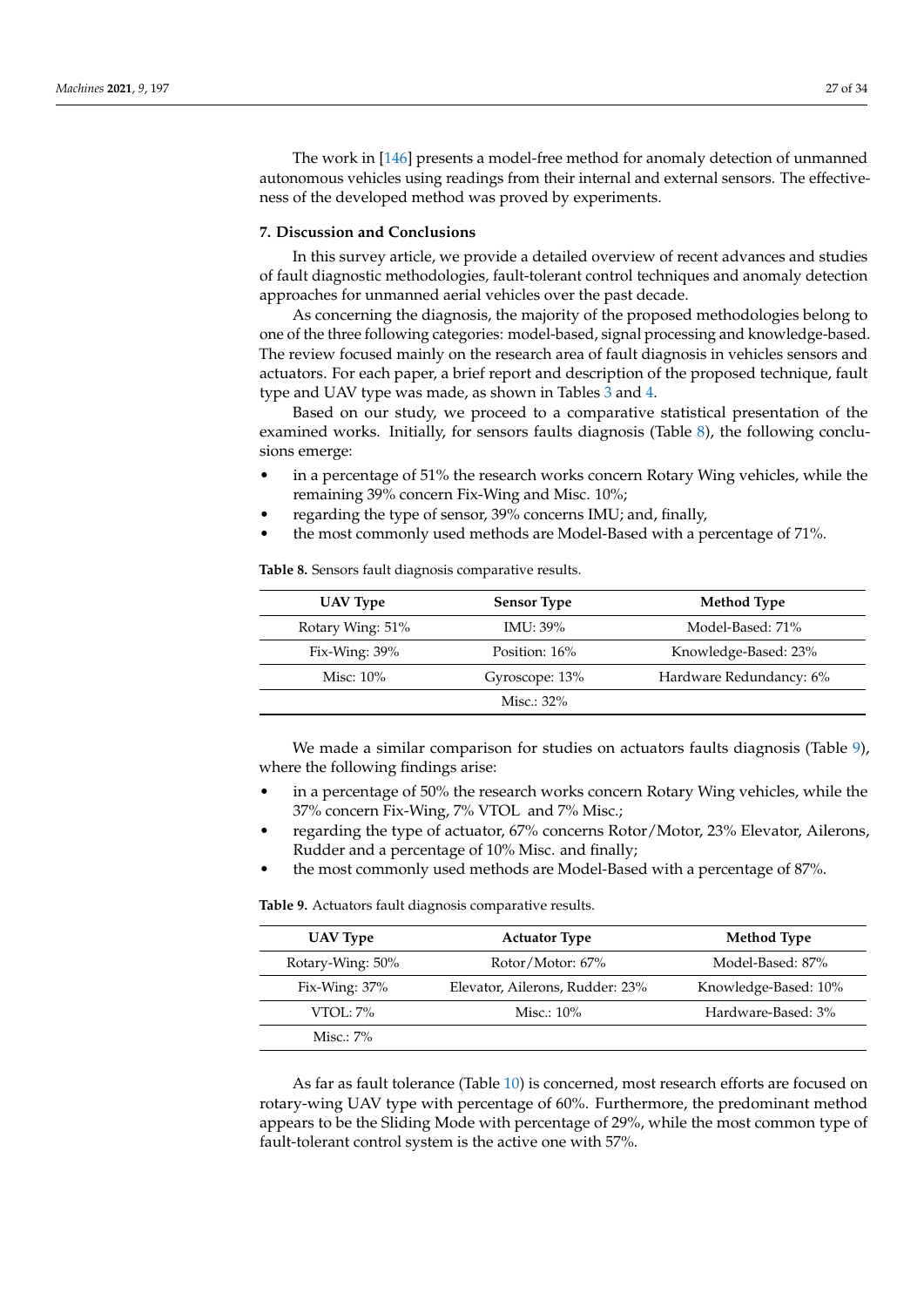| UAV Type         | Method Type    | <b>FTC Method</b>     |
|------------------|----------------|-----------------------|
| Rotary-Wing: 60% | Active: 57%    | Sliding Mode: 29%     |
| Fix-Wing: $34\%$ | Passive: 38%   | Adaptive Control: 16% |
| Misc.: $6\%$     | Hybrid-FTC: 5% | Misc.: 55%            |

<span id="page-27-5"></span>**Table 10.** Fault tolerance comparative results.

Last, in Section [6,](#page-22-0) the analysis of the research papers related to anomaly detection (Table [11\)](#page-27-6) showed that most of the approaches use classification-based methods with percentage of 55% while regarding the type of vehicle, the most prevalent is that of the fixed wing with a percentage of 44%. In addition, in terms of the type of subsystem the sensors show the highest percentage of 44%.

<span id="page-27-6"></span>**Table 11.** Anomaly detection comparative results.

| UAV Type           | Subsystem Type | Method Type               |
|--------------------|----------------|---------------------------|
| Fix-Wing: $44\%$   | Sensors: 44%   | Classification-based: 55% |
| Rotary-Wing: 28%   | Actuators: 33% | Statistics-based: 22%     |
| Undifined UAV: 28% | Misc.: $22\%$  | Model-based: 11%          |
|                    |                | Spectral-based: 6%        |
|                    |                | Clustering-based: 6%      |

According to the statistical analysis provided in Tables [8](#page-26-1) and [9,](#page-26-2) we observe that the most commonly used methods are model-based, and a huge number of academics have performed extensive studies on UAV control systems and developed excellent mathematical models that can be utilized for fault diagnosis. Furthermore, the knowledge-based techniques appear quite promising; however, their performance is highly dependent on the quality of the available data, thus their employment is still limited.

Furthermore, the growing demand for safe flights of unmanned aerial vehicles requires sophisticated fault diagnosis methods not only for faults in sensors and actuators, but also in other aircraft subsystems. In this regard, a promising approach that seems to have attracted the attention of researchers in recent years is the anomaly detection that holistically address the issue of abnormal behavior of an unmanned aerial vehicle.

**Author Contributions:** Conceptualization, G.K.F. and G.C.K.; writing—original draft preparation, G.K.F.; writing—review and editing, G.C.K. and G.K.F.; supervision, G.K.F. Both authors have read and agreed to the published version of the manuscript.

**Funding:** This research received no external funding.

**Institutional Review Board Statement:** Not applicable.

**Informed Consent Statement:** Not applicable.

**Data Availability Statement:** Not applicable.

**Conflicts of Interest:** The authors declare no conflict of interest.

#### **References**

- <span id="page-27-0"></span>1. Chen, M.; Zhang, X.; Xiong, X.; Zeng, F.; Zhuang, W. Transformer: A Multifunctional Fast Unmanned Aerial Vehicles–Unmanned Surface Vehicles Coupling System. *Machines* **2021**, *9*, 146. [\[CrossRef\]](http://doi.org/10.3390/machines9080146)
- <span id="page-27-1"></span>2. Ding, S.X. *Model-Based Fault Diagnosis Techniques: Design Schemes, Algorithms and Tools*; Springer: London, UK, 2013.
- <span id="page-27-2"></span>3. Shraim, H.; Awada, A.; Youness, R. A survey on quadrotors: Configurations, modeling and identification, control, collision avoidance, fault diagnosis and tolerant control. *IEEE Aerosp. Electron. Syst. Mag.* **2018**, *33*, 14–33. [\[CrossRef\]](http://dx.doi.org/10.1109/MAES.2018.160246)
- <span id="page-27-3"></span>4. Isermann, R. *Fault-Diagnosis Systems*; Springer: Berlin, Germany, 2006.
- <span id="page-27-4"></span>5. Mouzakitis, A. Classification of Fault Diagnosis Methods for Control Systems. *Meas. Control.* **2013**, *46*, 303–308. [\[CrossRef\]](http://dx.doi.org/10.1177/0020294013510471)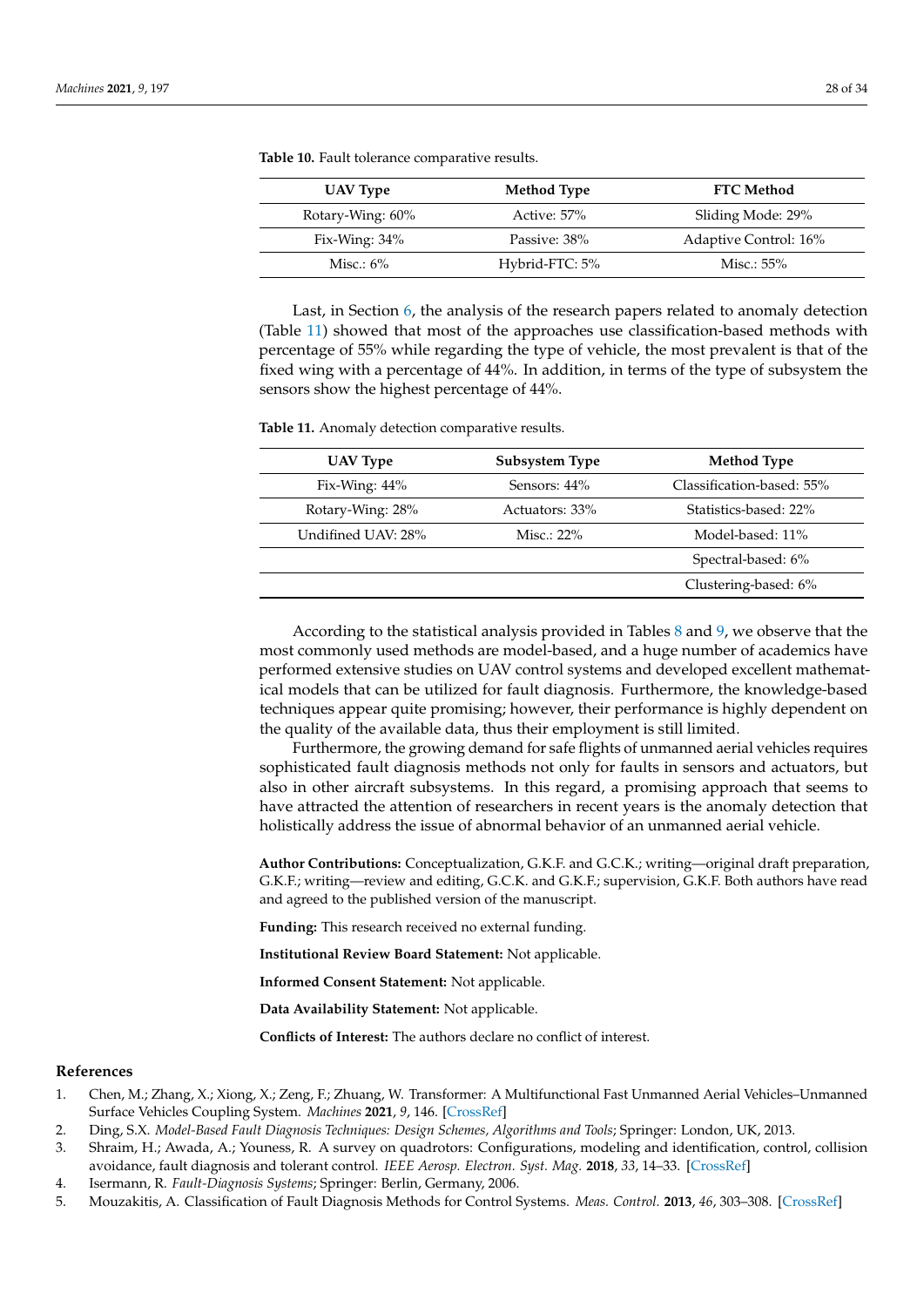- <span id="page-28-47"></span><span id="page-28-19"></span><span id="page-28-18"></span><span id="page-28-17"></span><span id="page-28-16"></span><span id="page-28-15"></span><span id="page-28-0"></span>6. Yuan, H.; Wu, N.; Chen, X. Mechanical Compound Fault Analysis Method Based on Shift Invariant Dictionary Learning and Improved FastICA Algorithm. *Machines* **2021**, *9*, 144. [\[CrossRef\]](http://dx.doi.org/10.3390/machines9080144)
- <span id="page-28-20"></span><span id="page-28-1"></span>7. Abbaspour, A.; Mokhtari, S.; Sargolzaei, A.; Yen, K.K. A Survey on Active Fault-Tolerant Control Systems. *Electronics* **2020**, *9*, 1513. [\[CrossRef\]](http://dx.doi.org/10.3390/electronics9091513)
- <span id="page-28-21"></span><span id="page-28-2"></span>8. Chandola, V.; Banerjee, A.; Kumar, V. Anomaly Detection: A Survey. *ACM Comput. Surv.* **2009**, *41*. [\[CrossRef\]](http://dx.doi.org/10.1145/1541880.1541882)
- <span id="page-28-3"></span>9. Khan, S.; Liew, C.F.; Yairi, T.; McWilliam, R. Unsupervised anomaly detection in unmanned aerial vehicles. *Appl. Soft Comput.* **2019**, *83*, 105650. [\[CrossRef\]](http://dx.doi.org/10.1016/j.asoc.2019.105650)
- <span id="page-28-22"></span><span id="page-28-4"></span>10. Gao, Y.; Zhao, D.; Li, Y. UAV Sensor Fault Diagnosis Technology: A Survey. *Appl. Mech. Mater.* **2012**, *220–223*, 1833–1837. [\[CrossRef\]](http://dx.doi.org/10.4028/www.scientific.net/AMM.220-223.1833)
- <span id="page-28-23"></span><span id="page-28-5"></span>11. Qi, X.; Qi, J.; Theilliol, D.; Zhang, Y.; Han, J.; Song, D.; Hua, C. A review on fault diagnosis and fault tolerant control methods for single-rotor aerial vehicles. *J. Intell. Robot. Syst.* **2014**, *73*, 535–555. [\[CrossRef\]](http://dx.doi.org/10.1007/s10846-013-9954-z)
- <span id="page-28-24"></span><span id="page-28-6"></span>12. Sadeghzadeh, I.; Zhang, Y. A Review on Fault-Tolerant Control for Unmanned Aerial Vehicles (UAVs). In Proceedings of the Infotech@Aerospace 2011, St. Louis, Mo, USA, 29–31 March 2011.
- <span id="page-28-7"></span>13. Drak, A.; Noura, H.; Hejase, M.; AL Younes, Y. Sensor fault diagnostic and Fault-Tolerant Control for the altitude control of a quadrotor UAV. In Proceedings of the 2015 IEEE 8th GCC Conference Exhibition, Muscat, Oman, 1–4 February 2015; pp. 1–5.
- <span id="page-28-26"></span><span id="page-28-25"></span><span id="page-28-8"></span>14. Shi, H.; Hu, S.; Zhang, J. Research on Fault Diagnosis of Three Degrees of Freedom Gyroscope Redundant System. In Proceedings of the 2019 CAA Symposium on Fault Detection, Supervision and Safety for Technical Processes (SAFEPROCESS), Xiamen, China, 5–7 July 2019; pp. 232–239. [\[CrossRef\]](http://dx.doi.org/10.1109/SAFEPROCESS45799.2019.9213329)
- <span id="page-28-27"></span><span id="page-28-9"></span>15. Miao, Q.; Wei, J.; Wang, J.; Chen, Y. Fault Diagnosis Algorithm Based on Adjustable Nonlinear PI State Observer and Its Application in UAV Fault Diagnosis. *Algorithms* **2021**, *14*, 119. [\[CrossRef\]](http://dx.doi.org/10.3390/a14040119)
- <span id="page-28-28"></span><span id="page-28-10"></span>16. Zuo, L.; Yao, L.; Kang, Y. UIO Based Sensor Fault Diagnosis and Compensation for Quadrotor UAV. In Proceedings of the 2020 Chinese Control And Decision Conference (CCDC), Hefei, China, 22–24 August 2020; pp. 4052–4057. [\[CrossRef\]](http://dx.doi.org/10.1109/CCDC49329.2020.9164802)
- <span id="page-28-29"></span><span id="page-28-11"></span>17. Saied, M.; Mahairy, T.; Francis, C.; Shraim, H.; Mazeh, H.; Rafei, M.E. Differential Flatness-Based Approach for Sensors and Actuators Fault Diagnosis of a Multirotor UAV. *IFAC-PapersOnLine* **2019**, *52*, 831–836. [\[CrossRef\]](http://dx.doi.org/10.1016/j.ifacol.2019.12.066)
- <span id="page-28-30"></span><span id="page-28-12"></span>18. López-Estrada, F.R.; Ponsart, J.C.; Theilliol, D.; Zhang, Y.; Astorga Zaragoza, C.M. LPV model-based tracking control and robust sensor fault diagnosis for a quadrotor UAV. *J. Intell. Robot. Syst.* **2016**, *84*, 163–177. [\[CrossRef\]](http://dx.doi.org/10.1007/s10846-015-0295-y)
- <span id="page-28-13"></span>19. Guo, D.; Wang, Y.; Zhong, M.; Zhao, Y. Fault detection and isolation for Unmanned Aerial Vehicle sensors by using extended PMI filter. *IFAC-PapersOnLine* **2018**, *51*, 818–823. [\[CrossRef\]](http://dx.doi.org/10.1016/j.ifacol.2018.09.669)
- <span id="page-28-31"></span><span id="page-28-14"></span>20. Deghat, M.; Lampiri, E. Sensor Anomaly Detection and Recovery in the Roll Dynamics of a Delta-Wing Aircraft via Monte Carlo and Maximum Likelihood Methods. *IFAC-PapersOnLine* **2017**, *50*, 12791–12796. [\[CrossRef\]](http://dx.doi.org/10.1016/j.ifacol.2017.08.1836)
- <span id="page-28-35"></span><span id="page-28-32"></span>21. Samy, I.; Postlethwaite, I.; Gu, D..; Fan, I.S. Detection of multiple sensor faults using neural networks- demonstrated on a unmanned air vehicle (UAV) model. In Proceedings of the UKACC International Conference on Control 2010, England, UK, 7–10 September 2010; pp. 1–7. [\[CrossRef\]](http://dx.doi.org/10.1049/ic.2010.0403)
- <span id="page-28-36"></span><span id="page-28-34"></span><span id="page-28-33"></span>22. Younes, Y.A.; Rabhi, A.; Noura, H.; Hajjaji, A.E. Sensor fault diagnosis and fault tolerant control using intelligent-output-estimator applied on quadrotor UAV. In Proceedings of the 2016 International Conference on Unmanned Aircraft Systems (ICUAS), Arlington, VA, USA, 7–10 June 2016; pp. 1117–1123. [\[CrossRef\]](http://dx.doi.org/10.1109/ICUAS.2016.7502557)
- <span id="page-28-37"></span>23. Xu, C.; Jia, H.; Chen, Z. Simultaneous Robust Control and Sensor Fault Detection for a Ducted Coaxial-Rotor UAV. *IEEE Access* **2019**, *7*, 167739–167753. [\[CrossRef\]](http://dx.doi.org/10.1109/ACCESS.2019.2952386)
- <span id="page-28-38"></span>24. D'Amato, E.; Mattei, M.; Notaro, I.; Scordamaglia, V. UAV Sensor FDI in Duplex Attitude Estimation Architectures Using a Set-Based Approach. *IEEE Trans. Instrum. Meas.* **2018**, *67*, 2465–2475. [\[CrossRef\]](http://dx.doi.org/10.1109/TIM.2018.2838718)
- <span id="page-28-39"></span>25. Avram, R.C.; Zhang, X.; Campbell, J.; Muse, J. IMU Sensor Fault Diagnosis and Estimation for Quadrotor UAVs. *IFAC-PapersOnLine* **2015**, *48*, 380–385. [\[CrossRef\]](http://dx.doi.org/10.1016/j.ifacol.2015.09.556)
- <span id="page-28-40"></span>26. Simlinger, B.; Ducard, G. Vision-based Gyroscope Fault Detection for UAVs. In Proceedings of the 2019 IEEE Sensors Applications Symposium (SAS), Sophia Antipolis, France, 11–13 March 2019; pp. 1–6. [\[CrossRef\]](http://dx.doi.org/10.1109/SAS.2019.8705965)
- <span id="page-28-41"></span>27. Sun, H.; Yan, J.; Qu, Y.; Ren, J. Sensor fault-tolerant observer applied in UAV anti-skid braking control under control input constraint. *J. Syst. Eng. Electron.* **2017**, *28*, 126–136. [\[CrossRef\]](http://dx.doi.org/10.21629/JSEE.2017.01.14)
- <span id="page-28-42"></span>28. Tan, J.; Chen, X.; Cao, D. An Airborne Sensor Fault Diagnosis Method Based on Analytic Model Parameter Identification. In Proceedings of the 2019 5th International Conference on Control Science and Systems Engineering (ICCSSE), Shanghai, China, 14–16 August 2019; pp. 25–29. [\[CrossRef\]](http://dx.doi.org/10.1109/ICCSSE.2019.00013)
- <span id="page-28-43"></span>29. Mouhssine, N.; Kabbaj, M.N.; Benbrahim, M.; Bekkali, C.E. Sensor fault detection of quadrotor using nonlinear parity space relations. In Proceedings of the 2017 International Conference on Electrical and Information Technologies (ICEIT), Rabat, Morocco, 15–18 November 2017; pp. 1–6. [\[CrossRef\]](http://dx.doi.org/10.1109/EITech.2017.8255220)
- <span id="page-28-44"></span>30. Suarez, A.; Heredia, G.; Ollero, A. Cooperative sensor fault recovery in multi-UAV systems. In Proceedings of the 2016 IEEE International Conference on Robotics and Automation (ICRA), Stockholm, Sweden, 16–20 May 2016; pp. 1188–1193. [\[CrossRef\]](http://dx.doi.org/10.1109/ICRA.2016.7487249)
- <span id="page-28-45"></span>31. D'Amato, E.; Mattei, M.; Mele, A.; Notaro, I.; Scordamaglia, V. Fault tolerant low cost IMUS for UAVs. In Proceedings of the 2017 IEEE International Workshop on Measurement and Networking (M N), Naples, Italy, 27–29 September 2017; pp. 1–6. [\[CrossRef\]](http://dx.doi.org/10.1109/IWMN.2017.8078380)
- <span id="page-28-46"></span>32. Hansen, S.; Blanke, M. Diagnosis of Airspeed Measurement Faults for Unmanned Aerial Vehicles. *IEEE Trans. Aerosp. Electron. Syst.* **2014**, *50*, 224–239. [\[CrossRef\]](http://dx.doi.org/10.1109/TAES.2013.120420)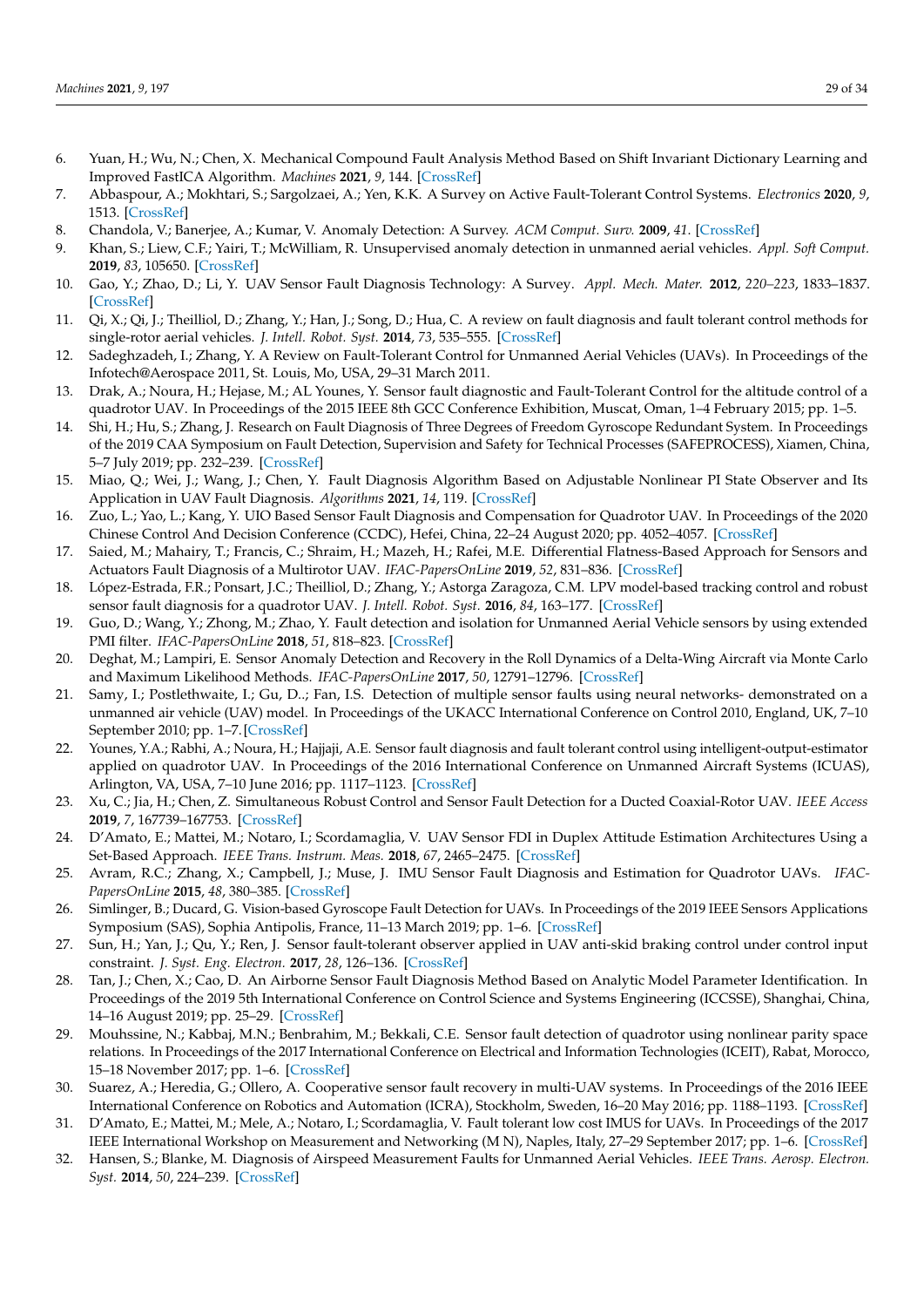- <span id="page-29-11"></span><span id="page-29-9"></span><span id="page-29-8"></span><span id="page-29-7"></span><span id="page-29-6"></span><span id="page-29-5"></span><span id="page-29-4"></span><span id="page-29-3"></span><span id="page-29-2"></span><span id="page-29-1"></span><span id="page-29-0"></span>33. Fravolini, M.L.; Pastorelli, M.; Pagnottelli, S.; Valigi, P.; Gururajan, S.; Chao, H.; Napolitano, M.R. Model-based approaches for the airspeed estimation and fault monitoring of an Unmanned Aerial Vehicle. In Proceedings of the 2012 IEEE Workshop on Environmental Energy and Structural Monitoring Systems (EESMS), Perugia, Italy, 28 September 2012; pp. 18–23. [\[CrossRef\]](http://dx.doi.org/10.1109/EESMS.2012.6348401)
- <span id="page-29-12"></span><span id="page-29-10"></span>34. Vitanov, I.; Aouf, N. Fault detection and isolation in an inertial navigation system using a bank of unscented H∞ filters. In Proceedings of the 2014 UKACC International Conference on Control (CONTROL), Loughborough, UK, 9–11 July 2014; pp. 250–255. [\[CrossRef\]](http://dx.doi.org/10.1109/CONTROL.2014.6915148)
- <span id="page-29-22"></span><span id="page-29-13"></span>35. Yoon, S.; Kim, S.; Bae, J.; Kim, Y.; Kim, E. Experimental evaluation of fault diagnosis in a skew-configured UAV sensor system. *Control. Eng. Pract.* **2011**, *19*, 158–173. [\[CrossRef\]](http://dx.doi.org/10.1016/j.conengprac.2010.11.004)
- <span id="page-29-14"></span>36. Guo, K.; Liu, L.; Shi, S.; Liu, D.; Peng, X. UAV Sensor Fault Detection Using a Classifier without Negative Samples: A Local Density Regulated Optimization Algorithm. *Sensors* **2019**, *19*, 771. [\[CrossRef\]](http://dx.doi.org/10.3390/s19040771)
- <span id="page-29-24"></span><span id="page-29-23"></span><span id="page-29-15"></span>37. Fravolini, M.L.; Napolitano, M.R.; Core, G.D.; Papa, U. Experimental interval models for the robust Fault Detection of Aircraft Air Data Sensors. *Control. Eng. Pract.* **2018**, *78*, 196–212. [\[CrossRef\]](http://dx.doi.org/10.1016/j.conengprac.2018.07.002)
- <span id="page-29-16"></span>38. Crispoltoni, M.; Fravolini, M.L.; Balzano, F.; D'Urso, S.; Napolitano, M.R. Interval Fuzzy Model for Robust Aircraft IMU Sensors Fault Detection. *Sensors* **2018**, *18*, 2488. [\[CrossRef\]](http://dx.doi.org/10.3390/s18082488) [\[PubMed\]](http://www.ncbi.nlm.nih.gov/pubmed/30071591)
- <span id="page-29-25"></span><span id="page-29-17"></span>39. Sun, R.; Cheng, Q.; Wang, G.; Ochieng, W.Y. A Novel Online Data-Driven Algorithm for Detecting UAV Navigation Sensor Faults. *Sensors* **2017**, *17*, 2243. [\[CrossRef\]](http://dx.doi.org/10.3390/s17102243)
- <span id="page-29-26"></span><span id="page-29-18"></span>40. Chen, Y.; Zhang, C.; Zhang, Q.; Hu, X. UAV fault detection based on GA-BP neural network. In Proceedings of the 2017 32nd Youth Academic Annual Conference of Chinese Association of Automation (YAC), Hefei, China, 19–21 May 2017; pp. 806–811. [\[CrossRef\]](http://dx.doi.org/10.1109/YAC.2017.7967520)
- <span id="page-29-27"></span><span id="page-29-19"></span>41. Chen, Y.; Hu, X.; Zhang, Q.; Zhang, C. Research on multi-classification method of UAV sensor fault based on wavelet entropy and AFWA-BP neural network. In Proceedings of the 2017 32nd Youth Academic Annual Conference of Chinese Association of Automation (YAC), Hefei, China, 19–21 May 2017; pp. 837–842. [\[CrossRef\]](http://dx.doi.org/10.1109/YAC.2017.7967526)
- <span id="page-29-29"></span><span id="page-29-28"></span><span id="page-29-20"></span>42. Olyaei, M.H.; Jalali, H.; Noori, A.; Eghbal, N. Fault Detection and Identification on UAV System with CITFA Algorithm Based on Deep Learning. In Proceedings of the Iranian Conference on Electrical Engineering (ICEE), Mashhad, Iran, 8–10 May 2018; pp. 988–993. [\[CrossRef\]](http://dx.doi.org/10.1109/ICEE.2018.8472529)
- <span id="page-29-30"></span><span id="page-29-21"></span>43. Gao, Y.H.; Zhao, D.; Li, Y.B. Small UAV sensor fault detection and signal reconstruction. In Proceedings of the 2013 International Conference on Mechatronic Sciences, Electric Engineering and Computer (MEC), Shengyang, China, 20–22 December 2013; pp. 3055–3058. [\[CrossRef\]](http://dx.doi.org/10.1109/MEC.2013.6885550.)
- <span id="page-29-35"></span><span id="page-29-32"></span><span id="page-29-31"></span>44. Lieret, M.; Fertsch, J.; Franke, J. Fault detection for autonomous multirotors using a redundant flight control architecture. In Proceedings of the 2020 IEEE 16th International Conference on Automation Science and Engineering (CASE), Hong Kong, China, 20–21 August 2020; pp. 29–34. [\[CrossRef\]](http://dx.doi.org/10.1109/CASE48305.2020.9216786)
- <span id="page-29-36"></span><span id="page-29-33"></span>45. Ren, X.L. Observer Design for Actuator Failure of a Quadrotor. *IEEE Access* **2020**, *8*, 152742–152750. [\[CrossRef\]](http://dx.doi.org/10.1109/ACCESS.2020.3017522)
- <span id="page-29-37"></span><span id="page-29-34"></span>46. Zhang, H.; Gao, Q.; Pan, F. An Online Fault Diagnosis Method For Actuators Of Quadrotor UAV With Novel Configuration Based On IMM. In Proceedings of the 2020 Chinese Automation Congress (CAC), Shanghai, China, 6–8 November 2020; pp. 618–623. [\[CrossRef\]](http://dx.doi.org/10.1109/CAC51589.2020.9326877)
- <span id="page-29-38"></span>47. Guzmán-Rabasa, J.A.; López-Estrada, F.R.; González-Contreras, B.M.; Valencia-Palomo, G.; Chadli, M.; Pérez-Patricio, M. Actuator fault detection and isolation on a quadrotor unmanned aerial vehicle modeled as a linear parameter-varying system. *Meas. Control* **2019**, *52*, 1228–1239. [\[CrossRef\]](http://dx.doi.org/10.1177/0020294018824764)
- <span id="page-29-39"></span>48. Lijia, C.; Yu, T.; Guo, Z. Adaptive observer-based fault detection and active tolerant control for unmanned aerial vehicles attitude system. *IFAC-PapersOnLine* **2019**, *52*, 47–52. [\[CrossRef\]](http://dx.doi.org/10.1016/j.ifacol.2019.12.379)
- <span id="page-29-40"></span>49. Yin, L.; Liu, J.; Yang, P. Interval Observer-based Fault Detection for UAVs Formation with Actuator Faults. In Proceedings of the 2019 CAA Symposium on Fault Detection, Supervision and Safety for Technical Processes (SAFEPROCESS), Xiamen, China, 5–7 July 2019; pp. 901–905. [\[CrossRef\]](http://dx.doi.org/10.1109/SAFEPROCESS45799.2019.9213415)
- <span id="page-29-41"></span>50. Li, D.; Yang, P.; Liu, Z.; Liu, J. Fault Diagnosis for Distributed UAVs Formation Based on Unknown Input Observer. In Proceedings of the 2019 Chinese Control Conference (CCC), Guangzhou, China, 27–30 July 2019; pp. 4996–5001. [\[CrossRef\]](http://dx.doi.org/10.23919/ChiCC.2019.8866687)
- <span id="page-29-42"></span>51. Ma, H.; Liu, Y.; Li, T.; Yang, G. Nonlinear High-Gain Observer-Based Diagnosis and Compensation for Actuator and Sensor Faults in a Quadrotor Unmanned Aerial Vehicle. *IEEE Trans. Ind. Inform.* **2019**, *15*, 550–562. [\[CrossRef\]](http://dx.doi.org/10.1109/TII.2018.2865522)
- <span id="page-29-43"></span>52. Zhong, Y.; Zhang, Y.; Zhang, W.; Zhan, H. Actuator and Sensor Fault Detection and Diagnosis for Unmanned Quadrotor Helicopters. *IFAC-PapersOnLine* **2018**, *51*, 998–1003. [\[CrossRef\]](http://dx.doi.org/10.1016/j.ifacol.2018.09.708)
- <span id="page-29-44"></span>53. Zhong, Y.; Zhang, Y.; Zhang, W.; Zuo, J.; Zhan, H. Robust Actuator Fault Detection and Diagnosis for a Quadrotor UAV With External Disturbances. *IEEE Access* **2018**, *6*, 48169–48180. [\[CrossRef\]](http://dx.doi.org/10.1109/ACCESS.2018.2867574)
- <span id="page-29-45"></span>54. Hajiyev, C. An Innovation Approach Based Model Change Detection Applied to UAV Actuator/Surface FDI. *IFAC-PapersOnLine* **2018**, *51*, 77–82. [\[CrossRef\]](http://dx.doi.org/10.1016/j.ifacol.2018.11.252)
- <span id="page-29-46"></span>55. Hasan, A.; Johansen, T.A. Model-Based Actuator Fault Diagnosis in Multirotor UAVs. In Proceedings of the 2018 International Conference on Unmanned Aircraft Systems (ICUAS), Dallas, TX, USA, 12–15 June 2018; pp. 1017–1024. [\[CrossRef\]](http://dx.doi.org/10.1109/ICUAS.2018.8453420)
- <span id="page-29-47"></span>56. Bauer, P.; Venkataraman, R.; Vanek, B.; Seiler, P.J.; Bokor, J. Fault Detection and Basic In-Flight Reconfiguration of a Small UAV Equipped with Elevons. *IFAC-PapersOnLine* **2018**, *51*, 600–607. [\[CrossRef\]](http://dx.doi.org/10.1016/j.ifacol.2018.09.637)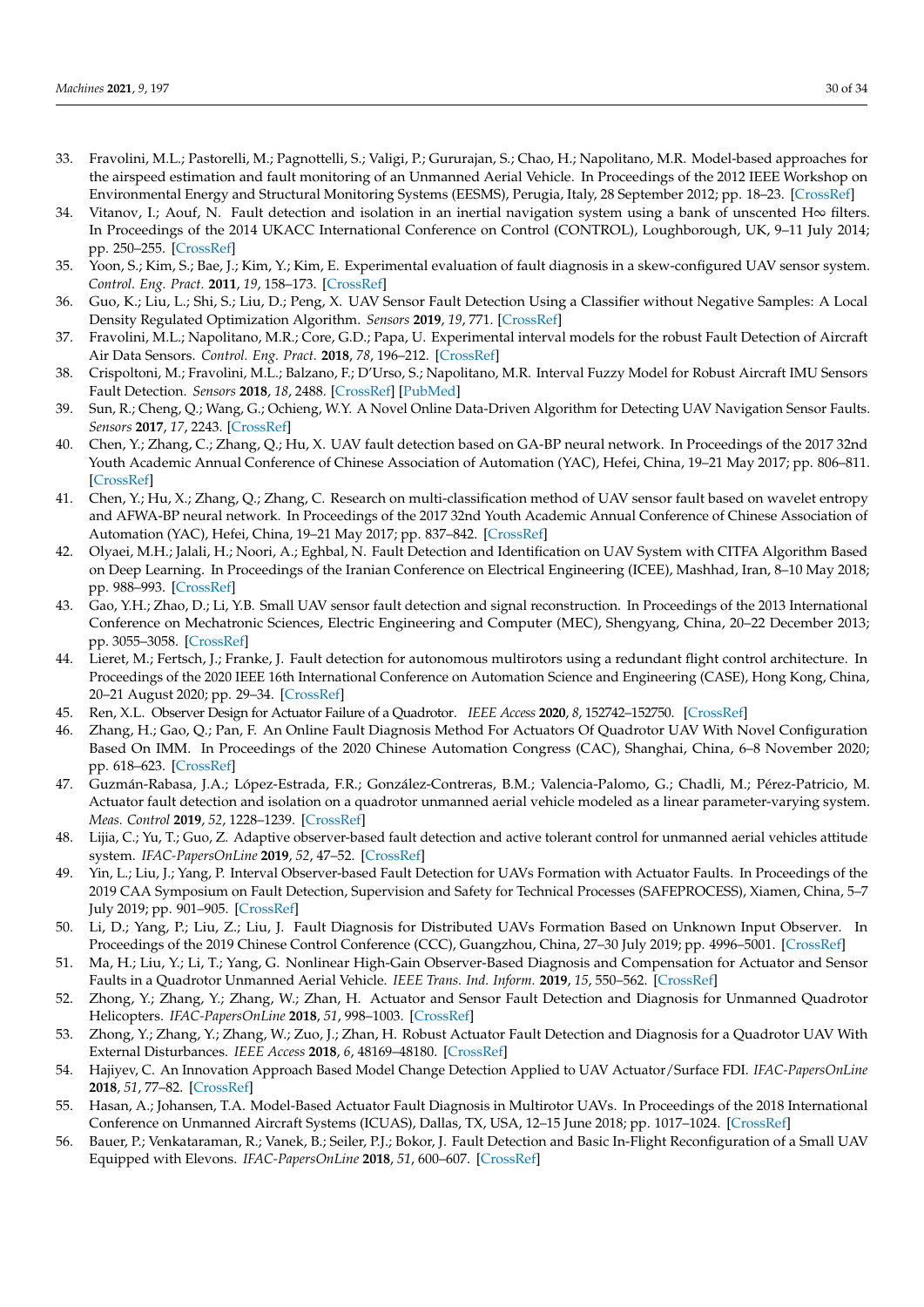- <span id="page-30-17"></span><span id="page-30-8"></span><span id="page-30-7"></span><span id="page-30-6"></span><span id="page-30-5"></span><span id="page-30-4"></span><span id="page-30-3"></span><span id="page-30-2"></span><span id="page-30-1"></span><span id="page-30-0"></span>57. Su, J.; He, J.; Cheng, P.; Chen, J. Actuator fault diagnosis of a Hexacopter: A nonlinear analytical redundancy approach. In Proceedings of the 2017 25th Mediterranean Conference on Control and Automation (MED), Valletta, Malta, 3–6 July 2017; pp. 413–418. [\[CrossRef\]](http://dx.doi.org/10.1109/MED.2017.7984152)
- <span id="page-30-18"></span><span id="page-30-9"></span>58. Avram, R.C.; Zhang, X.; Muse, J. Quadrotor Actuator Fault Diagnosis and Accommodation Using Nonlinear Adaptive Estimators. *IEEE Trans. Control Syst. Technol.* **2017**, *25*, 2219–2226. [\[CrossRef\]](http://dx.doi.org/10.1109/TCST.2016.2640941)
- <span id="page-30-19"></span><span id="page-30-10"></span>59. Ortiz-Torres, G.; López-Estrada, F.; Reyes-Reyes, J.; García-Beltrán, C.; Theilliol, D. An Actuator Fault Detection and Isolation method design for Planar Vertical Take-off and Landing Unmanned Aerial Vehicle modelled as a qLPV system. *IFAC-PapersOnLine* **2016**, *49*, 272–277. [\[CrossRef\]](http://dx.doi.org/10.1016/j.ifacol.2016.07.125)
- <span id="page-30-20"></span><span id="page-30-11"></span>60. Cao, D.; Fu, J.; Li, Y. Fault diagnosis of actuator of Flight Control System based on analytic model. In Proceedings of the 2016 IEEE Chinese Guidance, Navigation and Control Conference (CGNCC), Nanjing, China, 12–14 August 2016; pp. 397–400. [\[CrossRef\]](http://dx.doi.org/10.1109/CGNCC.2016.7828818.)
- <span id="page-30-21"></span><span id="page-30-12"></span>61. Rotondo, D.; Cristofaro, A.; Johansen, T.A.; Nejjari, F.; Puig, V. Detection of icing and actuators faults in the longitudinal dynamics of small UAVs using an LPV proportional integral unknown input observer. In Proceedings of the 2016 3rd Conference on Control and Fault-Tolerant Systems (SysTol), Barcelona, Spain, 7–9 September 2016; pp. 690–697. [\[CrossRef\]](http://dx.doi.org/10.1109/SYSTOL.2016.7739829)
- <span id="page-30-22"></span><span id="page-30-13"></span>62. Liu, L.; Ma, Y.; Xu, B.; Xiang, C.; Yang, X. Fault detection and isolation based on UKFs for a novel ducted fan UAV. In Proceedings of the 2016 IEEE International Conference on Aircraft Utility Systems (AUS), Beijing, China, 10–12 October 2016; pp. 212–218. [\[CrossRef\]](http://dx.doi.org/10.1109/AUS.2016.7748049)
- <span id="page-30-23"></span><span id="page-30-15"></span><span id="page-30-14"></span>63. Saied, M.; Shraim, H.; Francis, C.; Fantoni, I.; Lussier, B. Actuator fault diagnosis in an octorotor UAV using sliding modes technique: Theory and experimentation. In Proceedings of the 2015 European Control Conference (ECC), Linz, Austria, 15–17 July 2015; pp. 1639–1644. [\[CrossRef\]](http://dx.doi.org/10.1109/ECC.2015.7330772)
- <span id="page-30-24"></span><span id="page-30-16"></span>64. Kugler, M.E.; Holzapfel, F. Enhancing the auto flight system of the SAGITTA Demonstrator UAV by fault detection and diagnosis. In Proceedings of the 2015 IEEE International Conference on Aerospace Electronics and Remote Sensing Technology (ICARES), Bali, Indonesia, 3–5 December 2015; pp. 1–7. [\[CrossRef\]](http://dx.doi.org/10.1109/ICARES.2015.7429827)
- <span id="page-30-38"></span><span id="page-30-25"></span>65. Yang, X.; Mejias, L.; Warren, M.; Gonzalez, F.; Upcroft, B. Recursive Actuator Fault Detection and Diagnosis for Emergency Landing of UASs. *IFAC Proc. Vol.* **2014**, *47*, 2495–2502. [\[CrossRef\]](http://dx.doi.org/10.3182/20140824-6-ZA-1003.00087)
- <span id="page-30-39"></span><span id="page-30-26"></span>66. Zhaohui, C.; Noura, H.; Susilo, T.B.; Younes, Y.A. Engineering implementation on fault diagnosis for quadrotors based on nonlinear observer. In Proceedings of the 2013 25th Chinese Control and Decision Conference (CCDC), Guiyang, China, 25–27 May 2013; pp. 2971–2975. [\[CrossRef\]](http://dx.doi.org/10.1109/CCDC.2013.6561454)
- <span id="page-30-27"></span>67. Cen, Z.; Noura, H. An Adaptive Thau Observer for estimating the time-varying LOE fault of quadrotor actuators. In Proceedings of the 2013 Conference on Control and Fault-Tolerant Systems (SysTol), Nice, France, 9–11 October 2013; pp. 468–473. [\[CrossRef\]](http://dx.doi.org/10.1109/SysTol.2013.6693918)
- <span id="page-30-40"></span><span id="page-30-28"></span>68. Ducard, G. The SMAC Fault Detection and Isolation Scheme: Discussions, improvements, and application to a UAV. In Proceedings of the 2013 Conference on Control and Fault-Tolerant Systems (SysTol), Nice, France, 9–11 October 2013; pp. 480–485. [\[CrossRef\]](http://dx.doi.org/10.1109/SysTol.2013.6693949)
- <span id="page-30-41"></span><span id="page-30-29"></span>69. Tousi, M.M.; Khorasani, K. Robust observer-based fault diagnosis for an unmanned aerial vehicle. In Proceedings of the 2011 IEEE International Systems Conference, Montreal, QC, Canada, 4–7 April 2011; pp. 428–434. [\[CrossRef\]](http://dx.doi.org/10.1109/SYSCON.2011.5929077)
- <span id="page-30-30"></span>70. Ma, L.; Zhang, Y. DUKF-based GTM UAV fault detection and diagnosis with nonlinear and LPV models. In Proceedings of the 2010 IEEE/ASME International Conference on Mechatronic and Embedded Systems and Applications, Qingdao, China, 15–17 July 2010; pp. 375–380. [\[CrossRef\]](http://dx.doi.org/10.1109/MESA.2010.5552042)
- <span id="page-30-31"></span>71. Fu, J.; Sun, C.; Yu, Z.; Liu, L. A hybrid CNN-LSTM model based actuator fault diagnosis for six-rotor UAVs. In Proceedings of the 2019 Chinese Control And Decision Conference (CCDC), Hefei, China, 21–23 May 2019; pp. 410–414. [\[CrossRef\]](http://dx.doi.org/10.1109/CCDC.2019.8832706)
- <span id="page-30-32"></span>72. Younes, Y.A.; Noura, H.; Rabhi, A.; Hajjaji, A.E.Actuator Fault-Diagnosis and Fault-Tolerant-Control using intelligent-Output-Estimator Applied on Quadrotor UAV. In Proceedings of the 2019 International Conference on Unmanned Aircraft Systems (ICUAS), Atlanta, GA, USA, 11–14 June 2019; pp. 413–420. [\[CrossRef\]](http://dx.doi.org/10.1109/ICUAS.2019.8798232)
- <span id="page-30-33"></span>73. Hansen, S.; Blanke, M.; Adrian, J. A Framework for Diagnosis of Critical Faults in Unmanned Aerial Vehicles. *IFAC Proc. Vol.* **2014**, *47*, 10555–10561. [\[CrossRef\]](http://dx.doi.org/10.3182/20140824-6-ZA-1003.02321)
- <span id="page-30-34"></span>74. Jun, W.; Xiong-Dong, Y.; Yu-Yang, T. Fault-Tolerant Control Design of Quadrotor UAV Based on CPSO. In Proceedings of the 2018 IEEE 4th International Conference on Control Science and Systems Engineering (ICCSSE), Wuhan, China, 21–23 August 2018; pp. 279–283. [\[CrossRef\]](http://dx.doi.org/10.1109/CCSSE.2018.8724803)
- <span id="page-30-35"></span>75. Wang, P.; Jia, G.; Chen, Q.; Wang, Y.; Wang, J. A Fault Tolerant Control Approach for the Solar-Powered HALE UAV. In Proceedings of the 2019 International Conference on Control, Automation and Diagnosis (ICCAD), Grenoble, France, 2–4 July 2019; pp. 1–5. [\[CrossRef\]](http://dx.doi.org/10.1109/ICCAD46983.2019.9037939)
- <span id="page-30-36"></span>76. Padilla, M.L.F.; Lao, S.J.C.; Baldovino, R.G.; Bandala, A.A.; Dadios, E.B. Fuzzy-based fault-tolerant control of Micro Aerial Vehicles (MAV) — A preliminary study. In Proceedings of the 2017 IEEE 9th International Conference on Humanoid, Nanotechnology, Information Technology, Communication and Control, Environment and Management (HNICEM), Manila, Philippines, 1–3 December 2017; pp. 1–4. [\[CrossRef\]](http://dx.doi.org/10.1109/HNICEM.2017.8269562)
- <span id="page-30-37"></span>77. Mallavalli, S.; Fekih, A. An SMC-based fault tolerant control design for a class of underactuated unmanned aerial vehicles. In Proceedings of the 2018 4th International Conference on Control, Automation and Robotics (ICCAR), Auckland, New Zealand, 20–23 April 2018; pp. 152–155. [\[CrossRef\]](http://dx.doi.org/10.1109/ICCAR.2018.8384661)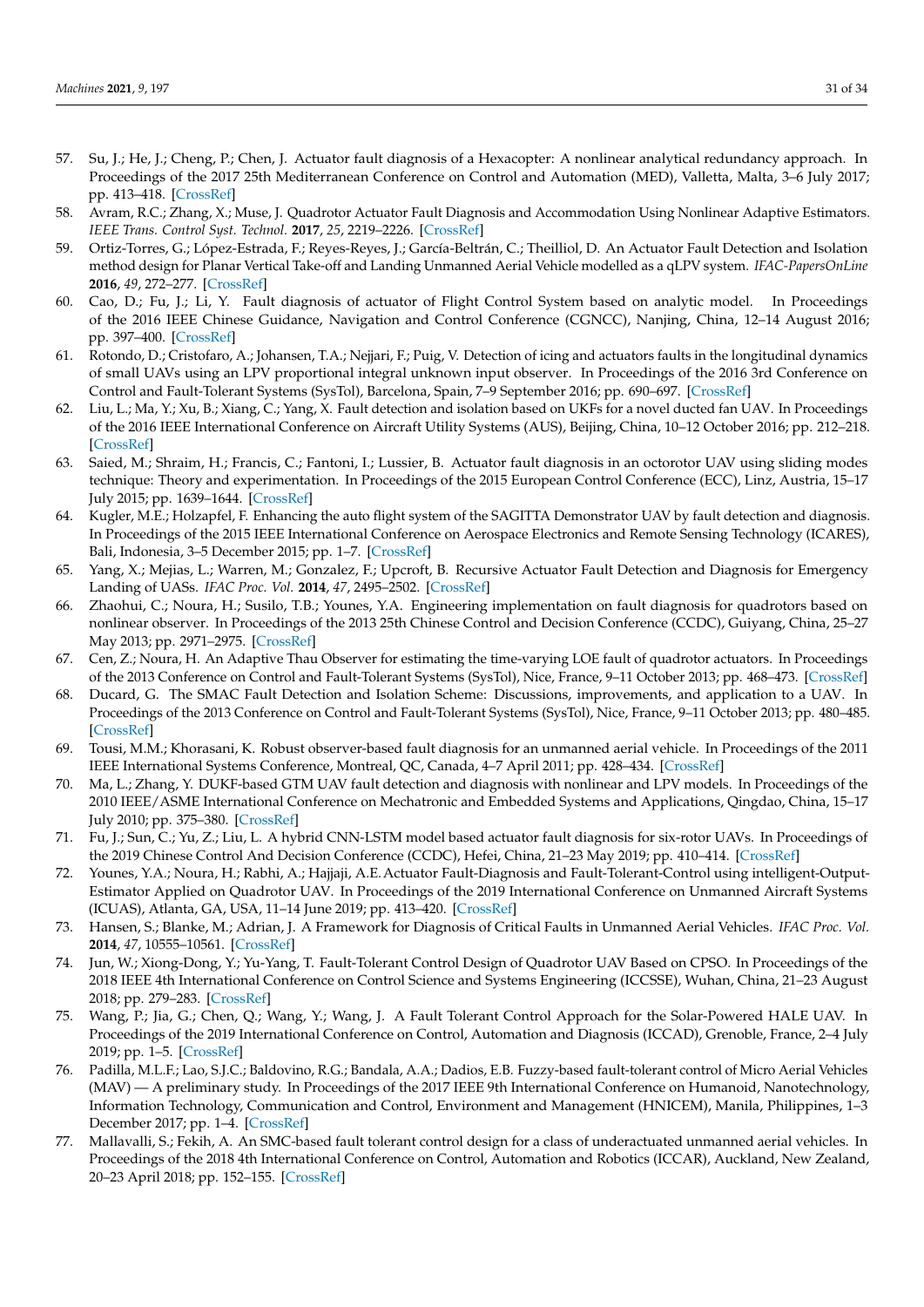- <span id="page-31-13"></span><span id="page-31-12"></span><span id="page-31-11"></span><span id="page-31-10"></span><span id="page-31-9"></span><span id="page-31-8"></span><span id="page-31-7"></span><span id="page-31-6"></span><span id="page-31-5"></span><span id="page-31-4"></span><span id="page-31-0"></span>78. Mallavalli, S.; Fekih, A. Adaptive Fault Tolerant Control Design for Actuator Fault Mitigation in Quadrotor UAVs. In Proceedings of the 2018 IEEE Conference on Control Technology and Applications (CCTA), Copenhagen, Denmark, 21–24 August 2018; pp. 193–198. [\[CrossRef\]](http://dx.doi.org/10.1109/CCTA.2018.8511427)
- <span id="page-31-14"></span><span id="page-31-1"></span>79. Mallavalli, S.; Fekih, A. A Fault Tolerant Control Design for Actuator Fault Mitigation in Quadrotor UAVs. In Proceedings of the 2019 American Control Conference (ACC), Philadelphia, PA, USA, 10–12 July 2019; pp. 5111–5116. [\[CrossRef\]](http://dx.doi.org/10.23919/ACC.2019.8815190)
- <span id="page-31-2"></span>80. Hao, W.; Xian, B. Nonlinear fault tolerant control for a tri-rotor UAV against rear servo's stuck fault. In Proceedings of the 2017 36th Chinese Control Conference (CCC), Dalian, China, 26–28 July 2017; pp. 7109–7114. [\[CrossRef\]](http://dx.doi.org/10.23919/ChiCC.2017.8028477)
- <span id="page-31-15"></span><span id="page-31-3"></span>81. Gong, W.; Zhang, J.; Li, B.; Yang, Y. Integral-type Sliding Mode based Fault-tolerant Attitude Stabilization of A Quad-rotor UAV. In Proceedings of the 2018 International Symposium in Sensing and Instrumentation in IoT Era (ISSI), Shanghai, China, 6–7 September 2018; pp. 1–6. [\[CrossRef\]](http://dx.doi.org/10.1109/ISSI.2018.8538083)
- <span id="page-31-27"></span><span id="page-31-16"></span>82. Xian, B.; Hao, W. Nonlinear Robust Fault-Tolerant Control of the Tilt Trirotor UAV Under Rear Servo's Stuck Fault: Theory and Experiments. *IEEE Trans. Ind. Inform.* **2019**, *15*, 2158–2166. [\[CrossRef\]](http://dx.doi.org/10.1109/TII.2018.2858143)
- <span id="page-31-28"></span><span id="page-31-17"></span>83. Qu, Q.; Gao, S.; Huang, D.; Mei, J.; Zhai, B. Fault tolerant control for UAV with finite-time convergence. In Proceedings of the 26th Chinese Control and Decision Conference (2014 CCDC), Changsha, China, 31 May–2 June 2014; pp. 2857–2862. [\[CrossRef\]](http://dx.doi.org/10.1109/CCDC.2014.6852660)
- <span id="page-31-29"></span><span id="page-31-18"></span>84. Mallavalli, S.; Fekih, A. Sliding mode-based fault tolerant control designs for quadrotor UAVs-A comparative study. In Proceedings of the 2017 13th IEEE International Conference on Control Automation (ICCA), Ohrid, Macedonia, 3–6 July 2017; pp. 154–159. [\[CrossRef\]](http://dx.doi.org/10.1109/ICCA.2017.8003051)
- <span id="page-31-30"></span><span id="page-31-19"></span>85. Khattab, A.; Alwi, H.; Edwards, C. Fault Tolerant Control of a Spherical UAV. In Proceedings of the 2019 4th Conference on Control and Fault Tolerant Systems (SysTol), Casablanca, Morocco, 18–20 September 2019; pp. 92–97. [\[CrossRef\]](http://dx.doi.org/10.1109/SYSTOL.2019.8864770)
- <span id="page-31-31"></span><span id="page-31-21"></span><span id="page-31-20"></span>86. Sørensen, M.E.N.; Breivik, M. UAV fault-tolerant control by combined L1 adaptive backstepping and fault-dependent control allocation. In Proceedings of the 2015 IEEE Conference on Control Applications (CCA), Sydney, Australia, 21–23 September 2015; pp. 1880–1886. [\[CrossRef\]](http://dx.doi.org/10.1109/CCA.2015.7320884)
- <span id="page-31-32"></span><span id="page-31-22"></span>87. Yu, Z.; Zhang, Y.; Jiang, B.; Su, C.Y.; Fu, J.; Jin, Y.; Chai, T. Fractional-Order Adaptive Fault-Tolerant Synchronization Tracking Control of Networked Fixed-Wing UAVs Against Actuator-Sensor Faults via Intelligent Learning Mechanism. *IEEE Trans. Neural Netw. Learn. Syst.* **2021**, 1–15. [\[CrossRef\]](http://dx.doi.org/10.1109/TNNLS.2021.3059933)
- <span id="page-31-33"></span><span id="page-31-23"></span>88. Yu, Z.; Badihi, H.; Zhang, Y.; Ma, Y.; Jiang, B.; Su, C.Y. Fractional-Order Sliding-Mode Fault-Tolerant Neural Adaptive Control of Fixed-Wing UAV With Prescribed Tracking Performance. In Proceedings of the 2020 2nd International Conference on Industrial Artificial Intelligence (IAI), Shenyang, China, 23–25 October 2020; pp. 1–6. [\[CrossRef\]](http://dx.doi.org/10.1109/IAI50351.2020.9262225)
- <span id="page-31-34"></span><span id="page-31-24"></span>89. Tan, L.; Shen, Z.; Yu, S. Adaptive fault-tolerant flight control for a quadrotor UAV with slung payload and varying COG. In Proceedings of the 2019 3rd International Symposium on Autonomous Systems (ISAS), Shanghai, China, 29–31 May 2019; pp. 227–231. [\[CrossRef\]](http://dx.doi.org/10.1109/ISASS.2019.8757704)
- <span id="page-31-35"></span><span id="page-31-25"></span>90. Zou, Y.; Xia, K. Robust Fault-Tolerant Control for Underactuated Takeoff and Landing UAVs. *IEEE Trans. Aerosp. Electron. Syst.* **2020**, *56*, 3545–3555. [\[CrossRef\]](http://dx.doi.org/10.1109/TAES.2020.2975446)
- <span id="page-31-36"></span><span id="page-31-26"></span>91. Qian, M.; Zhai, L.; Zhong, G.; Gao, Z. Adaptive Backstepping Fault Tolerant Controller Design for UAV with Multiple Actuator Faults. In Proceedings of the 2019 CAA Symposium on Fault Detection, Supervision and Safety for Technical Processes (SAFEPROCESS), Xiamen, China, 5–7 July 2019; pp. 682–688. [\[CrossRef\]](http://dx.doi.org/10.1109/SAFEPROCESS45799.2019.9213263)
- <span id="page-31-37"></span>92. Song, Y.; He, L.; Zhang, D.; Qian, J.; Fu, J. Neuroadaptive Fault-Tolerant Control of Quadrotor UAVs: A More Affordable Solution. *IEEE Trans. Neural Netw. Learn. Syst.* **2019**, *30*, 1975–1983. [\[CrossRef\]](http://dx.doi.org/10.1109/TNNLS.2018.2876130)
- <span id="page-31-38"></span>93. Avram, R.C.; Zhang, X.; Muse, J. Nonlinear Adaptive Fault-Tolerant Quadrotor Altitude and Attitude Tracking With Multiple Actuator Faults. *IEEE Trans. Control. Syst. Technol.* **2018**, *26*, 701–707. [\[CrossRef\]](http://dx.doi.org/10.1109/TCST.2017.2670522)
- <span id="page-31-39"></span>94. Xue, Y.; Zhen, Z.; Yang, L.; Wen, L. Adaptive fault-tolerant control for carrier-based UAV with actuator failures. *Aerosp. Sci. Technol.* **2020**, *107*, 106227. [\[CrossRef\]](http://dx.doi.org/10.1016/j.ast.2020.106227)
- <span id="page-31-40"></span>95. Vural, S.Y.; Dasdemir, J.; Hajiyev, C. Passive Fault Tolerant Lateral Controller Design For an UAV. *IFAC-PapersOnLine* **2018**, *51*, 446–451. [\[CrossRef\]](http://dx.doi.org/10.1016/j.ifacol.2018.11.320)
- <span id="page-31-41"></span>96. Xing, X.; Ma, Z.; Chen, X.; Huang, L. Fault-tolerant flight control of quad-rotor UAV based on sliding mode theory. In Proceedings of the 2018 Chinese Control And Decision Conference (CCDC), Shenyang, China, 9–11 June 2018; pp. 298–303. [\[CrossRef\]](http://dx.doi.org/10.1109/CCDC.2018.8407148)
- <span id="page-31-42"></span>97. Merheb, A.; Noura, H.; Bateman, F.; Al-Jaroodi, J. Fault severity based Integrated Fault Tolerant Controller for quadrotor UAVs. In Proceedings of the 2015 International Conference on Unmanned Aircraft Systems (ICUAS), Denver, CO, USA, 9–12 June 2015; pp. 660–668. [\[CrossRef\]](http://dx.doi.org/10.1109/ICUAS.2015.7152348)
- <span id="page-31-43"></span>98. Zhaohui, C.; Noura, H. A composite Fault Tolerant Control based on fault estimation for quadrotor UAVs. In Proceedings of the 2013 IEEE 8th Conference on Industrial Electronics and Applications (ICIEA), Melbourne, Australia, 19–21 June 2013; pp. 236–241. [\[CrossRef\]](http://dx.doi.org/10.1109/ICIEA.2013.6566373)
- <span id="page-31-44"></span>99. Xulin, L.; Yuying, G. Fault tolerant control of a quadrotor UAV using control allocation. In Proceedings of the 2018 Chinese Control And Decision Conference (CCDC), Shenyang, China, 9–11 June 2018; pp. 1818–1824. [\[CrossRef\]](http://dx.doi.org/10.1109/CCDC.2018.8407422)
- <span id="page-31-45"></span>100. Sadeghzadeh, I.; Mehta, A.; Chamseddine, A.; Zhang, Y. Active Fault Tolerant Control of a quadrotor UAV based on gain scheduled PID control. In Proceedings of the 2012 25th IEEE Canadian Conference on Electrical and Computer Engineering (CCECE), Montreal, QC, USA, 29 April–2 May 2012; pp. 1–4. [\[CrossRef\]](http://dx.doi.org/10.1109/CCECE.2012.6335037)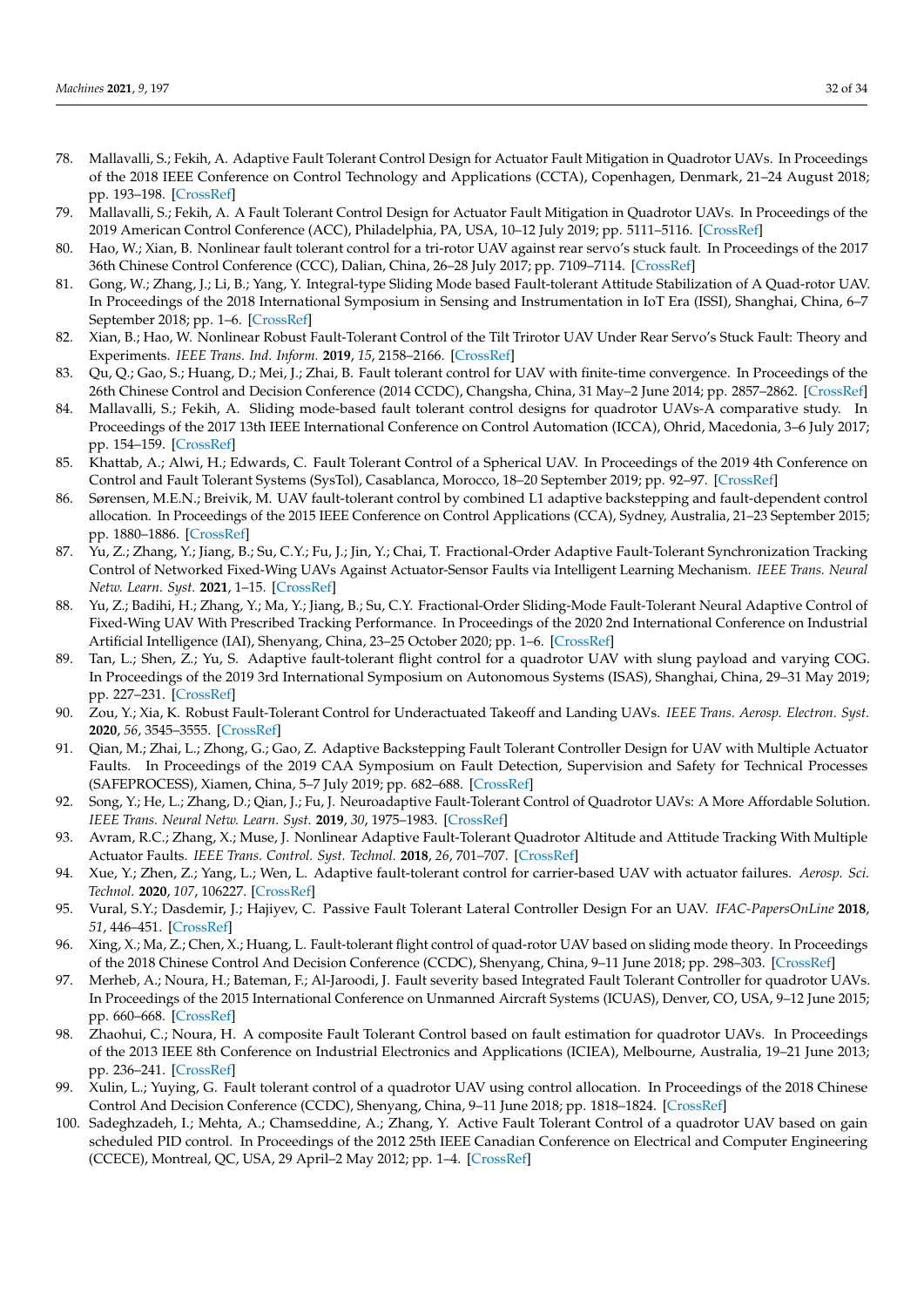- <span id="page-32-23"></span><span id="page-32-8"></span><span id="page-32-7"></span><span id="page-32-6"></span><span id="page-32-5"></span><span id="page-32-4"></span><span id="page-32-3"></span><span id="page-32-2"></span><span id="page-32-1"></span><span id="page-32-0"></span>101. Jun, W.; Tian, Y. Fault Tolerant Control of Quadrotor UAV Based on Support Vector Machine. In Proceedings of the 2019 5th International Conference on Control Science and Systems Engineering (ICCSSE), Shanghai, China, 14–16 August 2019; pp. 10–13. [\[CrossRef\]](http://dx.doi.org/10.1109/ICCSSE.2019.00010)
- <span id="page-32-24"></span><span id="page-32-9"></span>102. Sadeghzadeh, I.; Zhang, Y. Actuator fault-tolerant control based on Gain-Scheduled PID with application to fixed-wing Unmanned Aerial Vehicle. In Proceedings of the 2013 Conference on Control and Fault-Tolerant Systems (SysTol), Nice, France, 9–11 October 2013; pp. 342–346. [\[CrossRef\]](http://dx.doi.org/10.1109/SysTol.2013.6693957)
- <span id="page-32-25"></span><span id="page-32-11"></span><span id="page-32-10"></span>103. Zhong, Y.; Zhang, Y.; Zhang, W. Active Fault-Tolerant Tracking Control of a Quadrotor UAV. In Proceedings of the 2018 International Conference on Sensing,Diagnostics, Prognostics, and Control (SDPC), Xi'an, China, 15–17 August 2018; pp. 497–502. [\[CrossRef\]](http://dx.doi.org/10.1109/SDPC.2018.8665002)
- <span id="page-32-26"></span><span id="page-32-12"></span>104. Cheng, P.; Gao, Z.; Qian, M.; Lin, J. Active fault tolerant control design for UAV using nonsingular fast terminal sliding mode approach. In Proceedings of the 2018 Chinese Control And Decision Conference (CCDC), Shenyang, China, 9–11 June 2018; pp. 292–297. [\[CrossRef\]](http://dx.doi.org/10.1109/CCDC.2018.8407147)
- <span id="page-32-27"></span><span id="page-32-13"></span>105. Hasanshahi, M.; Ahmadi, A.; Amjadifard, R. Robust Fault Tolerant Position Tracking Control for a Quadrotor UAV in Presence of Actuator Faults. In Proceedings of the 2019 6th International Conference on Control, Instrumentation and Automation (ICCIA), Kurdistan, Iran, 30–31 October 2019; pp. 1–6. [\[CrossRef\]](http://dx.doi.org/10.1109/ICCIA49288.2019.9030838)
- <span id="page-32-28"></span><span id="page-32-14"></span>106. Hajiyev, C. Reconfigurable fault-tolerant UAV flight control against actuator faults. In Proceedings of the 2016 Australian Control Conference (AuCC), Newcastle, Australia, 3–4 November 2016; pp. 323–328. [\[CrossRef\]](http://dx.doi.org/10.1109/AUCC.2016.7868210)
- <span id="page-32-29"></span>107. Rudin, K.; Ducard, G.J.J.; Siegwart, R.Y. Active Fault-Tolerant Control With Imperfect Fault Detection Information: Applications to UAVs. *IEEE Trans. Aerosp. Electron. Syst.* **2020**, *56*, 2792–2805. [\[CrossRef\]](http://dx.doi.org/10.1109/TAES.2019.2959928)
- <span id="page-32-30"></span><span id="page-32-15"></span>108. E-Aimen, U.; Liaquat, M. Fault tolerant tracking control of Unmanned Aerial Vehicle using Linear Quadratic Gaussian with integral reconfiguration control. In Proceedings of the 2017 International Automatic Control Conference (CACS), Pingtung, Taiwan, 12–15 November 2017; pp. 1–4. [\[CrossRef\]](http://dx.doi.org/10.1109/CACS.2017.8284243.)
- <span id="page-32-31"></span><span id="page-32-17"></span><span id="page-32-16"></span>109. Vey, D.; Lunze, J. Experimental evaluation of an active fault-tolerant control scheme for multirotor UAVs. In Proceedings of the 2016 3rd Conference on Control and Fault-Tolerant Systems (SysTol), Barcelona, Spain, 7–9 September 2016; pp. 125–132. [\[CrossRef\]](http://dx.doi.org/10.1109/SYSTOL.2016.7739739)
- <span id="page-32-32"></span><span id="page-32-18"></span>110. Abbaspour, A.; Yen, K.K.; Forouzannezhad, P.; Sargolzaei, A. A Neural Adaptive Approach for Active Fault-Tolerant Control Design in UAV. *IEEE Trans. Syst. Man Cybern. Syst.* **2020**, *50*, 3401–3411. [\[CrossRef\]](http://dx.doi.org/10.1109/TSMC.2018.2850701)
- <span id="page-32-33"></span><span id="page-32-19"></span>111. Nguyen, T.; Saussie, D.; Saydy, L. Design and Experimental Validation of Robust Self-Scheduled Fault-Tolerant Control Laws for a Multicopter UAV. *IEEE/ASME Trans. Mechatron.* **2020**. [\[CrossRef\]](http://dx.doi.org/10.1109/TMECH.2020.3042333)
- <span id="page-32-34"></span><span id="page-32-20"></span>112. Nguyen, D.; Saussié, D.; Saydy, L. Fault-Tolerant Control of a Hexacopter UAV based on Self-Scheduled Control Allocation. In Proceedings of the 2018 International Conference on Unmanned Aircraft Systems (ICUAS), Dallas, TX, USA, 12–15 June 2018; pp. 385–393. [\[CrossRef\]](http://dx.doi.org/10.1109/ICUAS.2018.8453440)
- <span id="page-32-35"></span><span id="page-32-21"></span>113. Liu, F.; Hou, X.; Wang, R.; Yu, Y. Actuator Fault Tolerant Control based on Neuroadaptive SMC for Quadrotor UAVs. In Proceedings of the 2020 35th Youth Academic Annual Conference of Chinese Association of Automation (YAC), Zhanjiang, China, 16–18 October 2020; pp. 144–149. [\[CrossRef\]](http://dx.doi.org/10.1109/YAC51587.2020.9337612)
- <span id="page-32-36"></span><span id="page-32-22"></span>114. Hou, Z.; Lu, P.; Tu, Z. Nonsingular terminal sliding mode control for a quadrotor UAV with a total rotor failure. *Aerosp. Sci. Technol.* **2020**, *98*, 105716. [\[CrossRef\]](http://dx.doi.org/10.1016/j.ast.2020.105716)
- <span id="page-32-37"></span>115. Guiatni, M.; Saidani, H.; Bouzid, Y. Fault Tolerant Control Design for Actuator Loss of Effectiveness in Quadrotor Uavs. In Proceedings of the 2019 International Russian Automation Conference (RusAutoCon), Sochi, Russia, 6–12 September 2019; pp. 1–7. [\[CrossRef\]](http://dx.doi.org/10.1109/RUSAUTOCON.2019.8867636)
- <span id="page-32-38"></span>116. Shi, X.; Cheng, Y.; Yin, C.; Shi, H.; Huang, X. Actuator fault tolerant controlling using adaptive radical basis function neural network SMC for quadrotor UAV. In Proceedings of the 2019 Chinese Control And Decision Conference (CCDC), Nanchang, China, 3–5 June 2019; pp. 5409–5414. [\[CrossRef\]](http://dx.doi.org/10.1109/CCDC.2019.8833130)
- <span id="page-32-39"></span>117. Chung, W.; Son, H. Fault-Tolerant Control of Multirotor UAVs by Control Variable Elimination. *IEEE/ASME Trans. Mechatronics* **2020**, *25*, 2513–2522. [\[CrossRef\]](http://dx.doi.org/10.1109/TMECH.2020.2982436)
- <span id="page-32-40"></span>118. Ge, Z.; Liu, J.; Yang, P. Integral Sliding Mode Active Fault-Tolerant Control for Unmanned Aerial Vehicles. In Proceedings of the 2019 Chinese Automation Congress (CAC), Hangzhou, China, 22–24 November 2019; pp. 2216–2220. [\[CrossRef\]](http://dx.doi.org/10.1109/CAC48633.2019.8996791)
- <span id="page-32-41"></span>119. Ergöçmen, B.; Yavrucuk, I. Active Hybrid Fault Tolerant Flight Control of an UAV under Control Surface Damage. In Proceedings of the 2020 American Control Conference (ACC), Denver, CO, USA, 1–3 July 2020; pp. 4169–4174. [\[CrossRef\]](http://dx.doi.org/10.23919/ACC45564.2020.9147352)
- <span id="page-32-42"></span>120. Yu, B.; Zhang, Y.; Qu, Y. MPC-based FTC with FDD against actuator faults of UAVs. In Proceedings of the 2015 15th International Conference on Control, Automation and Systems (ICCAS), Busan, Korea, 13–16 October 2015; pp. 225–230. [\[CrossRef\]](http://dx.doi.org/10.1109/ICCAS.2015.7364911)
- <span id="page-32-43"></span>121. Saied, M.; Lussier, B.; Fantoni, I.; Francis, C.; Shraim, H. Fault tolerant control for multiple successive failures in an octorotor: Architecture and experiments. In Proceedings of the 2015 IEEE/RSJ International Conference on Intelligent Robots and Systems (IROS), Hamburg, Germany, 28 September–2 October 2015; pp. 40–45. [\[CrossRef\]](http://dx.doi.org/10.1109/IROS.2015.7353112)
- <span id="page-32-44"></span>122. Bateman, F.; Noura, H.; Ouladsine, M. Fault Diagnosis and Fault-Tolerant Control Strategy for the Aerosonde UAV. *IEEE Trans. Aerosp. Electron. Syst.* **2011**, *47*, 2119–2137. [\[CrossRef\]](http://dx.doi.org/10.1109/TAES.2011.5937287)
- <span id="page-32-45"></span>123. Sharifi, F.; Mirzaei, M.; Gordon, B.W.; Zhang, Y. Fault tolerant control of a quadrotor UAV using sliding mode control. In Proceedings of the 2010 Conference on Control and Fault-Tolerant Systems (SysTol), Nice, France, 6–8 October 2010; pp. 239–244. [\[CrossRef\]](http://dx.doi.org/10.1109/SYSTOL.2010.5675979)